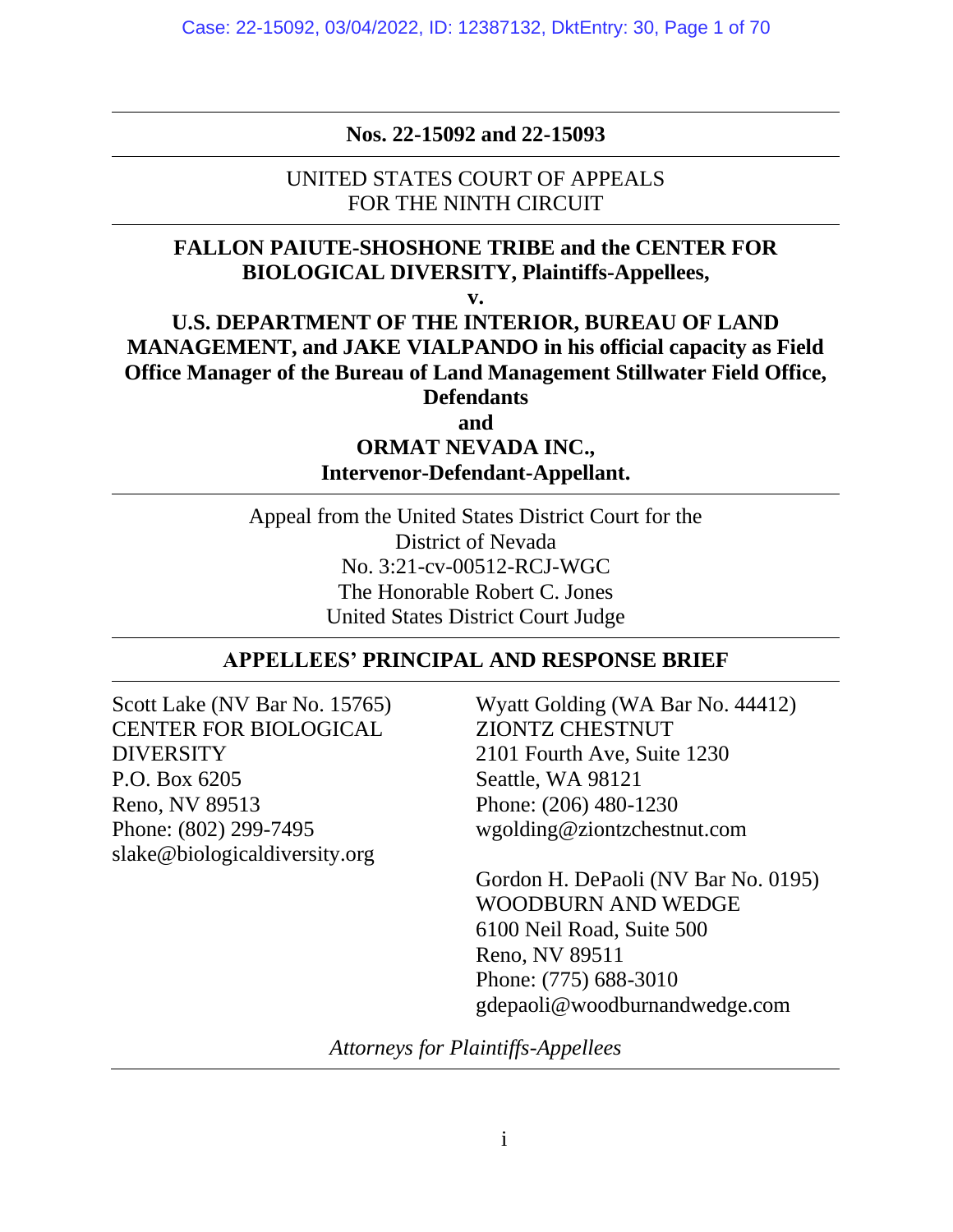### **CORPORATE DISCLOSURE STATEMENT**

Pursuant to Federal Rule of Appellate Procedure 26.1, Plaintiffs/Cross-Appellees, the Fallon Paiute Shoshone Tribe and the Center for Biological Diversity, state that:

- The Fallon Paiute-Shoshone Tribe is a sovereign, federally-recognized Indian Tribe, and thus has no parent corporation, and no publicly held corporation owns 10% or more of its stock.
- The Center for Biological Diversity is a nonprofit organization that has no parent corporation, and no publicly held corporation owns 10% or more of its stock.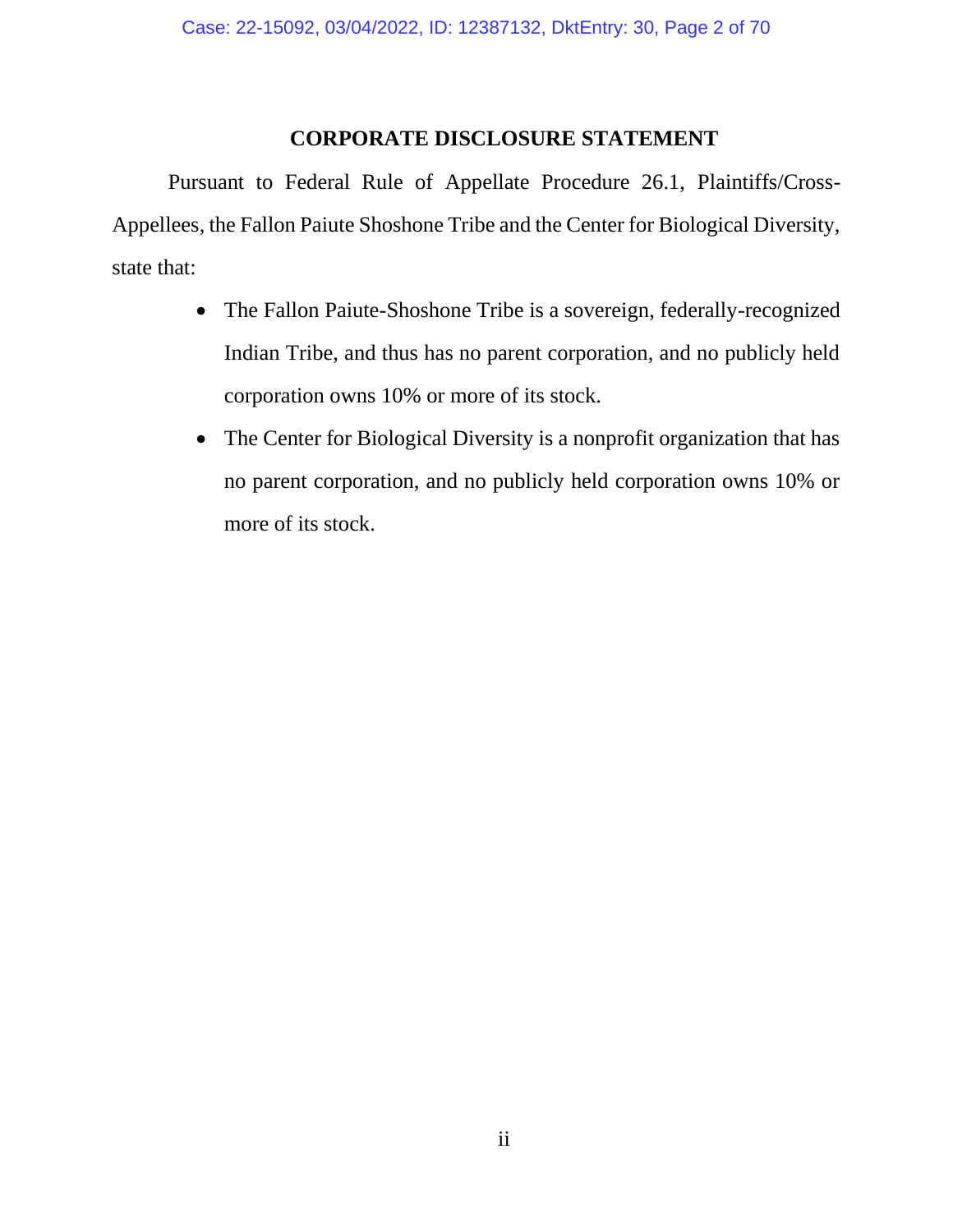# **TABLE OF CONTENTS**

| I.   |                |                                                                    |  |  |
|------|----------------|--------------------------------------------------------------------|--|--|
|      | A.             |                                                                    |  |  |
|      | <b>B.</b>      |                                                                    |  |  |
|      | $\mathbf{C}$ . |                                                                    |  |  |
|      | D.             |                                                                    |  |  |
|      | Е.             | The National Historic Preservation Act "Section 106"               |  |  |
|      |                |                                                                    |  |  |
|      | F.             | <b>New Federal Direction Regarding the Protection of Tribal</b>    |  |  |
|      |                |                                                                    |  |  |
|      | G.             |                                                                    |  |  |
| II.  |                |                                                                    |  |  |
|      |                |                                                                    |  |  |
|      |                |                                                                    |  |  |
|      |                |                                                                    |  |  |
| II.  |                | <b>Ormat's Appeal is Moot and Ormat Lacks Standing on Appeal22</b> |  |  |
| III. |                | The District Court Applied an Incorrect Legal Standard 23          |  |  |
| IV.  |                | Appellees are Likely to Succeed on the Merits of their NEPA,       |  |  |
|      | 24             |                                                                    |  |  |
|      | A.             | 24                                                                 |  |  |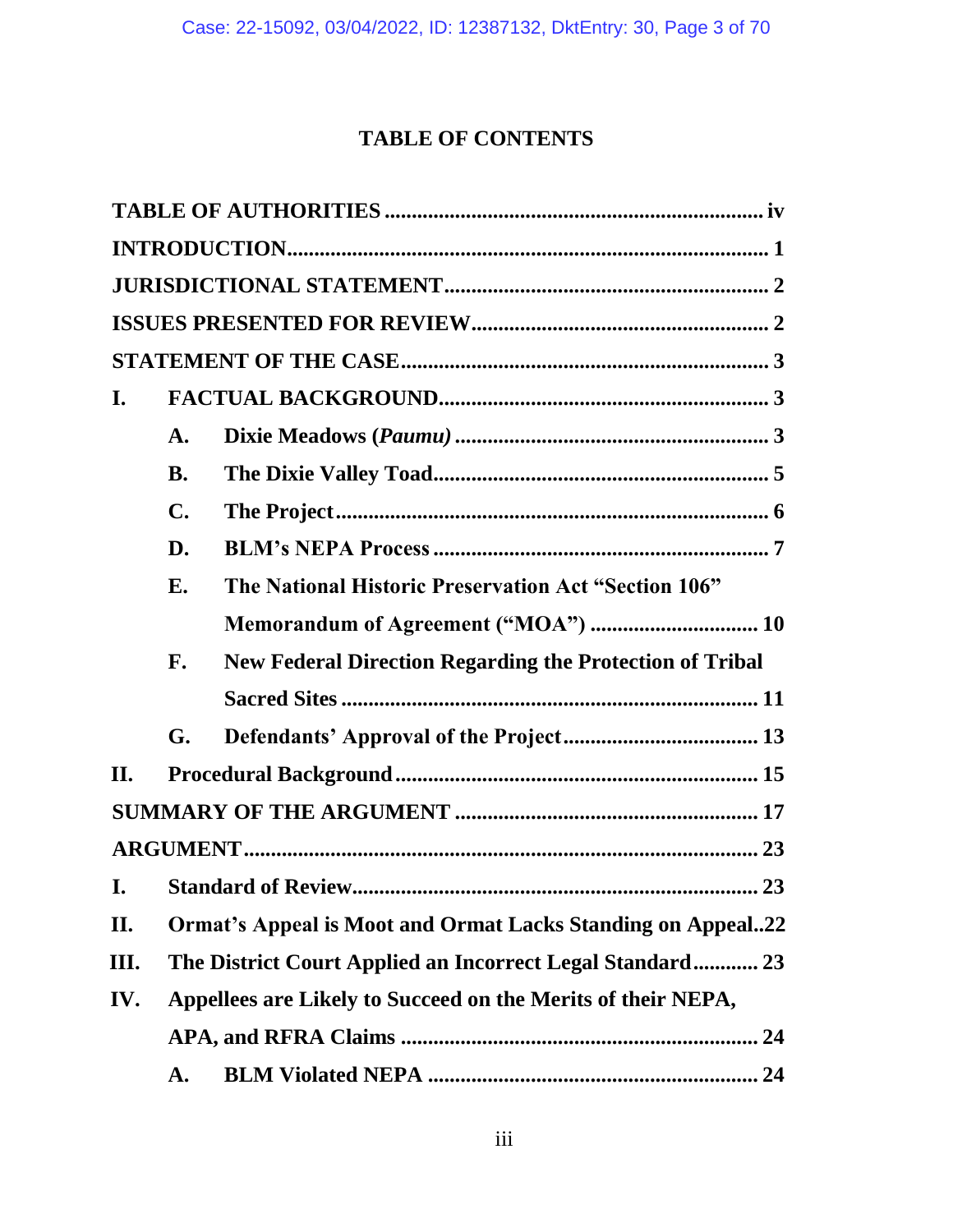|    |                | 1. | <b>BLM Failed to Establish the Environmental Baseline</b>       |
|----|----------------|----|-----------------------------------------------------------------|
|    |                |    |                                                                 |
|    |                | 2. | <b>BLM Failed to Sufficiently Develop, and Appropriately</b>    |
|    |                |    | <b>Analyze the Proposed Mitigation Measures  29</b>             |
|    |                | 3. | <b>Uncertainty and Controversy Regarding the Project's</b>      |
|    |                |    | <b>Environmental Impacts Require an EIS 35</b>                  |
|    |                | 4. | <b>BLM Failed to Evaluate the Potential Severe Impacts of</b>   |
|    |                |    | <b>Spring Dewatering or Permanent Alteration  37</b>            |
|    |                | 5. | <b>BLM Failed to Analyze or Mitigate Visual and</b>             |
|    |                |    | Aesthetic Impacts to the Tribe's Use of the Site  40            |
|    | <b>B.</b>      |    | <b>BLM Violated the APA and NEPA by Deviating from</b>          |
|    |                |    | <b>Recent Agency Direction on Protection of Sacred Sites 44</b> |
|    | $\mathbf{C}$ . |    |                                                                 |
| V. |                |    | The Three Remaining Factors Support Issuance of a Preliminary   |
|    |                |    |                                                                 |
|    |                |    |                                                                 |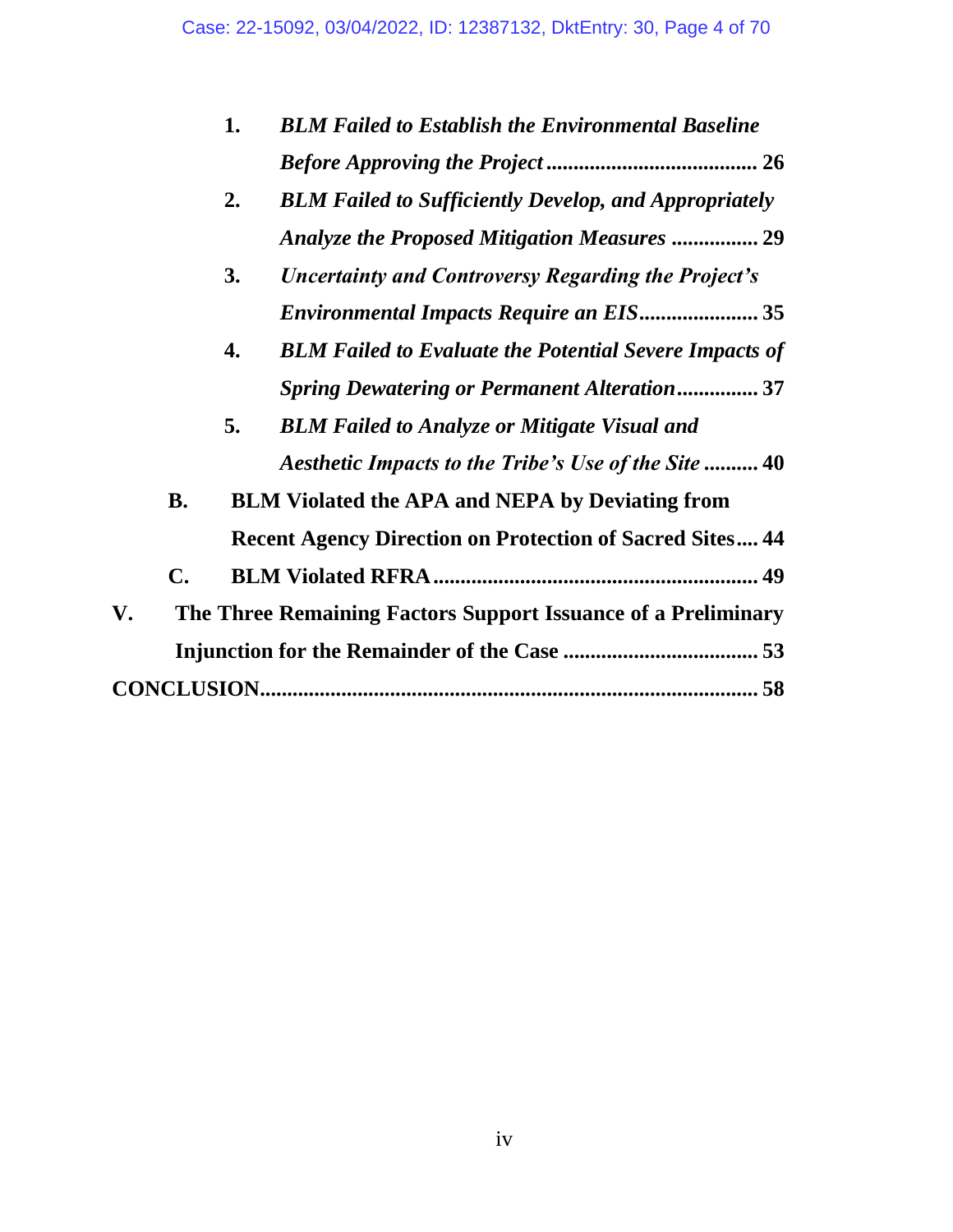# **TABLE OF AUTHORITIES**

# **CASES**

| Alaska Oil & Gas Ass'n v. Pritzker, 840 F.3d 671 (9th Cir. 2016) 44          |
|------------------------------------------------------------------------------|
| All. For The Wild Rockies v. Cottrell, 632 F.3d 1127 (9th Cir. 2011)  21, 23 |
|                                                                              |
| Apache Stronghold v. United States of America, No. 21-15295 (9th Cir. 2021)  |
| Bering Strait Citizens for Responsible Res. Dev. v. United States Army Corps |
| Beverly Hills Unified Sch. Dist. v. Fed. Transit Admin., 2016 U.S. Dist.     |
| Blue Mts. Biodiversity Project v. Blackwood,                                 |
|                                                                              |
| Burwell v. Hobby Lobby Stores, Inc., 573 U.S. 682 (2014)  49                 |
|                                                                              |
| City of Carmel-by-the-Sea v. U.S. DOT, 123 F.3d 1142 (9th Cir. 1997)  29     |
| Comanche Nation v. United States, No. CIV-08-849-D, 2008 WL 4426621          |
| Cottonwood Christian Ctr. v. Cypress Redevelopment Agency, 218 F. Supp.      |
|                                                                              |
|                                                                              |
| Drakes Bay Oyster Co. v. Jewell, 729 F.3d 967 (9th Cir. 2013)  56            |
| E. Bay Sanctuary Covenant v. Biden, 993 F.3d 640 (9th Cir. 2021) 23          |
|                                                                              |
| Emp'rs-Teamsters Local Nos. 175 & 505 Pension Tr. Fund v. Anchor Capital     |
| Enyart v. Nat'l Conf. of Bar Exam'rs, Inc.,                                  |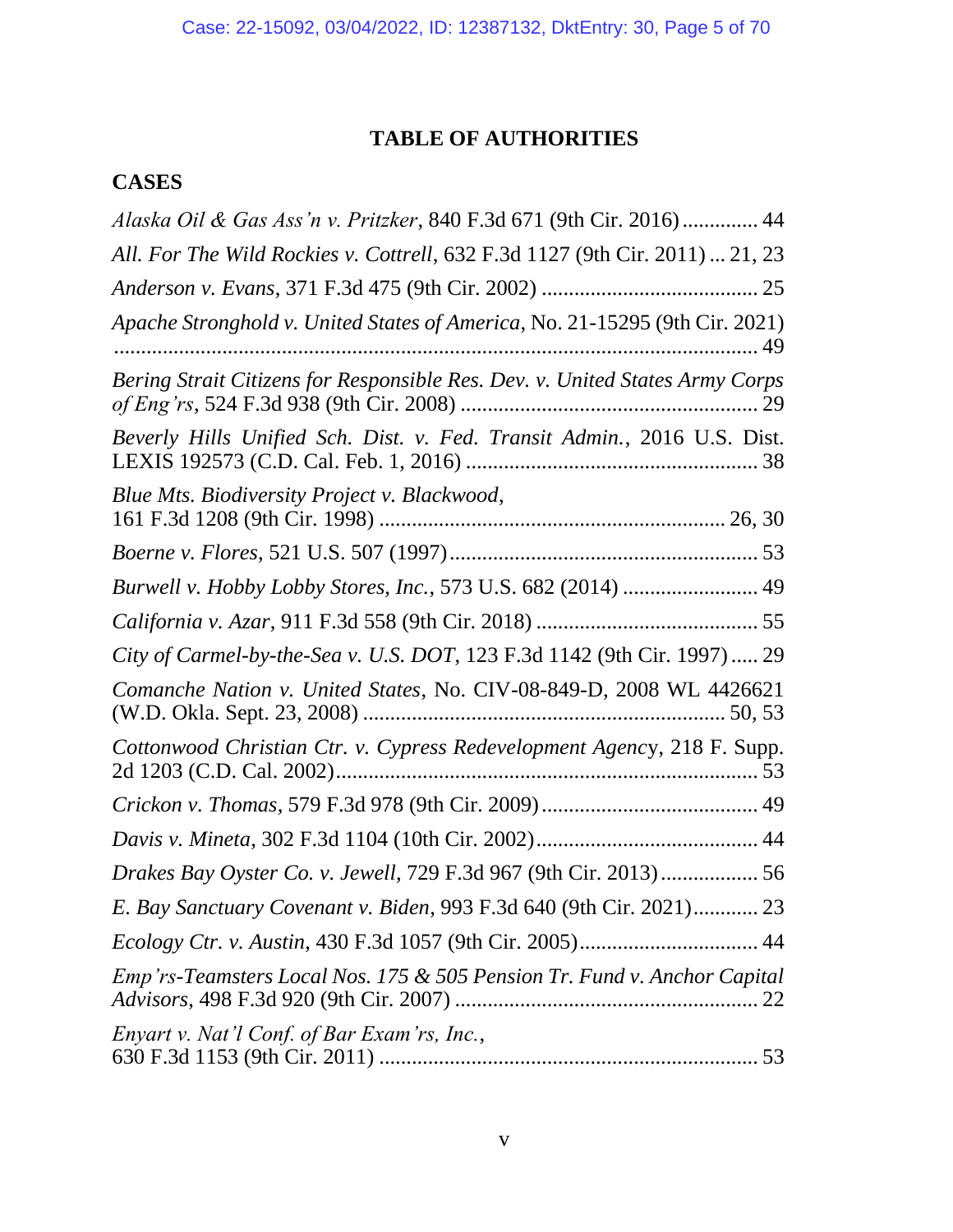| Grand Canyon Trust v. U.S. Bureau of Reclamation, 691 F.3d 1008 (9th Cir.         |
|-----------------------------------------------------------------------------------|
| Great Basin Res. Watch v. BLM, 844 F.3d 1095 (9th Cir. 2016) 24, 26               |
| Greater Yellowstone Coalition v. Lewis, 628 F.3d 1143 (9th Cir. 2010) 29          |
|                                                                                   |
| Guru Nanak Sikh Soc'y v. Cty. of Sutter, 456 F.3d 978 (9th Cir. 2006)  50         |
|                                                                                   |
| Half Moon Bay Fishermans' Mktg. Ass'n v. Carlucci, 857 F.2d 505 (9th Cir.         |
|                                                                                   |
| International Church of Foursquare Gospel v. City of San Leandro, 673 F.3d        |
|                                                                                   |
| Klamath-Siskiyou Wildlands Ctr. v. BLM, 387 F.3d 989 (9th Cir. 2004)  24          |
|                                                                                   |
| Lands Council v. McNair, 537 F.3d 981 (9th Cir 2008) (en banc)  21                |
| League of Wilderness Defs./Blue Mts. Biodiversity Project v. Connaughton,         |
| League of Wilderness Defs./Blue Mts. Biodiversity Project v. Forsgren, 309        |
|                                                                                   |
| Lyng v. Northwest Indian Cemetery Protective Ass'n,                               |
| Montana Wilderness Association v. McAllister,                                     |
| Nat. Res. Def. Council, Inc. v. Hodel, 618 F. Supp. 848 (E.D. Cal. 1985)  38      |
| Nat'l Parks & Conservation Ass'n v. Babbitt,                                      |
| <i>Navajo Nation v. U.S. Forest Serv.</i> , 535 F.3d 1058 (9th Cir. 2008)  19, 49 |
|                                                                                   |
| <i>Northern Alaska Envt'l. Ctr. v. Hodel, 803 F.2d 466 (9th Cir. 1986) 56</i>     |
| N. Plains Res. Council, Inc. v. Surface Transp. Bd.,                              |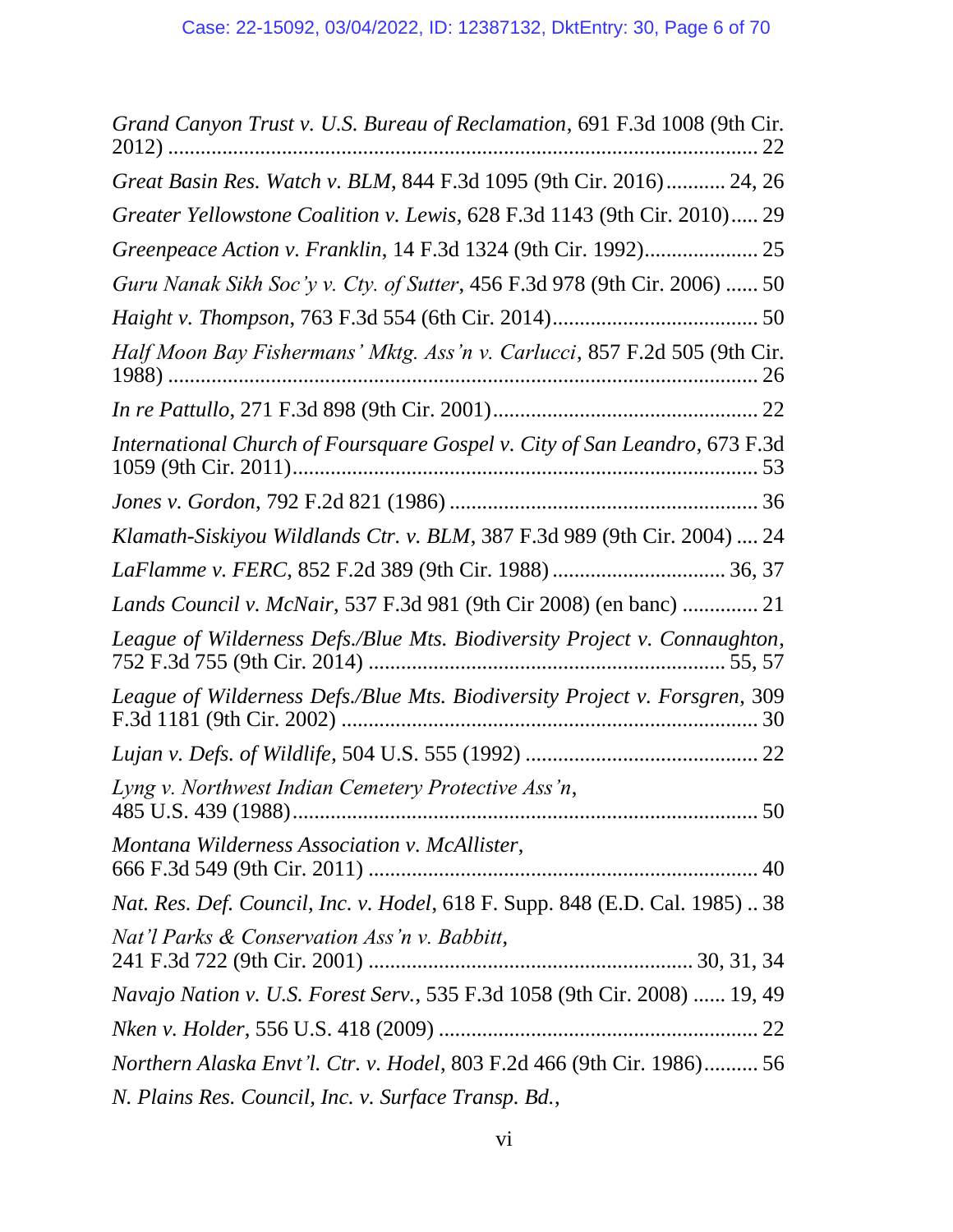| Nw. Envtl. Def. Ctr. v. Bonneville Power Admin., 117 F.3d 1520 (9th Cir.    |
|-----------------------------------------------------------------------------|
| Okanogan Highlands Alliance v. Williams,                                    |
| <i>Or. Natural Desert Ass'n v. Jewell, 840 F.3d 562 (9th Cir. 2016)</i> 27  |
| Robertson v. Methow Valley Citizens Council, 490 U.S. 332 (1989) 29         |
| San Luis Obispo Mothers for Peace v. NRC,                                   |
| Save Strawberry Canyon v. Dep't of Energy, 2009 U.S. Dist. LEXIS 38180,     |
| Save the Yaak Committee v. Block, 840 F.2d 714 (9th Cir. 1988)  26          |
| Se. Alaska Conservation Council v. United States Forest Serv., 413 F. Supp. |
| S. Fork Band Council Of W. Shoshone Of Nev. v. U.S. Dep't of Interior, 588  |
|                                                                             |
| Sierra Club v. U.S. Army Corps of Eng'rs,                                   |
|                                                                             |
| Thomas v. Review Bd. of the Ind. Employment Sec. Div.,                      |
| United States v. Hinkson, 585 F.3d 1247 (9th Cir. 2009) (en banc) 21        |
| W. Land Exchange Project v. BLM,                                            |
|                                                                             |
| W. Watersheds Project v. Kraayenbrink,                                      |
| W. Watersheds Project v. Salazar, No. 4:08-CV-516-BLW, 2011 U.S. Dist.      |
| W. Watersheds Project v. Salazar, 993 F. Supp. 2d 1126 (C.D. Cal. 2012),    |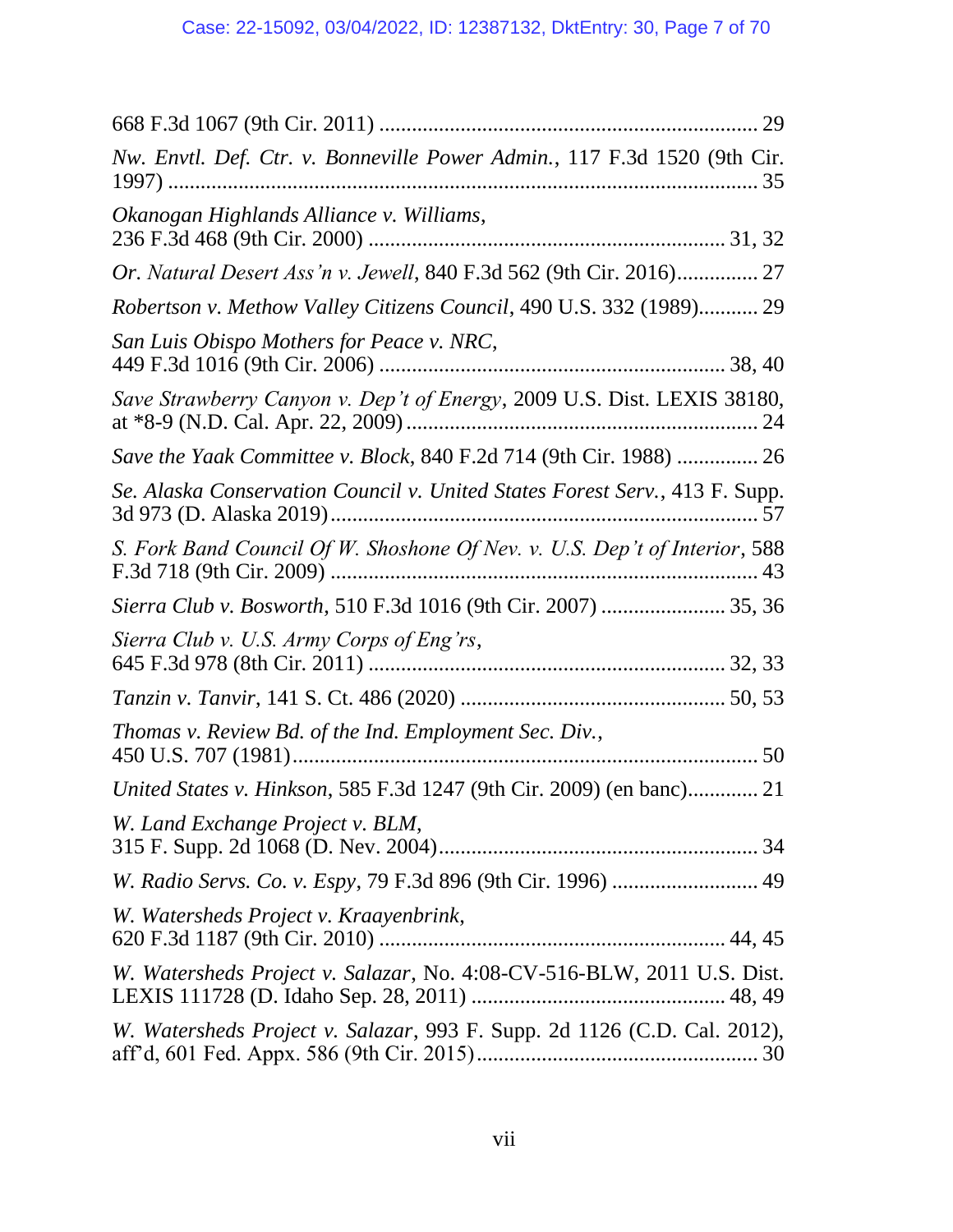| Wetlands Action Network U.S. Army Corps of Engineers, 222 F.3d 1105 (9th |  |
|--------------------------------------------------------------------------|--|
| Winter v. Nat'l Res. Def. Council, Inc., 555 U.S. 7 (2008)  21, 23, 54   |  |
|                                                                          |  |

# **STATUTES**

# **REGULATIONS**

# **OTHER AUTHORITIES**

| Executive Order 13007—Indian Sacred Sites, 32 Fed. Reg. 883-948 (May 24,                                                                      |
|-----------------------------------------------------------------------------------------------------------------------------------------------|
| Memorandum of Understanding Regarding Interagency Coordination and<br>Collaboration for the Protection of Indigenous Sacred Sites             |
| Order 3403, Joint Secretarial Order on Fulfilling the Trust Responsibility to<br>Indian Tribes in the Stewardship of Federal Lands and Waters |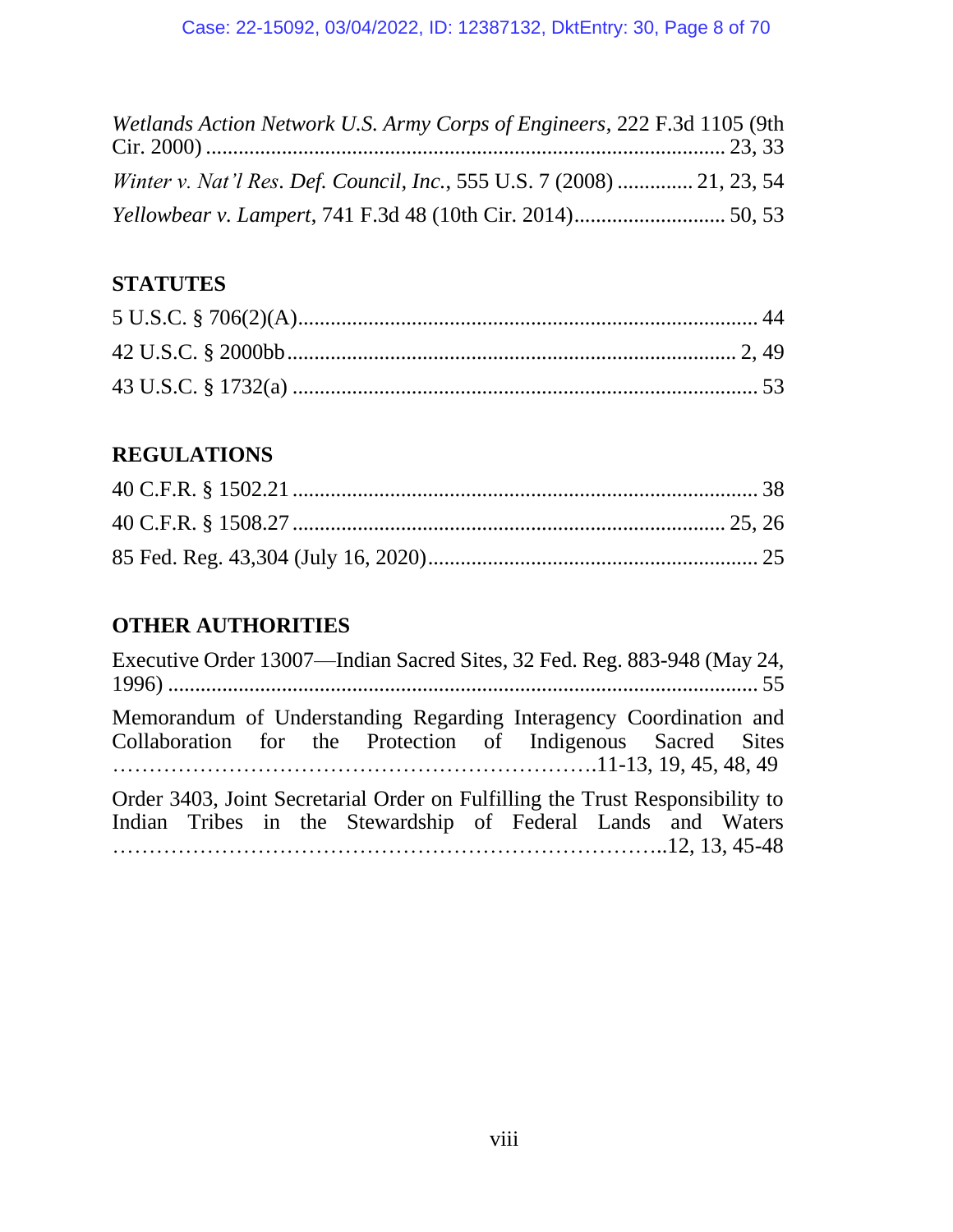#### **INTRODUCTION**

This appeal concerns the federal Bureau of Land Management's ("BLM") unlawful approval of Defendant-Intervenor-Appellant Ormat Nevada, Inc.'s ("Ormat") Dixie Meadows Geothermal Utilization Project ("Project") on federal public lands. The Project entails construction and operation of two major power plants and extensive associated infrastructure, for an overall permit term of approximately 90 years. BLM approved the Project—which would destroy the Fallon Paiute-Shoshone Tribe's ("Tribe") ability to exercise their traditional religious practices, and threatens extinction of the highly imperiled Dixie Valley toad—without following the environmental analysis and public disclosure requirements of the National Environmental Policy Act ("NEPA"), without considering relevant departmental policies in violation of the NEPA and the Administrative Procedure Act ("APA"), and without considering or mitigating the Project's burdens on the Tribe's religious practices in violation of the Religious Freedom Restoration Act ("RFRA").

Appellees, the Tribe and the Center for Biological Diversity (the "Center") filed a Complaint with the Federal District Court for the District of Nevada ("District Court") and moved for a preliminary injunction in December 2022. The District Court granted Appellees' request to enjoin the Project, but limited the duration of the injunction to a 90-day period ending on April 4, 2022. This Court subsequently granted Ormat's request to stay the District Court's decision, lifting the injunction and allowing Ormat to begin building the Project.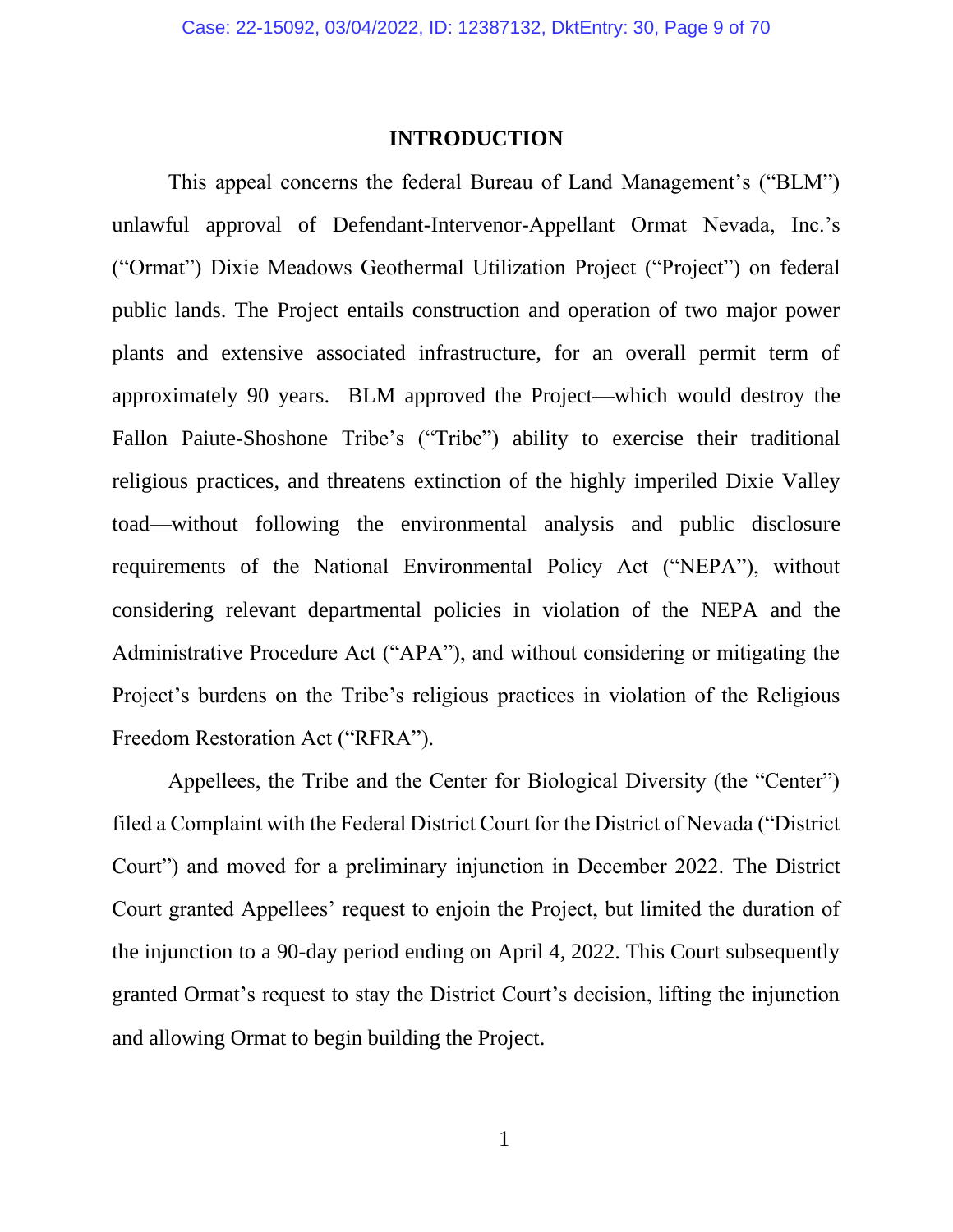As explained herein, Appellees clearly meet this Court's criteria for issuance of a preliminary injunction. Appellees therefore request an order from this Court reversing the District Court and enjoining the Project for the duration of the case to prevent continued substantial and irreparable harm from Ormat's unlawfully authorized construction activities.

### **JURISDICTIONAL STATEMENT**

This Court has jurisdiction to hear Appellees' claims under 28 U.S.C. § 1331, the Administrative Procedure Act, 5 U.S.C. § 702, and the Religious Freedom Restoration Act, 42 U.S.C. § 2000bb-1(c). This Court has appellate jurisdiction over this cross-appeal pursuant to 28 U.S.C.  $\S$  1292(a)(1).

#### **ISSUES PRESENTED FOR REVIEW**

- (1) Did this Court's February 4, 2022, Order granting Ormat's Motion to Stay render Ormat's appeal moot, and deprive Ormat of standing, by staying the District Court's 90-day preliminary injunction and setting a briefing schedule that extends beyond the preliminary injunction's expiration date?
- (2) Did the District Court abuse its discretion by holding that Appellees must show a "likelihood of success on the merits" in all cases, and not applying this Court's "sliding scale" test?
- (3) Did the District Court abuse its discretion by limiting its preliminary injunction to 90 days, even though Appellees showed that: they will suffer irreparable harm in the absence of an injunction; they are likely to succeed on the merits of their claims under NEPA, the APA, and RFRA; and the balance of equities favors an injunction for the duration of the case?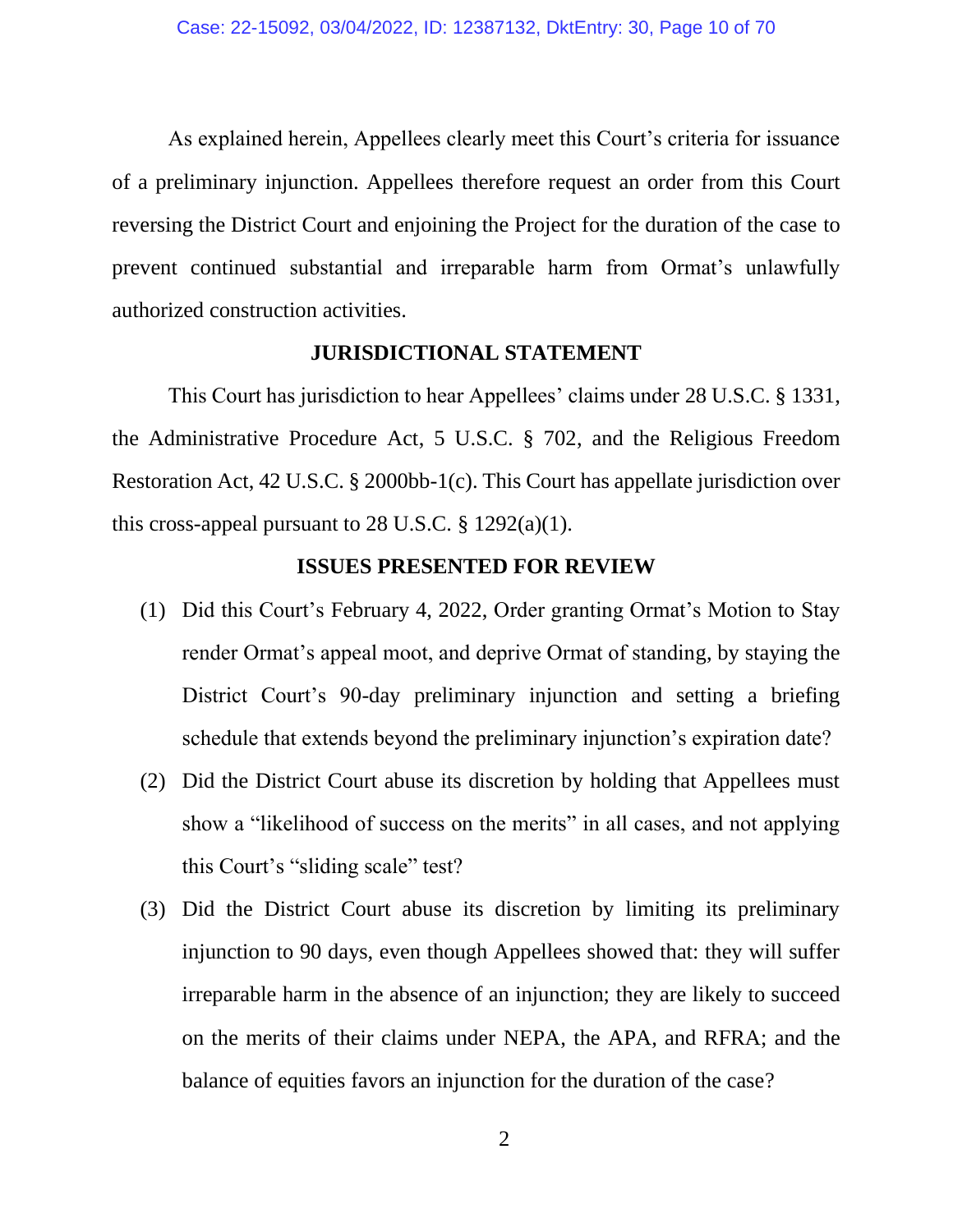#### **STATEMENT OF THE CASE**

#### **I. Factual Background**

Dixie Meadows consists of spring-fed wetlands and associated high-desert uplands at the base of the Stillwater mountain range in north-central Nevada. The hot springs, wetlands, and natural landscape at Dixie Meadows are integral to the Tribe's religious beliefs, and also create the only known habitat for the imperiled Dixie Valley toad (*Anaxyrus williamsi*).

The sacred and ecologically unique landscape at Dixie Meadows is in imminent danger of severe and permanent harm. Ormat has begun constructing the first of two massive powerplants in close proximity to the springs and within the Tribal sacred site. Construction of these plants will forever destroy the sacred character of the site, making the Tribe's religious observances impossible. Once operational, the powerplants will extract thermal energy from the same geothermal system that heats the springs, diminishing the sacred power of the springs and threatening the Dixie Valley toad with extinction. Ormat intends to complete construction and bring at least one powerplant online before the end of the year, and possibly before the District Court can rule on the merits. Because of this timeline and the severity of impacts from the Project, a decision to deny Appellees a preliminary injunction could have the practical effect of foreclosing any opportunity for meaningful relief.

# **A. Dixie Meadows (***Paumu***)**

Dixie Meadows is sacred to the Tribe and its members, who know the area as *Paumu* in their native language and have utilized the area for cultural and religious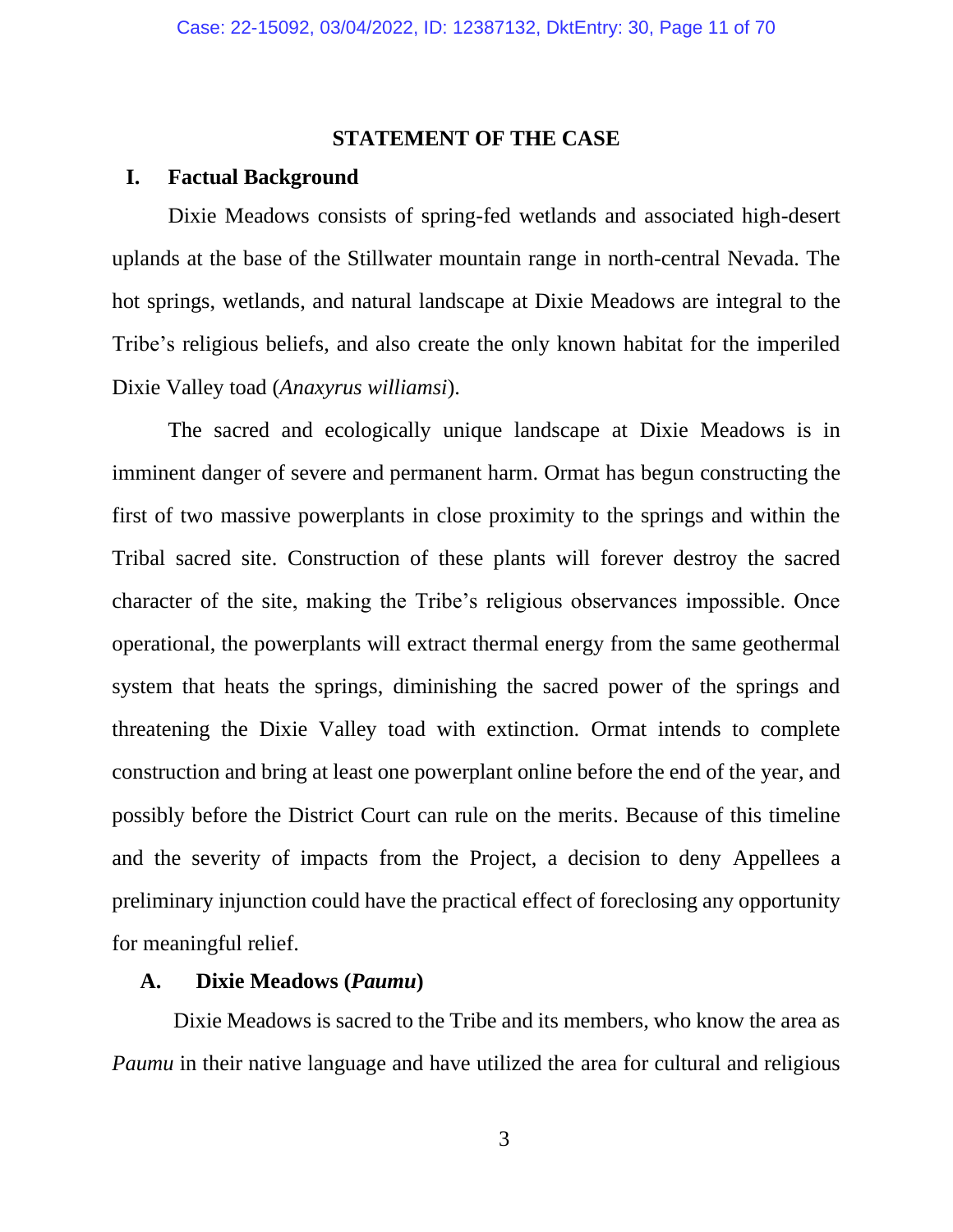practices for more than 10,000 years. 1-SER-122, 125–27 (First Downs Decl. ¶¶ 7, 20-31); 1-SER-185–86 (Tribe's Comments on RDEA at 2-3). The sacred *Paumu* site consists of the surface water at the Dixie Meadows hot springs as well as the directly surrounding landscape, where Tribal members camp, perform ceremonies, and observe their creation site, Fox Peak. 1-SER-124 (First Downs Decl. ¶ 15).

*Paumu* was first documented as a significant site by a Euro-American as part of a wagon train exploration in 1859. 3-SER-610 (Second Downs Decl. ¶ 4). According to a seminal ethnographic text concerning the Fallon Paiute-Shoshone Tribe published by the U.S. government in 2002:

Hot springs occurring in various areas of [the Tribe's] territory were all considered to be sacred places. Due to White settlement and development, however, most were rendered inaccessible to Indian people by the early 1900s. The exception was the large hot springs in Dixie Valley (*paumagwaitu*), toward the north end. . . . [M]any . . . . people from the Stillwater area visit[] this spring on a regular basis, taking baths in the hot mud and water.

1-SER-186 (Tribe's Comments on RDEA at 3).

The Tribe's spiritual beliefs are centered in the understanding of the Earth as a living being that holds spiritual significance in its undisturbed state. 1-SER-123– 24 (First Downs Decl. ¶¶ 12-14). Because the Tribe considers *Paumu* sacred, the ongoing disturbance and degradation of the site from the Project substantially and irreparably burden Tribal members' cultural and spiritual practices, as well as their religious expression. 1-SER-127–31 (First Downs Decl. ¶¶ 29, 33-42).

Dixie Meadows also provides habitat for a wide variety of wildlife species, including the Dixie Valley toad, which is found nowhere else on Earth. 3-ER-321– 41 (EA at 3-68 to 3-88); 1-SER-262 (Dixie Valley Toad Petition at 8).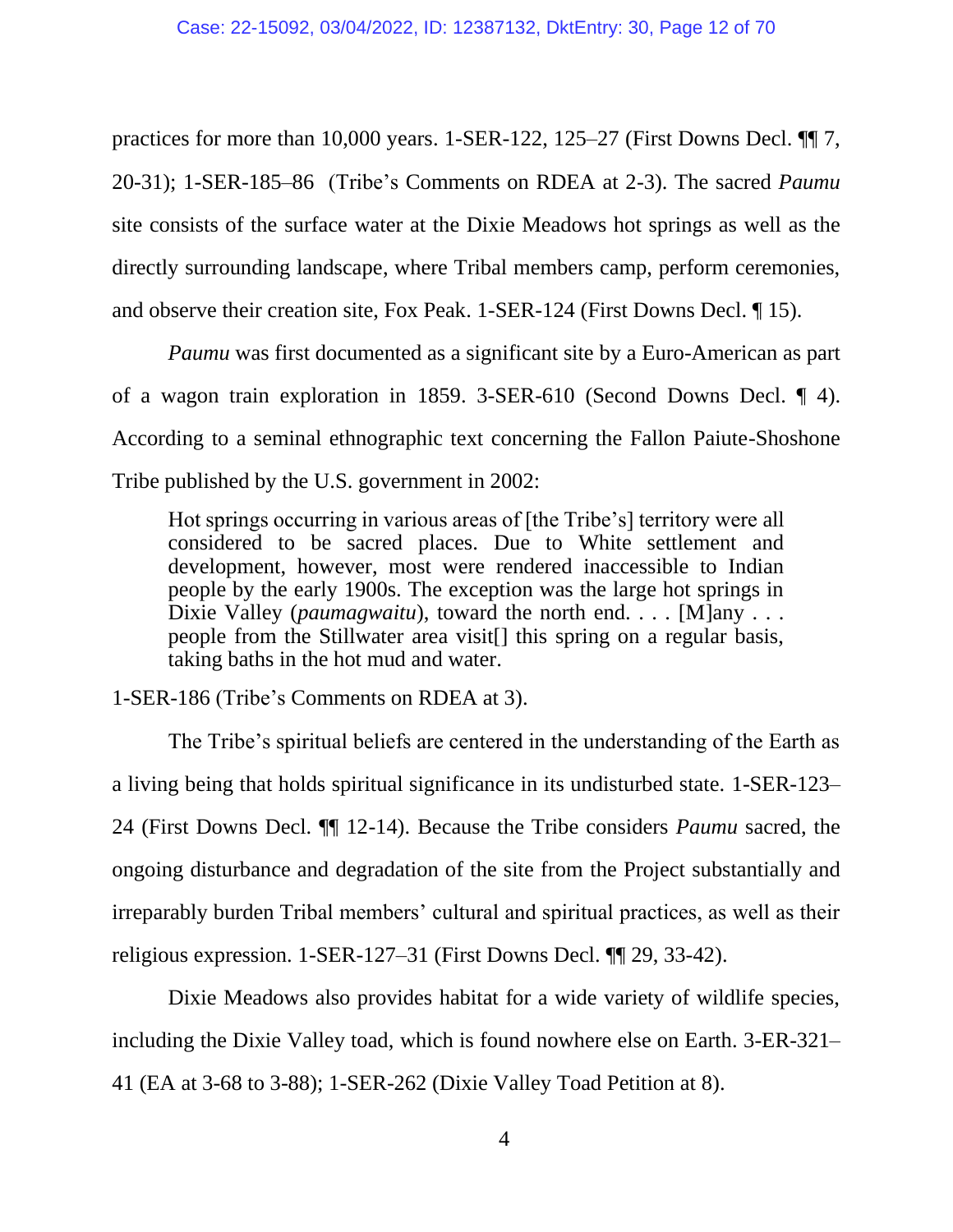#### **B. The Dixie Valley Toad**

The Dixie Valley toad is a small species of Western toad. 3-ER-330–32 (EA at 3-77 to 3-79). It spends the vast majority of its life cycle in and around the thermal waters at Dixie Meadows, and also spends some amount of time in the surrounding uplands. 3-ER-330–32, 344 (EA at 3-77 to 3-79, 3-91).

The Dixie Valley toad is threatened by a variety of factors, 1-SER-263–80 (Dixie Valley Toad Petition at 9-26), but the most immediate threat to the toad's survival is the Project, which, without judicial intervention, could kill or injure toads using terrestrial habitat, and over the long term is likely to reduce, alter, or even eliminate the flow of warm water from the underground geothermal reservoir to the springs. 1-SER-263–75 (Dixie Valley Toad Petition) at 9-21; 2-SER-292–97 (FWS 90-Day Petition Review at 2-5); 3-ER-331, 344 (EA at 3-78, 3-91); 4-ER-571–72 (ARMMP at 28-29).

Dixie Valley toads are specifically adapted to the unique environment at Dixie Meadows, and are particularly sensitive to changes in water temperature. 1-SER-270–71 (Dixie Valley Toad Petition at 16-17); 2-SER-296–97 (FWS 90-Day Petition Review at 4-5). Decreases in water temperature at Dixie Meadows caused by geothermal energy production could reduce or eliminate suitable habitat conditions for the toad, risking the extinction of the species. 1-SER-270–71 (Dixie Valley Toad Petition at 16-17).

Because of the risk that the Project could cause the springs in Dixie Meadows to stop flowing and drive the toad to extinction, the Center in September 2017 petitioned the U.S. Fish and Wildlife Service ("FWS") to list the Dixie Valley toad under the Endangered Species Act ("ESA"). *See generally* 1-SER-254–85 (Dixie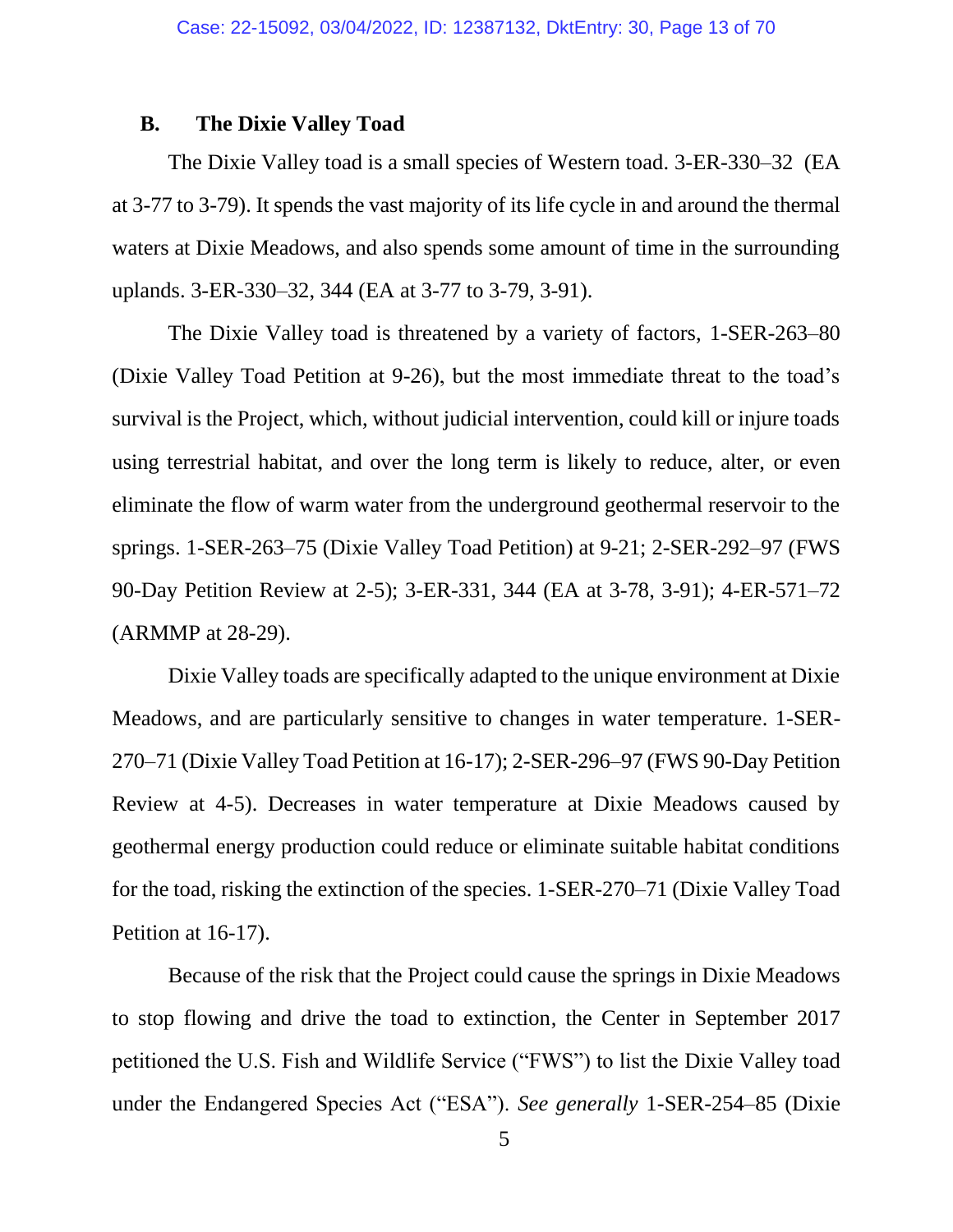Valley Toad Petition). In June 2018, FWS found that the Center's petition presented "substantial scientific or commercial information indicating" that listing the Dixie Valley toad under the ESA "may be warranted." 1-SER-289 (FWS 90-Day Finding at 30093). FWS acknowledged that "[t]he toad's life cycle is entirely reliant on dependable flows from the springs at Dixie Meadows, and . . . if geothermal energy production occurs at Dixie Meadows," the toad's habitat "could be reduced or eliminated." 2-SER-295 (FWS 90-Day Petition Review at 3). FWS also acknowledged "the difficulty of detecting negative impacts" from geothermal energy production, and the difficulty of "mitigat[ing] for these impacts."  $\frac{1}{2}$ -SER-296-97 (FWS 90-Day Petition Review at 4-5).

#### **C. The Project**

The Project would convert 126 acres of relatively pristine high desert—an area the size of 95 football fields—into a major, private industrial site with two 30 megawatt geothermal powerplants and associated infrastructure, including 18 or more well pads (each 1.5 acres in size) pipelines, access roads, offices, electrical facilities, a control room, various auxiliary buildings, a microwave communication tower, two electrical substations, and transmission lines, all directly adjacent to the Dixie Meadows wetlands, and partly within the sacred *Paumu* site. *See* 3-ER-222– 46 (EA at 2-1 to 2-25); 1-SER-158–59 (Tribe Comments on Draft EA at 6-7).

Ormat is currently bulldozing, grading, and removing vegetation from the site. *See* 2-ER-120 (Second Thomsen Decl. ¶ 4). Over the course of the next ten months,

<sup>&</sup>lt;sup>1</sup> FWS has agreed to issue a final determination as to whether the Dixie Valley toad is warranted for ESA listing by April 4, 2022.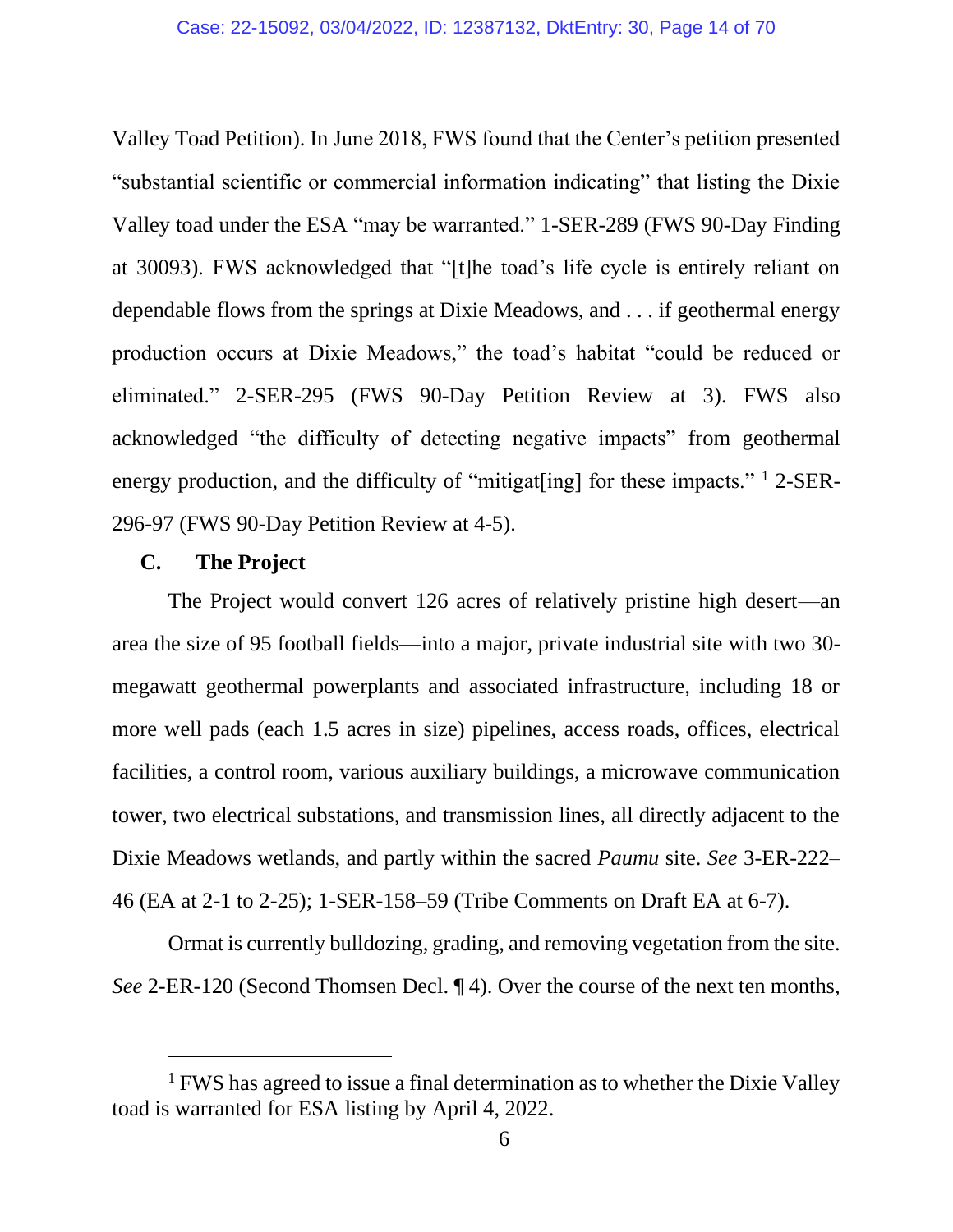#### Case: 22-15092, 03/04/2022, ID: 12387132, DktEntry: 30, Page 15 of 70

the company plans to pour a concrete foundation and build at least one 35-foot tall powerplant, as well as a transmission line, water pipelines, and other associated infrastructure. *Id.* Construction will introduce constant noise, bright light, and dust to a site that depends for its sacred character on its relatively undisturbed state and connection to the natural world. 2-SER-128–31 (First Downs Decl. ¶¶ 33-42). The powerplants and associated infrastructure will occupy the Tribe's sacred site and obscure spiritually significant views of Fox Peak and the night sky. 1-SER-158–59 (Tribe Comments on Draft EA at 6-7).

Once operational, the facility could extract and reinject up to 12.8 million pounds of geothermal water per hour (28,000 gallons per minute) from the same underground geothermal reservoir that feeds the hot springs. 3-ER-238 (EA at 2-17). Operation of a similar Ormat project in nearby Jersey Valley likely caused associated hot springs to run dry. 1-SER-158 (Tribe Comments on Draft EA at 6); 1-SER-237– 39 (Center Comments on Draft EA) at 4-6.

#### **D. BLM's NEPA Process**

On May 9, 2017, BLM released a draft environmental assessment ("EA") and offered the first of two public comment periods for the Project. 1-SER-141 (Donnelly Decl. ¶ 20). The Draft EA revealed that BLM had failed to collect or analyze a great deal of information necessary for understanding the Project's likely environmental impacts. 1-SER-142 (Donnelly Decl. ¶ 22). The Draft EA asserted that potentially significant impacts to nearly every resource analyzed—including water, wetlands, wildlife, and Tribal cultural and spiritual values—would be mitigated through an "Aquatic Resources Monitoring and Mitigation Plan"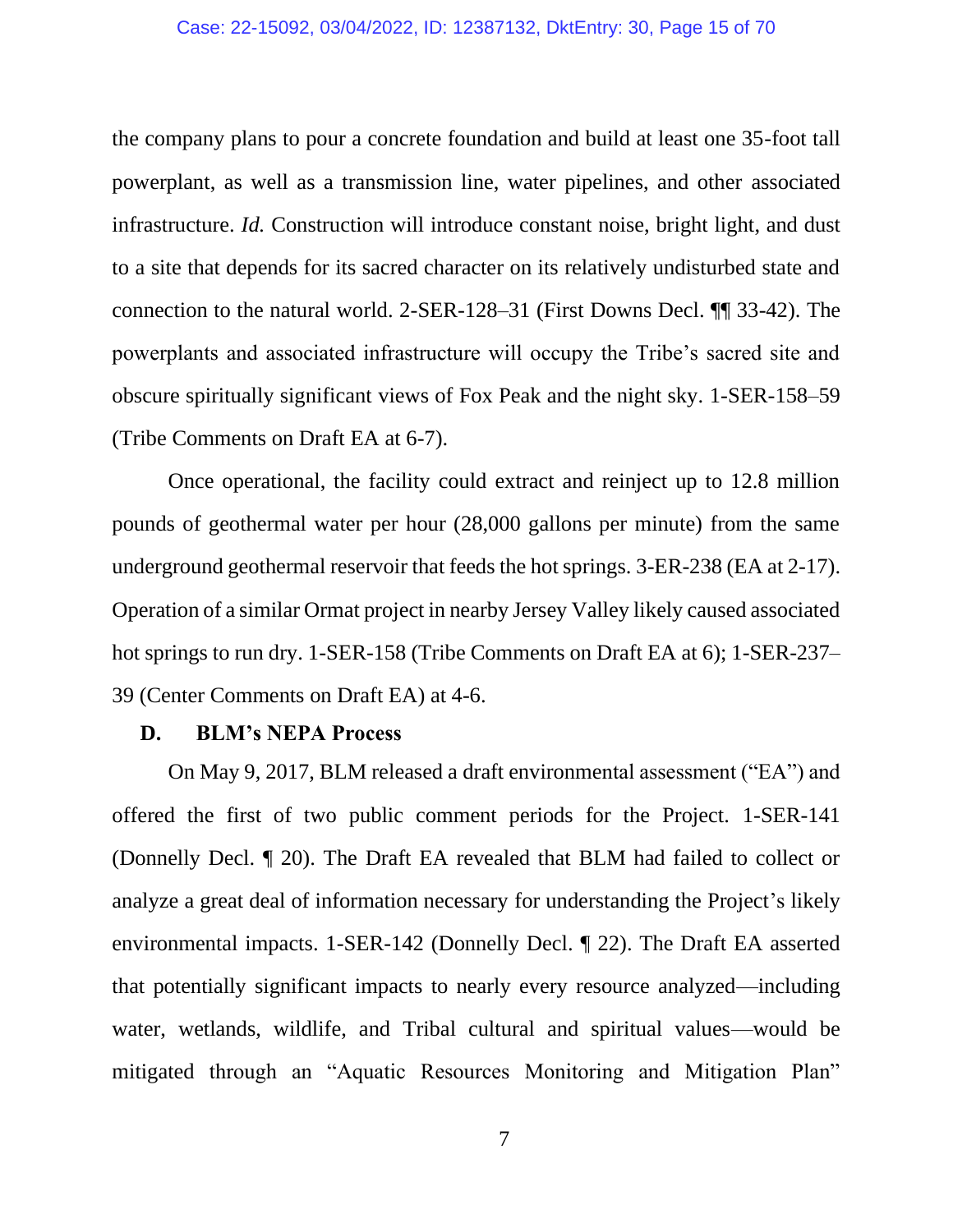("ARMMP"). *Id.* However, BLM did not provide the ARMMP for public review. *Id.* In fact, BLM had not even developed the ARMMP when the agency released the Draft EA. *Id.*

Appellees submitted detailed comments responding to the draft EA, explaining that many of the Project's likely impacts to springs, wetlands, wildlife, and the Tribal sacred site were not analyzed or effectively mitigated. *See generally* 1-SER-152–66 (Tribe Comments on Draft EA); 1-SER-233–53 (Center Comments on Draft EA). The Tribe also detailed the cultural, religious, and spiritual significance of the springs and surrounding landscape, and how construction and operation of the Project would destroy the Tribe's ability to carry out its religious practices. 1-SER-153–54, 158–59 (Tribe Comments on Draft EA at 1-2, 6-7). Appellees' comment letters further informed BLM that several other geothermal energy facilities, including Ormat's Jersey Valley facility, have caused catastrophic impacts to nearby springs, and requested that BLM prepare an EIS to fully evaluate the Project's impacts and a range of alternatives. *See* 1-SER-238–40 (Center Comments on Draft EA at 5-6, 17-20); 1-SER-156–58 (Tribe Comments on Draft EA at 4-6).

BLM failed to meaningfully respond to these comments. Over three years later, on January 13, 2021, BLM issued a Revised Draft EA ("RDEA") for the Project. 1-SER-145 (Donnelly Decl. ¶ 34). BLM included with the RDEA a draft version of the ARMMP but once again omitted key information about the affected environment and the proposed mitigation measures. *See generally* 2-SER-310–36 (Center Comments on RDEA); 1-SER-183–221 (Tribe Comments on RDEA); 2-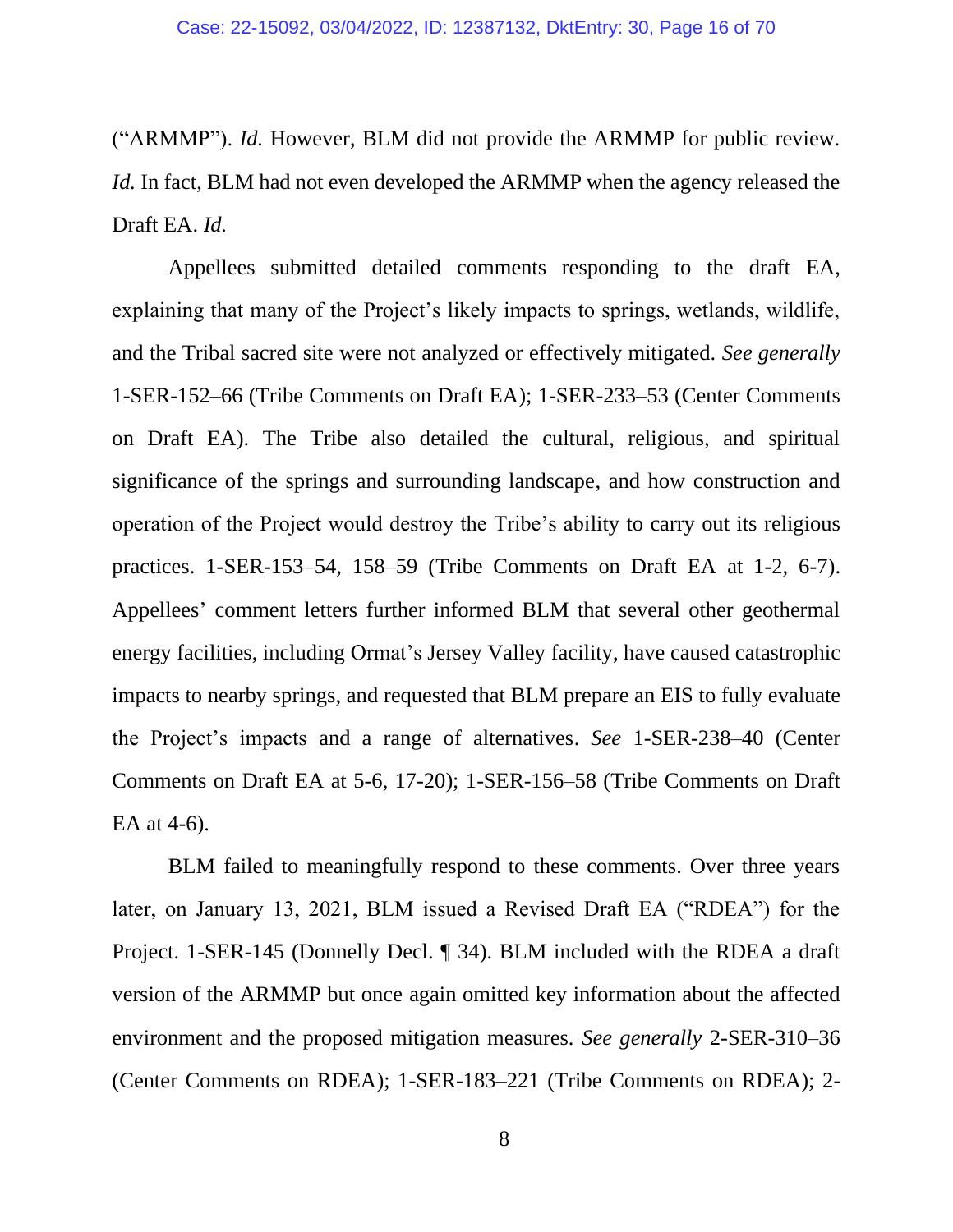SER-351–65 (FWS Comments); 2-SER-366–70 (NDOW Comments); 2-SER-371– 75 (Navy Comments). As FWS commented, the ARMMP was not a fully developed mitigation protocol but rather a "plan describing the development of a plan." 2-SER-362 (FWS Comments at 11). BLM largely ignored the Tribe's earlier comments regarding the Project's impacts on the uplands surrounding the springs, and failed to assess or mitigate those impacts.

The RDEA and draft ARMMP further admitted that neither BLM nor Ormat had collected important baseline data about the Dixie Valley Toad, or the wetlands and geothermal hydrology of Dixie Meadows. *See, e.g.*, 5-ER-897 (RDEA at 3-72); 2-SER-437 (Draft ARMMP at 53). Both documents reflected a lack of understanding of both the geothermal system and the habitat requirements of the toad. 5-ER-897 (RDEA at 3-72); 2-SER-433, 447 (Draft ARMMP at 49, 57). And the draft ARMMP disclosed that collection of baseline data would be "begin . . . upon the signing of the Record of Decision" for the Project, not before Project approval as generally required under NEPA. 2-SER-421 (Draft ARMMP at 37). Neither draft ARMMP nor the RDEA committed BLM or Ormat to collecting and analyzing this data before Project construction, before the beginning of Project operations, or by a date certain.

BLM provided a brief public comment period following the release of the RDEA. 1-SER-145 (Donnelly Decl. ¶ 34). This was the final public comment opportunity before BLM approved the Project.

The Tribe and the Center again submitted detailed comments discussing the many omissions from the RDEA and ARMMP. *See generally* 1-SER-183–221 (Tribe Comments on RDEA); 2-SER-310–36 (Center Comments on RDEA). The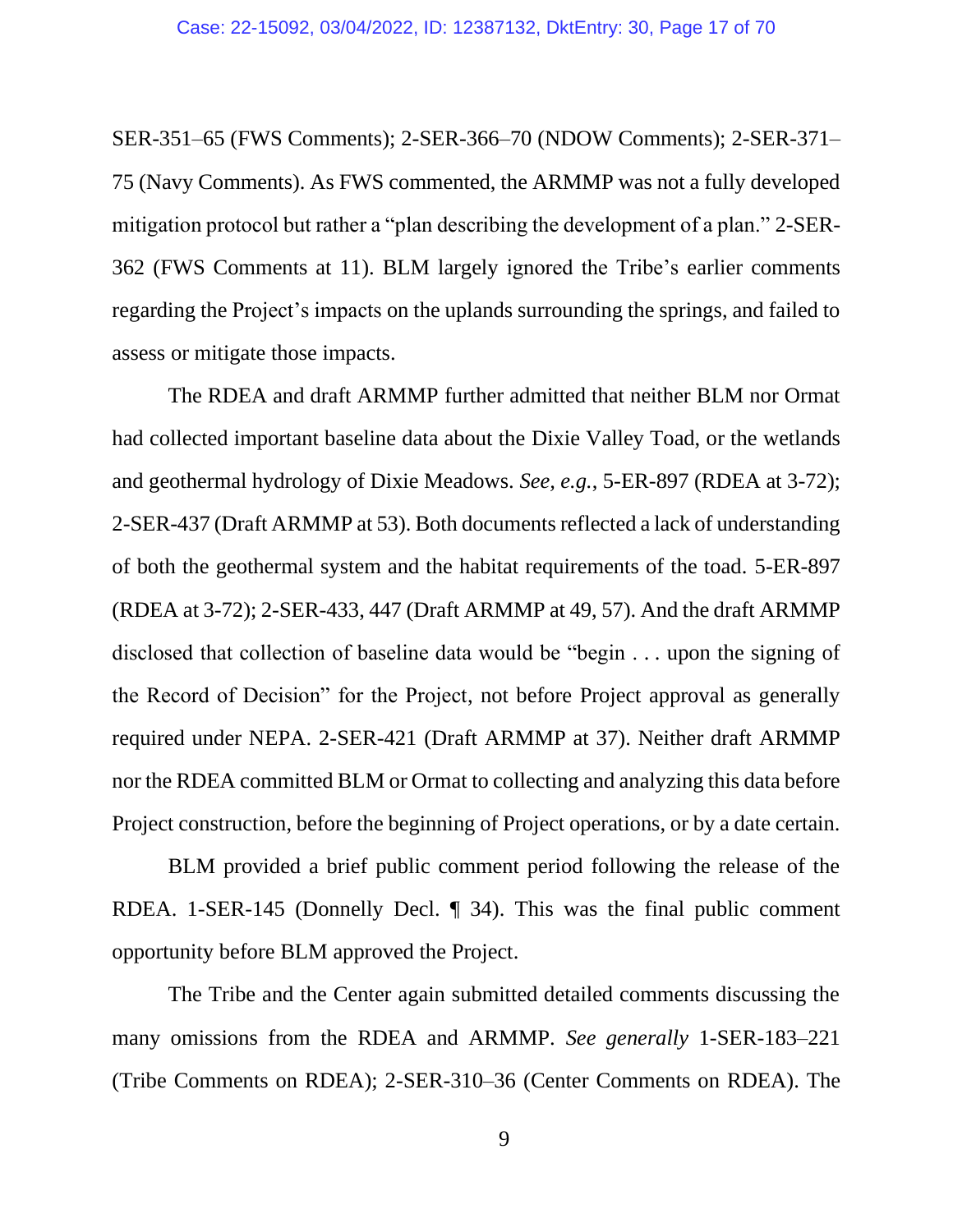#### Case: 22-15092, 03/04/2022, ID: 12387132, DktEntry: 30, Page 18 of 70

Tribe's comments described in detail the Tribe's historical use of the Dixie Meadows area, and its spiritual, religious, and cultural importance to Tribal members. 1-SER-185–90 (Tribe Comments on RDEA) at 2-7. The Tribe explained that the Project would destroy the site's sacred character. *Id.*

Several government agencies also submitted critical comments on the RDEA and draft ARMMP, including FWS, the Nevada Department of Wildlife ("NDOW"), the U.S. Geological Survey ("USGS"), and the Navy. *See generally* 2-SER-352–65 (FWS Comments); 2-SER-366–70 (NDOW Comments); 2-SER-376–77 (Working Group Meeting Notes); 2-SER-371–75 (Navy Comments); 4-ER-455–538 (EA Appendix G). These agencies' comments discussed the lack of baseline data supporting the RDEA and draft ARMMP, the high degree of uncertainty regarding the Project's impacts to the hot springs and the Dixie Valley toad, and the inadequacy of the ARMMP's proposed mitigation measures.

# **E. The National Historic Preservation Act "Section 106" Memorandum of Agreement ("MOA")**

Concurrent with the NEPA process, BLM developed a proposed memorandum of agreement ("MOA") between BLM, Ormat, the Navy, the Advisory Council on Historic Preservation, and the Nevada State Historic Preservation Office pursuant to the National Historic Preservation Act, 54 U.S.C. § 306108 (commonly known as "Section 106").

The MOA appropriately recognizes Dixie Meadows as a sacred site, and expressly acknowledges that the Project will "have an adverse effect to historic properties." 4-ER-708 (MOA at 1). However, the MOA fails to address the spiritual significance of the surrounding landscape, and relies almost entirely on the ARMMP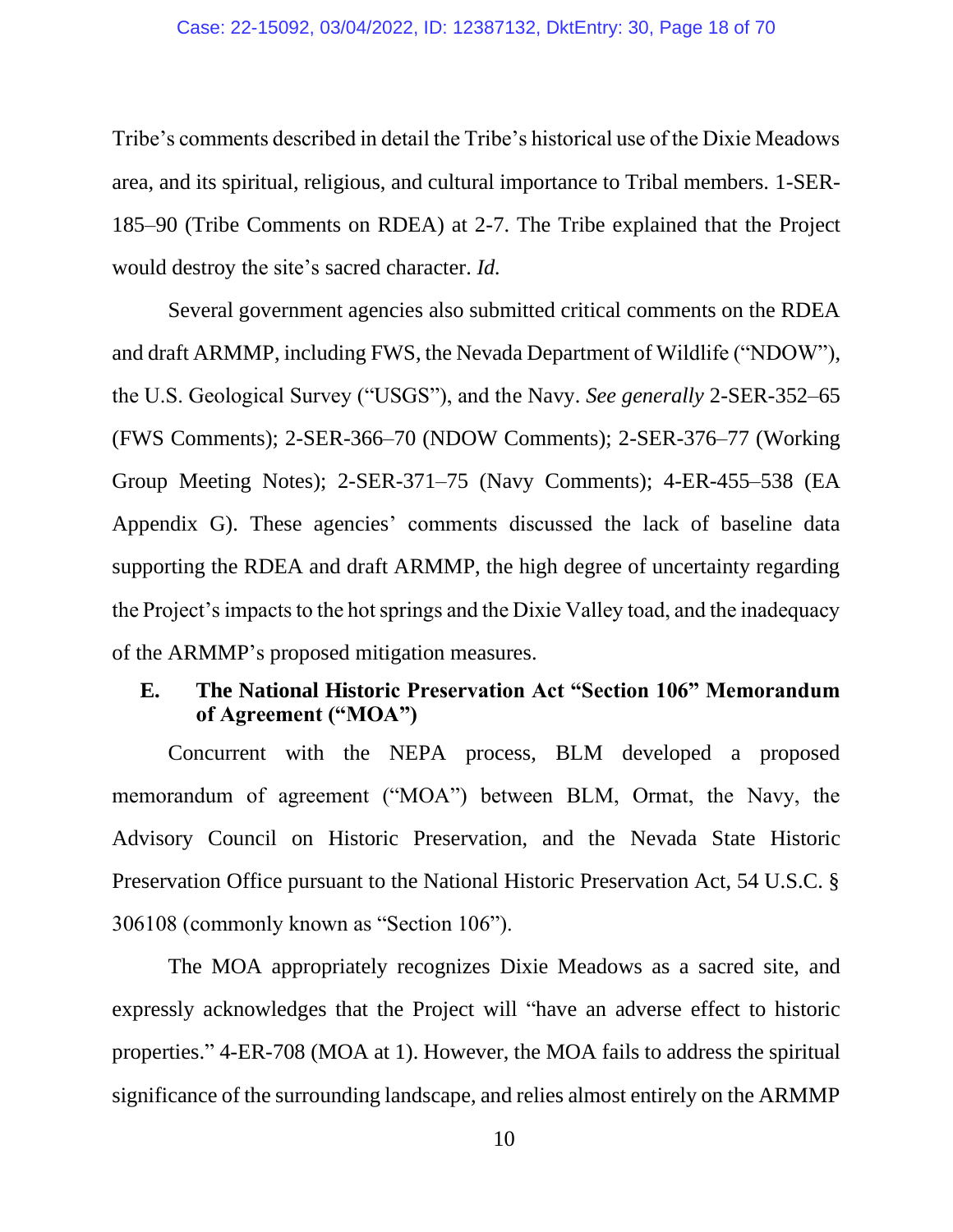to mitigate impacts to the sacred site. 4-ER-708–20 (MOA). If any harm to the waters occurs, the MOA assumes without basis that it could be reversed and leaves any response to BLM's discretion. *Id*. The Tribe negotiated in good faith and sought to include meaningful requirements to ensure an adequate response to impacts, but BLM rejected the Tribe's proposals. 2-ER-143–44 (Mori Decl. 16).

The Tribe declined to sign the MOA, explaining that the MOA improperly relied on the assumption that all impacts could be mitigated, failed to include discrete actions to mitigate impacts, and wholly failed to account for the noise, light, and visual impacts of construction and powerplant operations. 1-SER-223–24 (Tribe Letter re: MOA).

### **F. New Federal Direction Regarding the Protection of Tribal Sacred Sites**

Prior to Project approval, the Department of the Interior adopted two significant new directives pertaining to protection of Tribal sacred sites such as *Paumu*. On November 9, 2021—14 days before BLM approved the Project—the Department of the Interior and other federal agencies entered into a memorandum of understanding ("MOU") concerning the protection of indigenous sacred sites. 1- SER-42–55 (MOU). The MOU recognizes that "[t]he connection to place is essential to the spiritual practice and existence of Indian Tribes" and notes that indigenous peoples "share an essential truth of the interconnectedness to nature and all life." 1- SER-42 (MOU at 1). One consequence of this "essential truth" is that "[d]esecration of sacred places" has had "enduring" and "traumatic" impacts on the "social, cultural, spiritual, mental, and physical wellbeing of Indian Tribes." *Id.*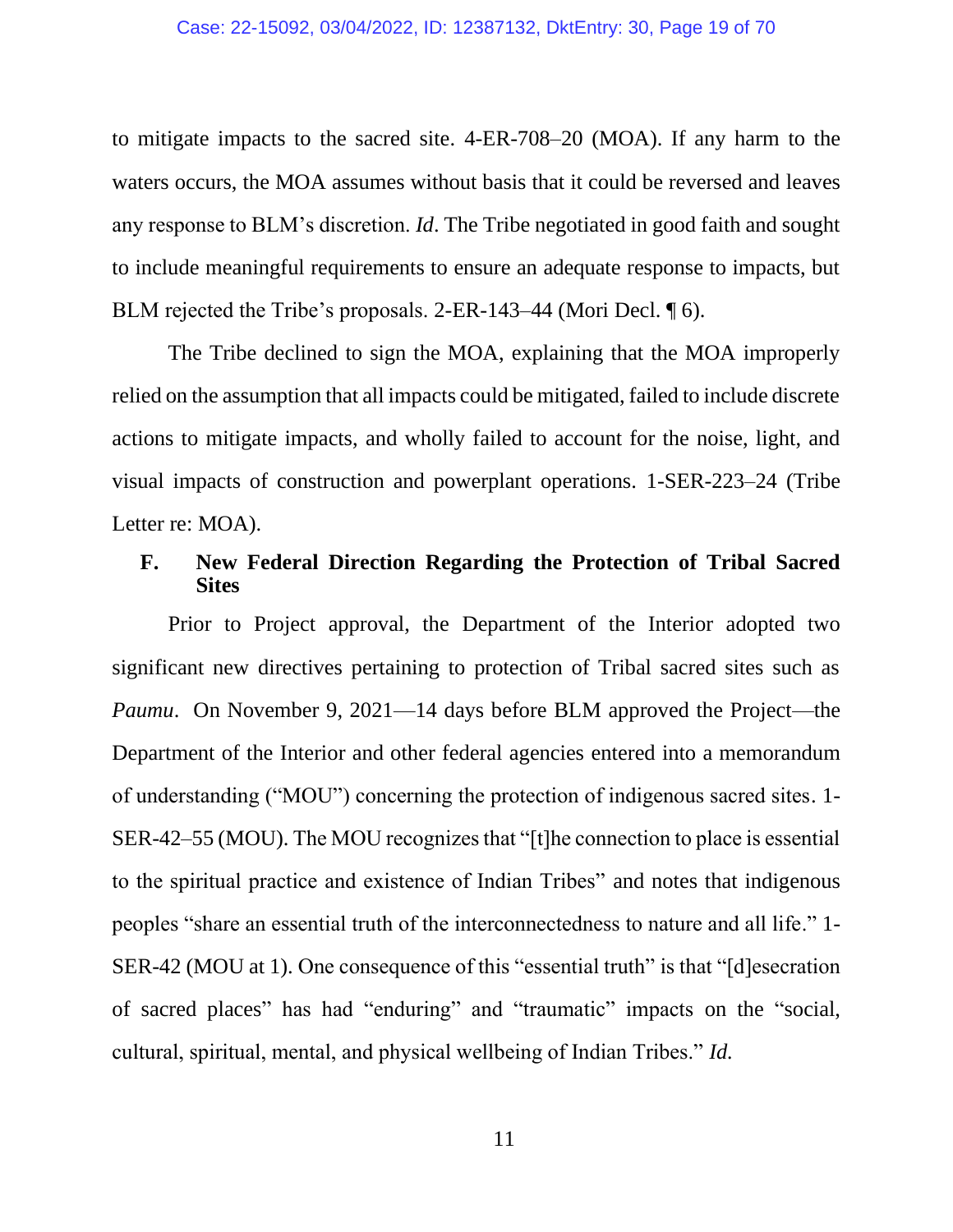The MOU further acknowledges that "sites sacred to Indian tribes . . . often occur within a larger landform or are connected through physical features or ceremonies to other sites or a larger sacred landscape." 1-SER-43 (MOU at 2). It directs federal agencies to "consider these broader areas and connections to better understand the context and significance of sacred sites." *Id.*

On November 15, 2021, the Secretary of the Interior and the Secretary of Agriculture issued Joint Secretarial Order 3403 ("Order"), which seeks to "ensure that the Department of Agriculture and the Department of the Interior . . . and their component Bureaus and Offices are managing Federal lands and waters in a manner" that protects "the treaty, religious, subsistence, and cultural interest of federally recognized Indian Tribes." 1-SER-36–40 (JSO 3403).

The Order directs each Department to "[e]nsure that all decisions . . . relating to Federal stewardship of Federal lands, waters, and wildlife under their jurisdiction include consideration of how to safeguard the interests of any Indian Tribes such decisions may affect." 1-SER-37 (JSO 3403 at 2). Through the Order, the Departments commit to consultation and collaboration with Indian Tribes "to ensure that Tribal governments play an integral role in decision making related to the management of federal lands and waters," and to give "due consideration" to "Tribal recommendations on public lands management." 1-SER-38 (JSO 3403 at 3).

Even though the MOU and Order specifically address issues raised by the Tribe with respect to the Project, Federal Defendants below do not dispute that they wholly ignored them in their environmental review and decisionmaking. 2-SER-

12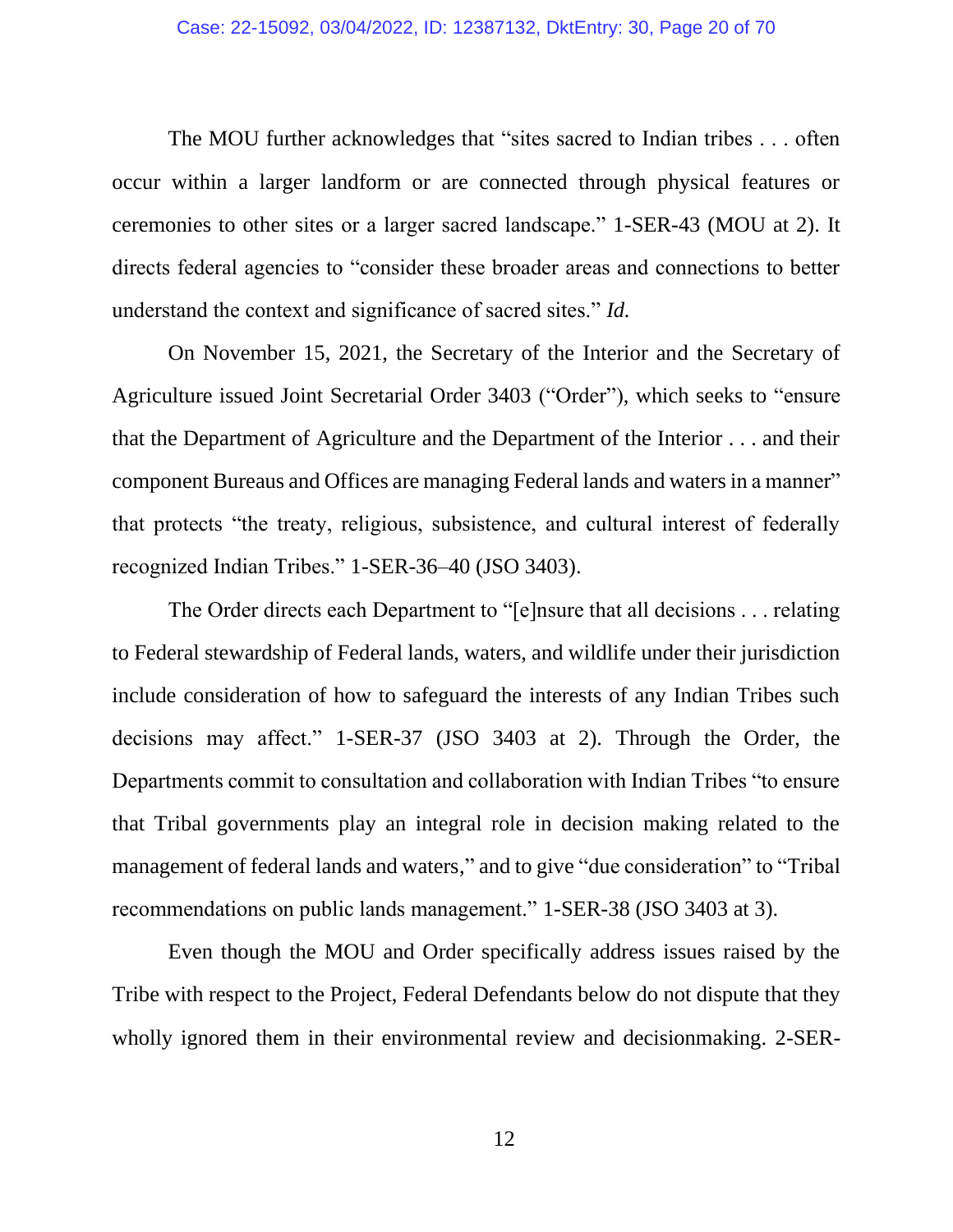586–87 (Compl. ¶¶ 179-86); 3-SER-596 – 607 (Vialpando Decl. describing approval process).

#### **G. Defendants' Approval of the Project**

On October 26, 2021, BLM officials informed Tribal leaders at a Tribal Council meeting that the Project would not be approved pending FWS's ESA listing determination for the Dixie Valley toad and further evaluation of the Project's impacts. 2-ER-143 (Mori Decl. ¶ 4). In an abrupt and unexplained reversal—and without informing the Tribe, soliciting additional public comment, or resolving the issues identified by NDOW, FWS, the Navy, the Tribe, and the Center—BLM approved the Project on November 23, 2021. 2-ER-143 (Mori Decl. ¶ 5); *see also* 2- ER-156–186 (Decision Record).

The final EA that accompanied BLM's approval is substantially the same as the RDEA. It briefly acknowledges that the Tribe bears a disproportionate burden from the Project, 3-ER-378–80, 389 (EA at 3-125 to 3-127, 3-136), but asserts that all impacts will be appropriately mitigated through the ARMMP and MOA, even though those documents only attempt to mitigate impacts to surface waters. 3-ER-379 (EA at 3-126). There is no acknowledgement of—or proposed mitigation for the harm that will occur to Tribal values when the Dixie Meadows sacred site is devegetated, bulldozed, and industrialized during Project construction. Even though the Tribe's repeatedly expressed its concerns that the construction and operation of 32 acres of 35-foot-tall power plants (which include a 75-foot microwave tower), as well as extensive piping and infrastructure, would destroy the traditional cultural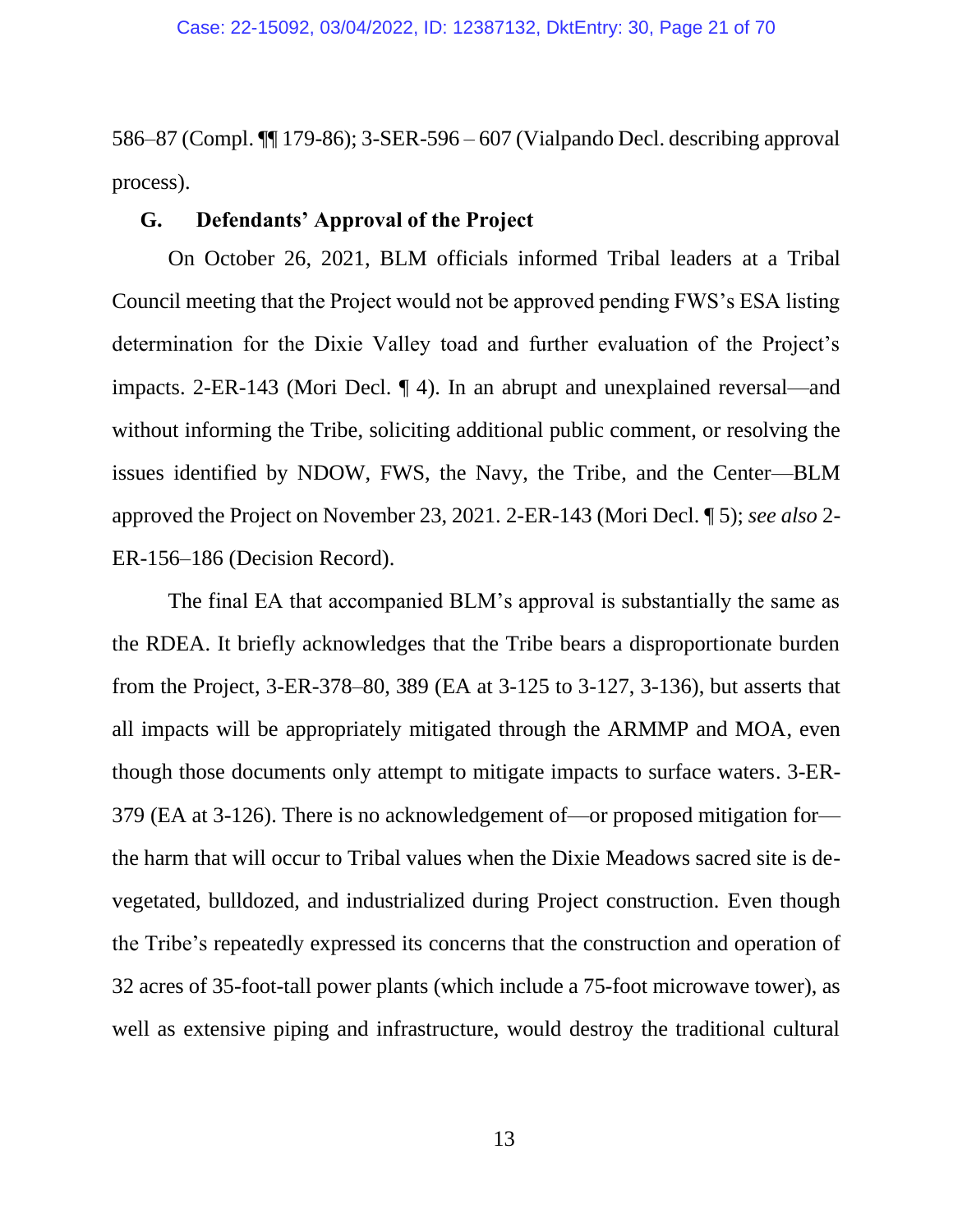landscape and sacred site, BLM provided no visual depiction of the proposal or meaningful evaluation of aesthetic, visual, and auditory impacts.

The final ARMMP's mitigation scheme for the wetlands and springs, moreover, remained largely undeveloped, and characterized by substantial uncertainty. Neither BLM nor Ormat collected additional baseline data between the issuance of the draft ARMMP in January 2021 and BLM's approval of the Project in November 2021. *See* 4-ER-546, 553–54, 615–18 (ARMMP at 3, 10-11, 77-80 (Table 17)). Instead, the final ARMMP states that baseline data collection will begin after the Project is approved. 4-ER-553–54 (ARMMP at 10-11). The final ARMMP contains a "general list" of potential mitigation measures, but neither the final ARMMP nor the final EA analyzes the measures' likely effectiveness, or even describes how the measures are intended to mitigate the Project's specific impacts. *See* 4-ER-577–79 (ARMMP at 34-36). Several "thresholds" and "triggers"—key components of the ARMMP's "adaptive management" scheme—remained undefined in the final ARMMP, including all relevant thresholds pertaining to the Dixie Valley toad. 4-ER-615–18 (ARMMP at 77-80 (Table 17)). Perhaps most critically, the final ARMMP provides BLM and Ormat with broad discretion as to when and how mitigation is undertaken, and permits action only if damaging impacts are observed for three or more consecutive weeks. 4-ER-577, 615–18 (ARMMP at 34, 77-80 (Table 17)). The final ARMMP assumes without basis, and contrary to recent experience at other nearby springs, that all impacts to springs can be reversed and mitigated.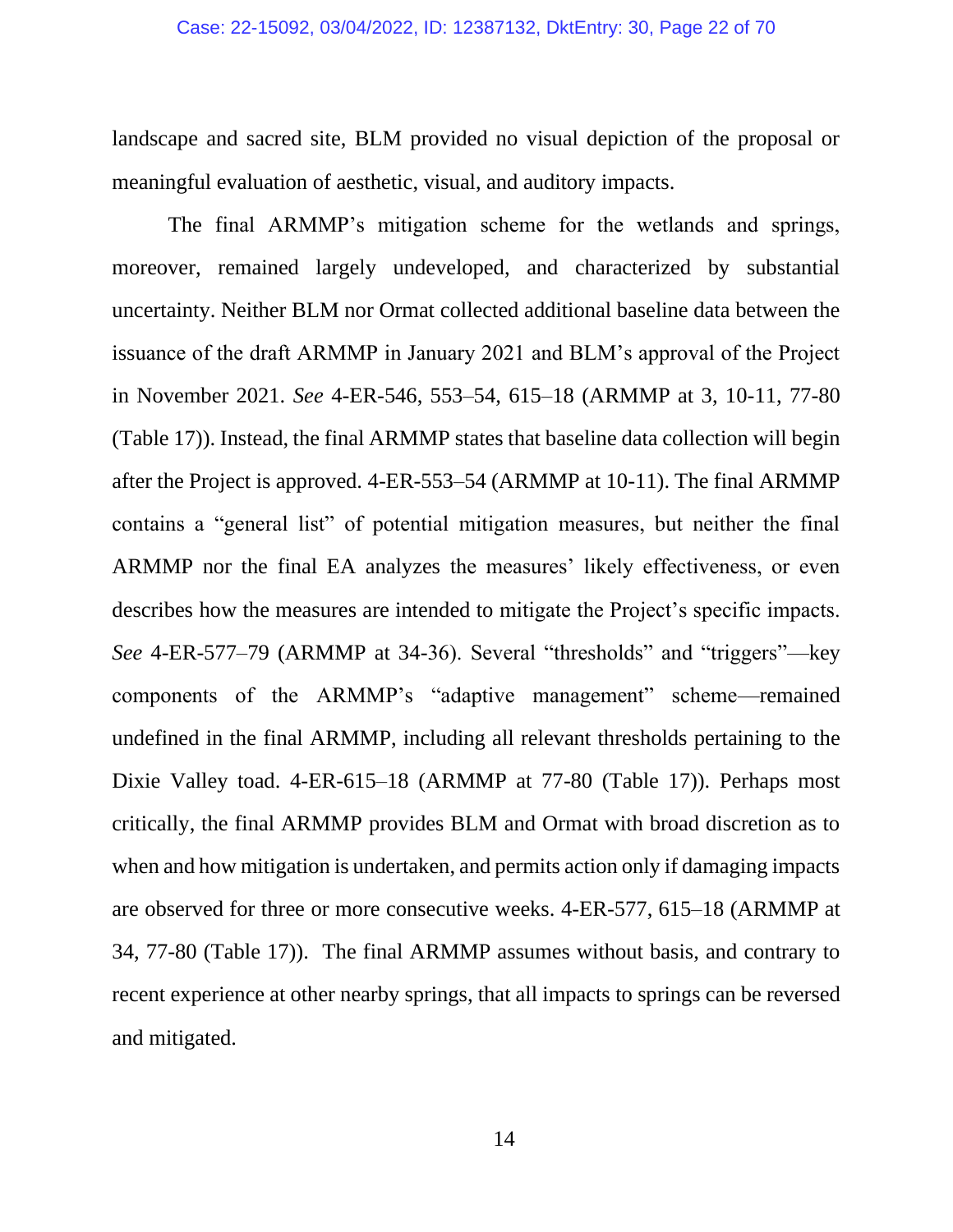BLM's Decision Record and finding of no significant impact ("FONSI") rely on the final ARMMP, and the representations made therein, to conclude that the Project will not have significant environmental impacts. 2-SER-173 (Decision Record at 18). The FONSI acknowledges that the Project will have an "adverse impact" on a Tribal sacred site, but claims that the ARMMP and MOA will fully resolve these impacts. 2-ER-191 (FONSI at 5).

#### **II. Procedural Background**

Shortly after BLM approved the Project, on December 15, 2021, Appellees filed their Complaint, alleging violations of NEPA, the APA, the Federal Land Policy and Management Act ("FLPMA"), RFRA, and the United States' trust responsibilities to the Tribe. 2-SER-540–90 (Complaint).

Appellees then conferred with Federal Defendants and Ormat in an attempt to expedite the District Court proceedings and avoid the need for preliminary injunctive relief. 1-SER-117–18 (Lake Decl. ¶¶ 3-6). On December 20, 2022, however, Ormat informed Appellees that it would begin construction on January 6, 2022. 1-SER-117 (Lake Decl. ¶ 4). Appellees therefore filed a motion for Temporary Restraining Order or Preliminary Injunction on December 22, 2021, seeking to preserve the environmental status quo until the merits of the case could be heard and resolved. 1- SER-90–114 (TRO/PI Motion). The District Court held a hearing on Appellees' motion on January 4, 2022.

At the hearing, the District Court expressed concern about the adequacy of BLM's NEPA analysis and acknowledged that Appellees would suffer irreparable harm from Project construction. The District Court stated that Appellees had raised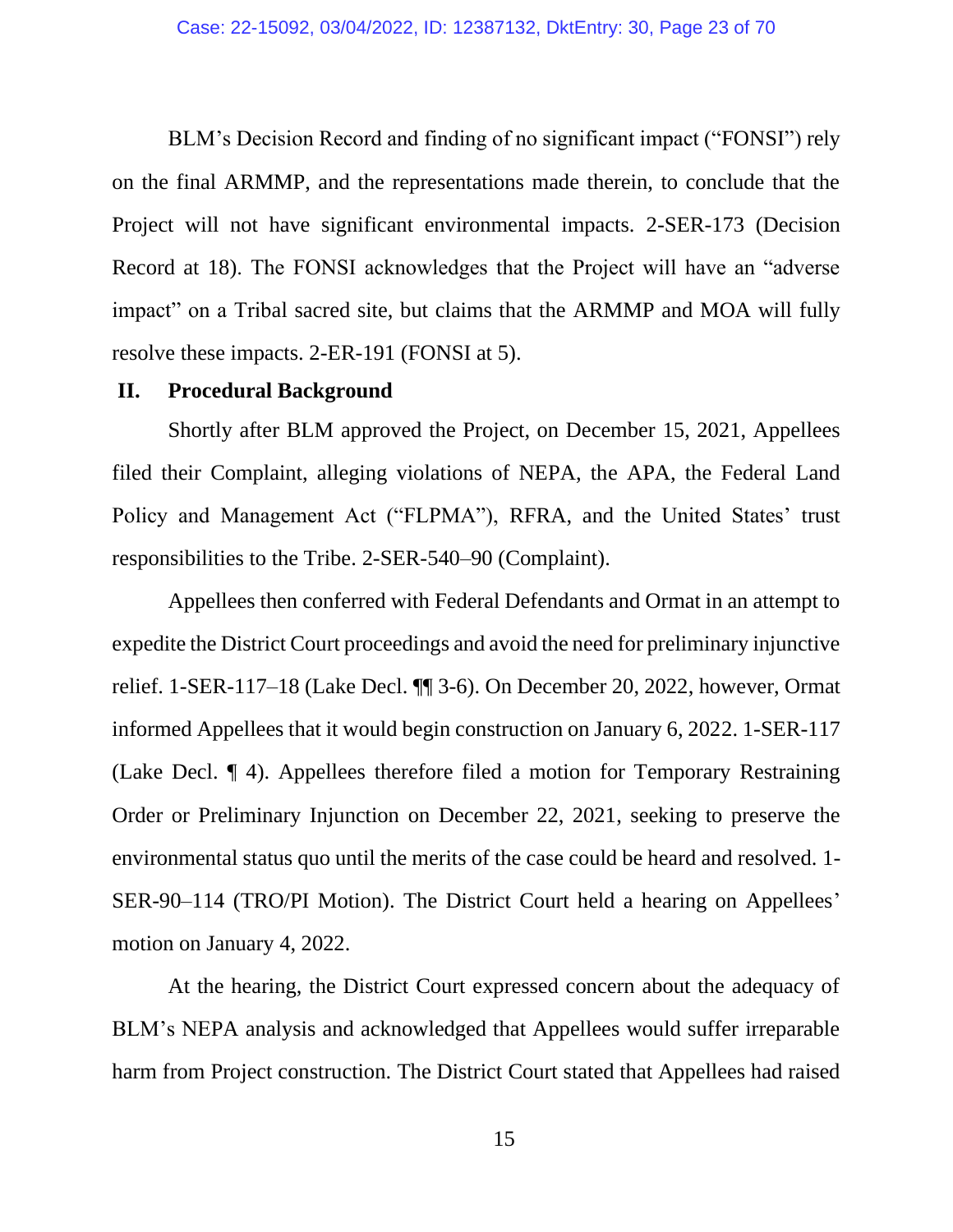#### Case: 22-15092, 03/04/2022, ID: 12387132, DktEntry: 30, Page 24 of 70

"substantial concerns" going to the merits, because, due to a lack of a detailed environmental analysis, "[t]here really is no way for BLM or Ormat to tell us whether [the Project will] kill the springs or not." 1-ER-100 (Tr. at 80). The District Court also noted that the ARMMP was "not a mitigation plan in the normal respect," because instead of explaining how it will prevent significant environmental impacts, "it says, [w]e'll decide that after the fact, after the first phase of the plant is [built] and after the damage to the surrounding upland areas has occurred." *Id.*

Regarding irreparable harm and the balance of equities, the District Court found that Appellees' harm was both irreparable and "much more serious that the harm to be suffered by . . . Ormat," 1-ER-103 (Tr. at 83), even though Ormat argued at the time that *any* delay in construction would cost the company \$30 million in lost revenue and potentially kill the Project. *See* 1-SER-85 (Ormat's Response to Plaintiffs' Motion for Temporary Restraining Order or Preliminary Injunction at 22).

The District Court stated on the record that it would grant Appellees a preliminary injunction, but added that it would issue a subsequent written order "denying a preliminary injunction beyond 90 days," and requested that Ormat provide a "draft proposed order" discussing "the justification for" limiting the term of the injunction. 1-ER-103 (Tr. at 83). Ormat filed its proposed order on January 11, 2022, *see* 1-SER-3–15 (Proposed Order), and the District Court issued its written order on January 14, 2022. 1-ER-2–16 (Order on PI). The District Court's written order substantially adopts Ormat's proposed findings and conclusions, except with respect to Appellees' irreparable harm. *Compare* 1-SER-3–15 (Proposed Order) *with*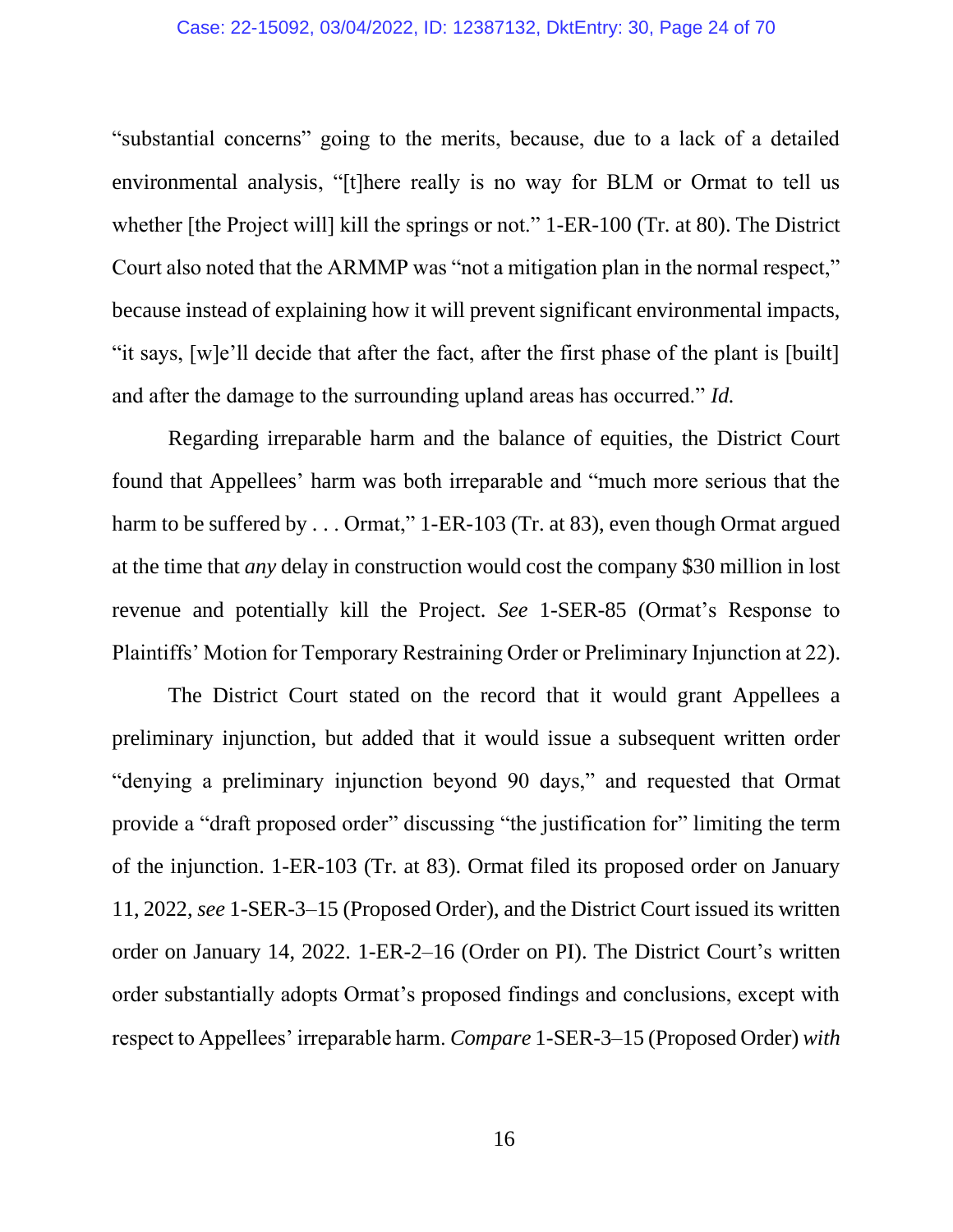1-ER-2–16 (Order on PI). The District Court ordered a \$1,000 bond, which Appellees timely provided. 5-ER-989 (Dkt. Entry 32).<sup>2</sup>

On January 20, 2022, Ormat filed a Notice of Appeal with the District Court, arguing that the District Court's 90-day injunction was improperly granted. *See* Case No. 22-15092, ECF 17 (Ormat's Op. Br.). Appellees cross-appealed on January 21, 2022, seeking review of the District Court's January 14 Order and its decision to limit injunction to 90 days. 3-SER-592–93 (Notice of Cross-Appeal).

Ormat moved this Court to stay the District Court's preliminary injunction pending appeal. Case No. 22-15092, ECF 4-1. On February 4, 2022, a two-judge panel of this Court granted Ormat' motion to stay the preliminary injunction, without reasoning provided. Case No. 22-15092, ECF 20.

#### **SUMMARY OF THE ARGUMENT**

A court's decision to grant a preliminary injunction is based on four factors: (1) likelihood of success on the merits; (2) irreparable harm; (3) the balance of harms; and (4) the public interest. Under this Court's precedent, serious questions going to the merits and a balance of hardships that tips sharply towards the plaintiff can support issuance of a preliminary injunction if the irreparable injury and public interest elements are satisfied.

<sup>&</sup>lt;sup>2</sup> Appellees agree that this nominal bond was appropriate given the public interest in compliance with environmental and religious freedom laws, and suggest direction to the District Court to retain the bond as adequate for a preliminary injunction until resolution of the case on the merits. *Friends of Earth, Inc. v. Brinegar*, 518 F.2d 322, 323 (9th Cir. 1975); *City of South Pasadena v. Slater*, 56 F. Supp. 2d 1106, 1148 (C.D. Cal. 1999).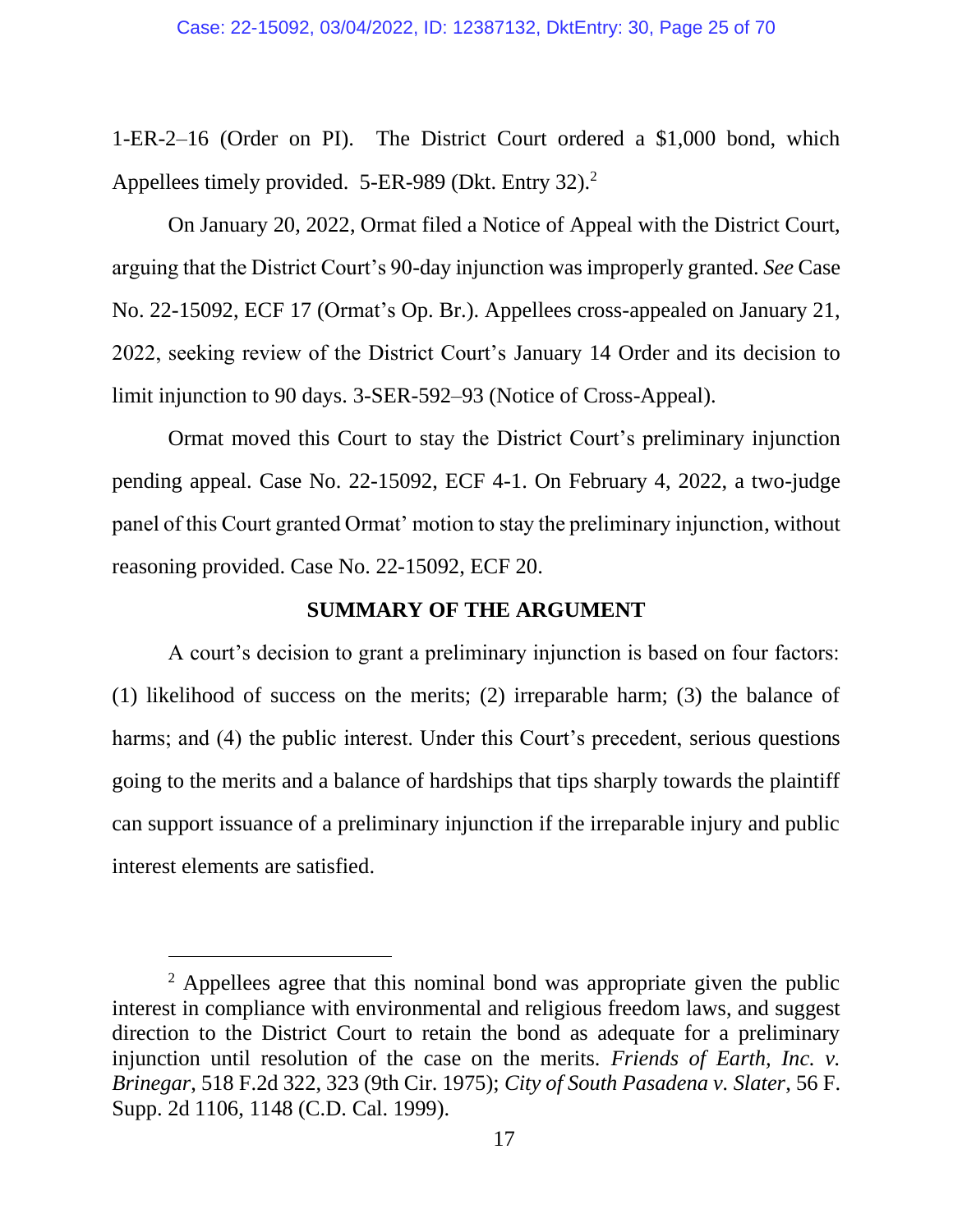The District Court found that the Tribe and the Center would suffer irreparable harm without an injunction, and that—at least in the near term—the harm to the Tribe and the Center outweighed the harm to Ormat. With respect to the "success on the merits" prong, however, the District Court made a number of legal errors. First, the District Court applied the wrong legal standard, stating that success on the merits must be "likely" in all cases and refusing to apply this Court's "sliding scale" test. The District Court also erred in evaluating Appellees' claims under NEPA, the APA, and RFRA.

Regarding the NEPA claims, the District Court adopted the government's position that the ARMMP was adequate to mitigate any significant environmental impacts from the Project, despite the fact that the final EA and ARMMP omit important baseline data, delay a careful study of the Project's impacts until after approval, fail to rationally evaluate the likely effectiveness of the proposed mitigation measures, completely ignore the possibility—raised by multiple private and government experts—that the Project could dewater the Dixie Meadows hot springs, and fail to analyze the impacts of the Project on the Tribe's religious practices. NEPA requires government agencies to "look before they leap"—to study the impacts of a proposal and disclose those impacts to the public before approval. But here, BLM leapt before it looked—it concluded that post-hoc studies and yetto-be-developed mitigation protocols would protect all of the highly unique and sensitive resources impacted by the Project.

The District Court erred in evaluating Appellees' related APA and NEPA claims concerning the directly applicable recent agency direction on protection of

18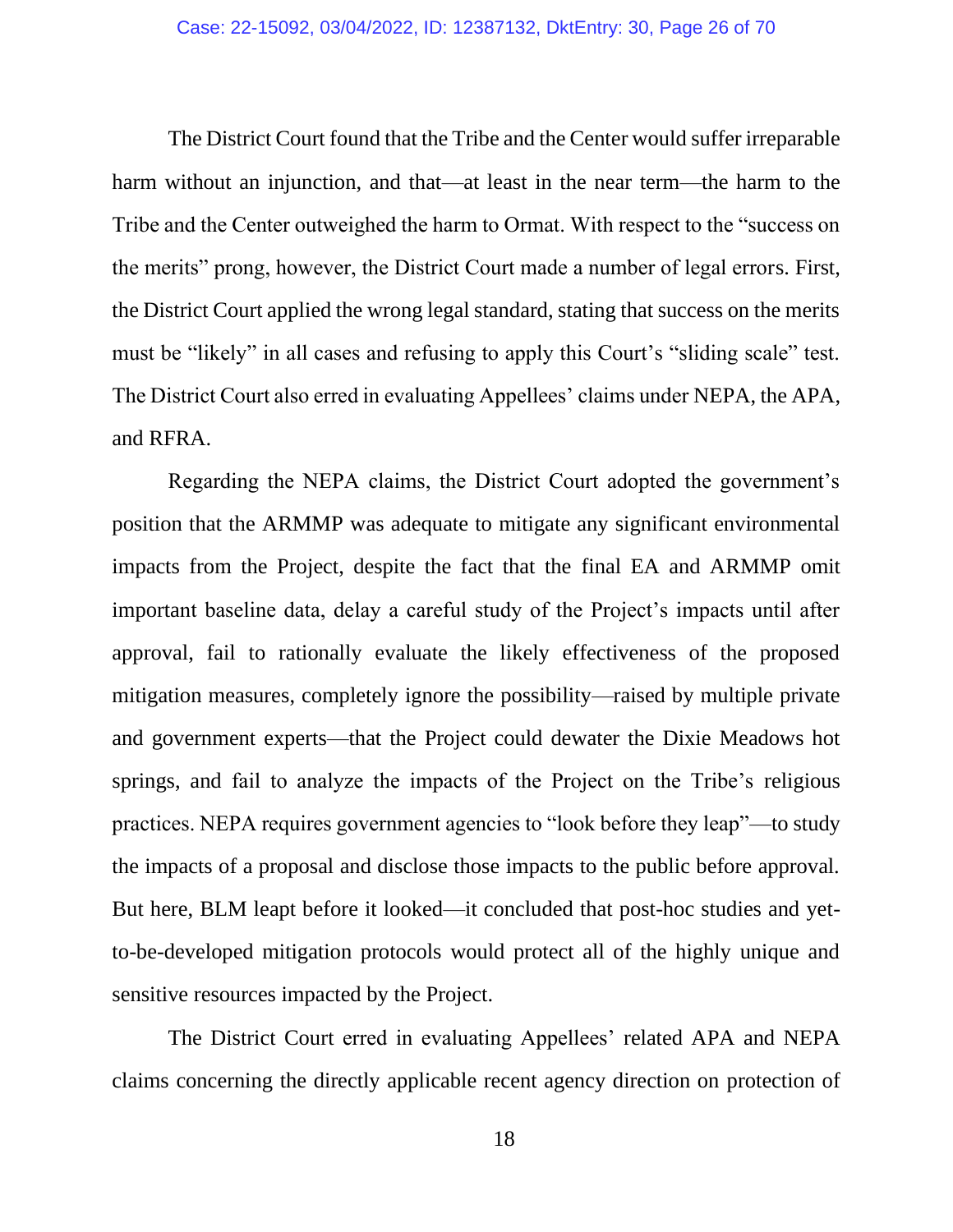sacred sites, because it misconstrued Appellees' position. Appellees did not, as the District Court claimed, attempt to independently enforce the directives. Rather, Appellees argue that BLM's decision to approve the Project was arbitrary and capricious because BLM both failed to consider and deviated from the Order and MOU, two recently enacted executive-branch policies that speak directly to the issues involved here—the delineation of Tribal sacred sites and the role of Tribes in agency decisionmaking processes. Accordingly, BLM's action was arbitrary and capricious under this Court's well-established precedent, which holds that an agency must—at minimum—provide a reasoned explanation for deviating from relevant policies.

The District Court erred in evaluating Appellees' RFRA claims because it failed to acknowledge the undisputed fact that construction of the Project will make the Tribe's traditional religious observances impossible, and thus substantially burden the Tribe's religious exercise. The District Court's narrow reading of *Navajo Nation v. U.S. Forest Serv.*, 535 F.3d 1058 (9th Cir. 2008), fails to consider that a greater restriction—making a religious practice impossible—necessarily includes the lesser restriction of "substantially burdening" the practice. The Project here would deprive the Tribe of their place of worship and substantially burden their religious practices by making them impossible. Consequently, the District Court erred in concluding that Appellees were not likely to succeed on their RFRA claims.

The District Court also erred in balancing the equities. Appellees showed through multiple uncontested declarations that the Project would permanently alter and degrade the natural environment at Dixie Meadows, thus irreparably harming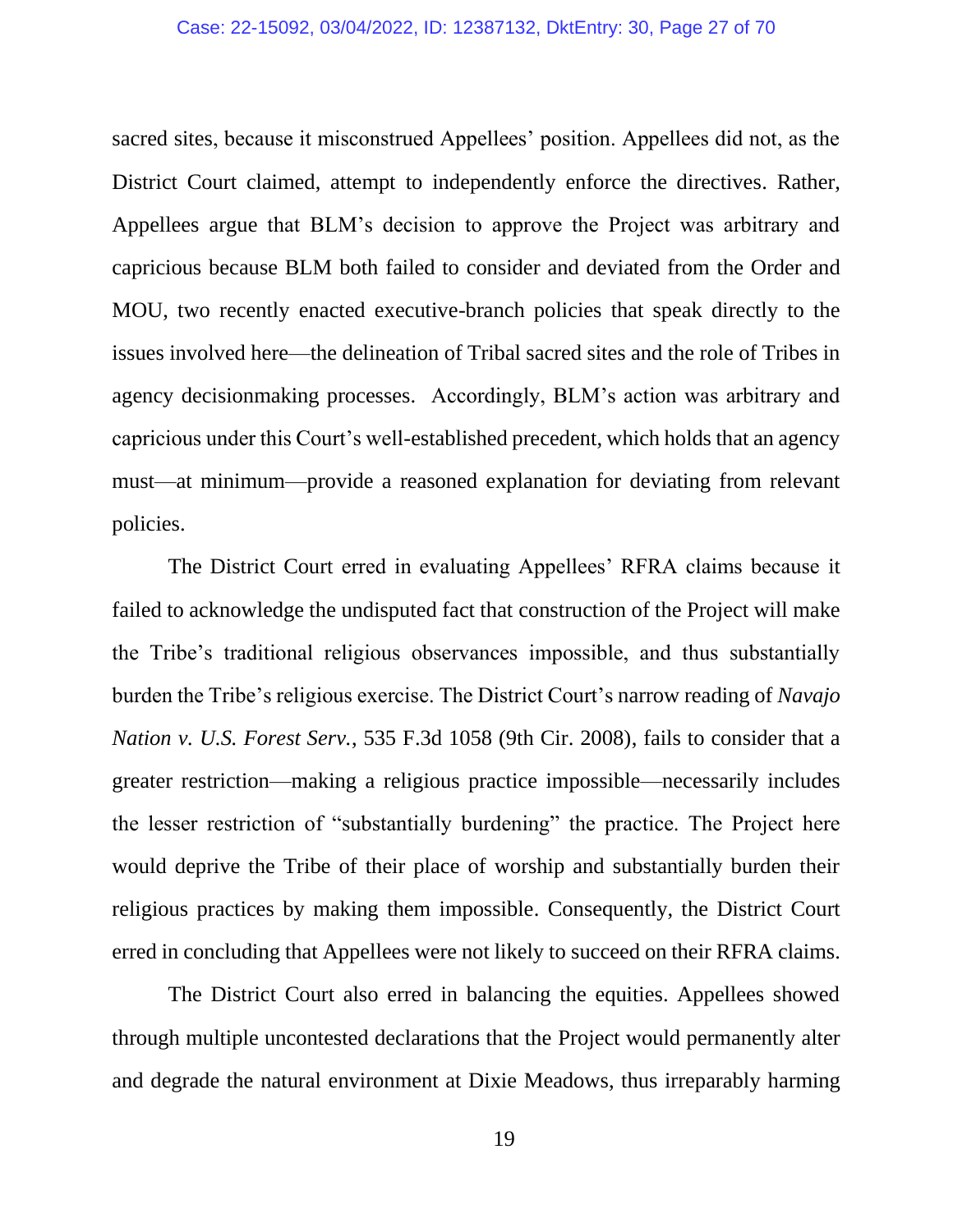Appellees' religious, spiritual, aesthetic, recreational, and scientific interests. Against this uncontested harm—which included the permanent loss of the Tribe's sacred site and the potential extinction of an entire species—Ormat claimed only pecuniary losses, namely the potential loss of \$30 million in future revenues over the lifetime of its muti-decade power-purchase agreement. Ormat suggested throughout the litigation below that any delay in construction could force it to abandon the Project, but this was, and remains a speculative outcome, and even if Ormat suffers additional harm from failing to bring the Project online by December of this year, that harm will have been largely self-inflicted. While Ormat first sought BLM approval for the Project in 2015, it did not produce even a draft mitigation plan until early 2021, leaving it less than two years to complete the NEPA process, obtain federal approval, and construct the Project. Ormat's economic losses also fail to overcome the strong public interests in environmental protection, the protection of Tribal sacred sites, and observance of proper statutory procedures. The record does not support the District Court's conclusion that the equities shift to Ormat at some point in the future; rather, the harm to Appellees will only increase as construction proceeds, while Ormat concedes in its opening brief that it will suffer the same degree of economic harm regardless of the injunction's duration. For all of these reasons, the balance of equities favors the Tribe and the Center, not Ormat.

Finally, Ormat's cross-appeal is now moot, and Ormat lacks standing to appeal the District Court's decision because this Court stayed the District Court's 90-day preliminary injunction. As consequence of this Court's stay decision, the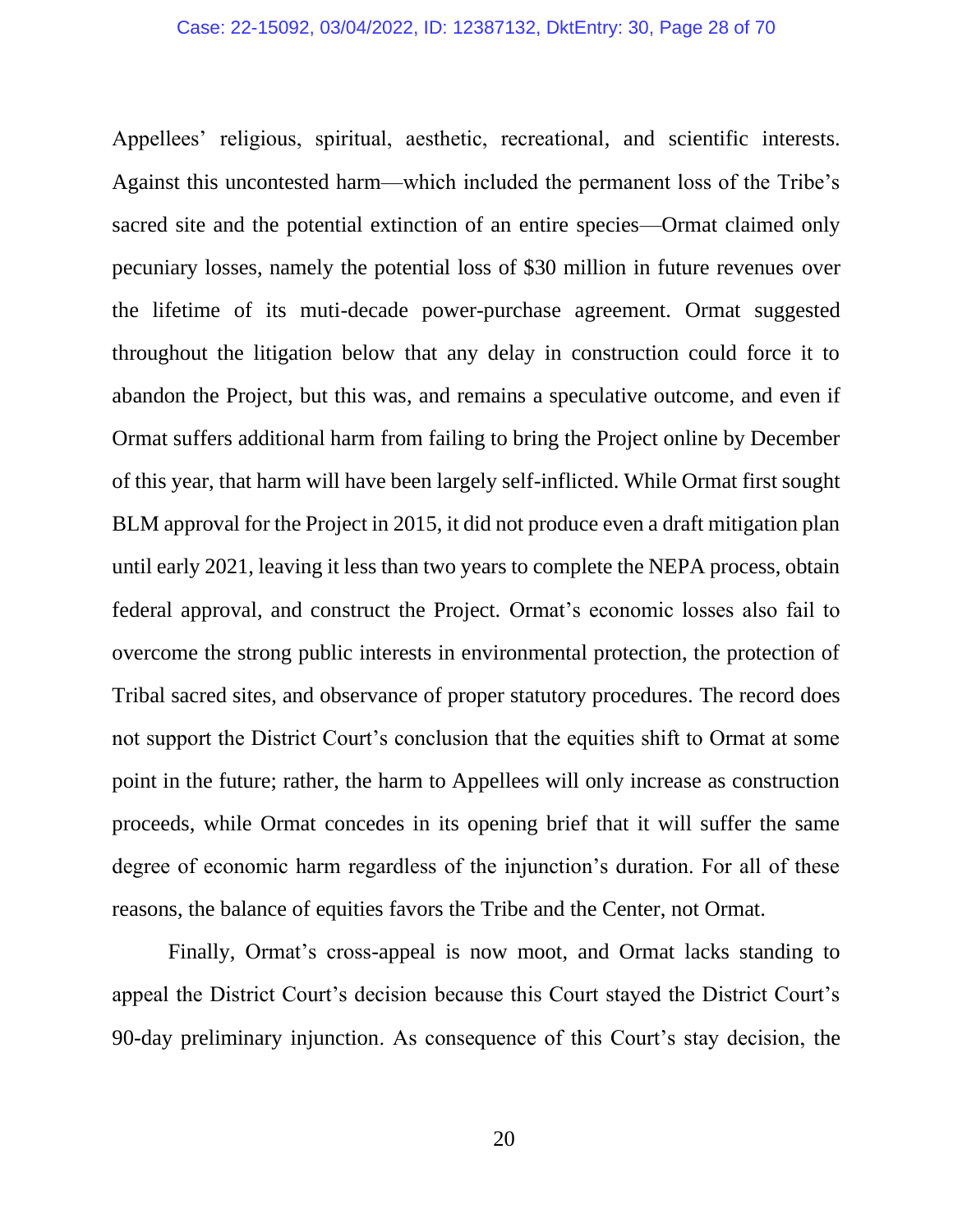injunction will have expired before arguments in these appeals can be held and a final decision can issue.

#### **ARGUMENT**

#### **I. Standard Of Review**

This Court reviews a district court's decision on a motion for preliminary injunction for abuse of discretion. *All. For The Wild Rockies v. Cottrell*, 632 F.3d 1127, 1131 (9th Cir. 2011) (citing *Lands Council v. McNair*, 537 F.3d 981, 986 (9th Cir 2008) (en banc)). An abuse of discretion will be found if the district court based its decision on "an erroneous legal standard," *id.*, an application of the law to the facts that was "illogical, implausible, or without support in inferences that may be drawn from the record," *United States v. Hinkson*, 585 F.3d 1247, 1263 (9th Cir. 2009) (en banc), or a "clearly erroneous finding of fact," *All. For the Wild Rockies*, 632 F.3d at 1131 (quoting *Lands Council*, 537 F.3d at 986).

A party seeking a preliminary injunction must show: (1) a likelihood of success on the merits, (2) irreparable harm in the absence of preliminary relief, (3) that the balance of equities favors relief, and (4) that an injunction is in the public interest. *Id.* (quoting *Winter v. Nat'l Res. Def. Council, Inc.*, 555 U.S. 7, 20 (2008)). Under this Court's post-*Winter* "sliding-scale" approach, "serious questions going to the merits and a balance of hardships that tips sharply towards the plaintiff can support issuance of a preliminary injunction" if the irreparable injury and public interest elements are satisfied. *Id.* at 1135 (internal quotation marks omitted).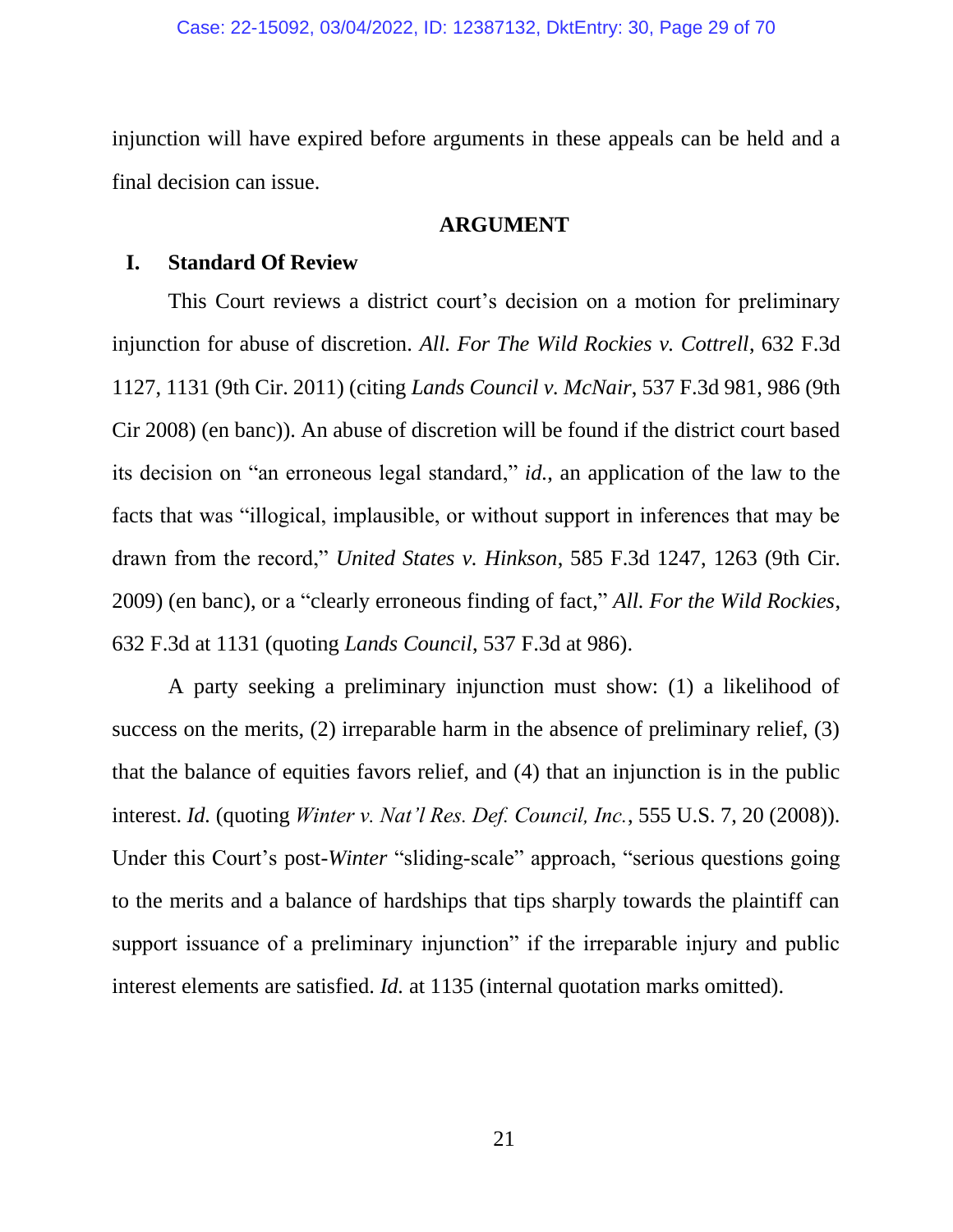# **II. Ormat's Appeal Is Moot and Ormat Lacks Standing on Appeal**

An appeal is moot "[i]f an event occurs while a case is pending on appeal that makes it impossible for the court to grant any effectual relief whatever to a prevailing party[.]" *In re Pattullo*, 271 F.3d 898, 901 (9th Cir. 2001); *see also Grand Canyon Trust v. U.S. Bureau of Reclamation*, 691 F.3d 1008, 1016-17 (9th Cir. 2012). And, to sustain an appeal, the appellant must have standing, *Emp'rs-Teamsters Local Nos. 175 & 505 Pension Trust Fund v. Anchor Capital Advisors*, 498 F.3d 920, 923 (9th Cir. 2007), which requires concrete injury, caused by the appealed order, that is likely to be redressed by a favorable decision. *See Lujan v. Defs. of Wildlife*, 504 U.S. 555, 561 (1992). If the appeal is moot or the appellant lacks standing to pursue its appeal, the appeal must be dismissed. *See Grand Canyon Trust*, 691 F.3d at 1017.

Here, Ormat seeks to vacate the District Court's temporary restraining order and 90-day injunction, which began on January 4, 2022. That relief is no longer available for two reasons. First, this Court granted a stay of the 90-day injunction. Dkt. No. 20. This stay of the injunction was a functional invalidation of the temporary restraining order and preliminary injunction entered below, and provided Ormat all the relief it sought. Construction commenced shortly thereafter. Second, based on the docket schedule for this case, a hearing would not be scheduled until June 2022 at the earliest, at which point the 90-day injunction will have been expired. *See* 1-ER-5-6 (Order at 15); *Nken v. Holder*, 556 U.S. 418, 428 (2009) (explaining that a stay halts the effect of a judicial proceeding but unlike an injunction does not bind a party's actions). There is no longer any order in place from the District Court which causes harm to Ormat, and there is accordingly no relief available to Ormat.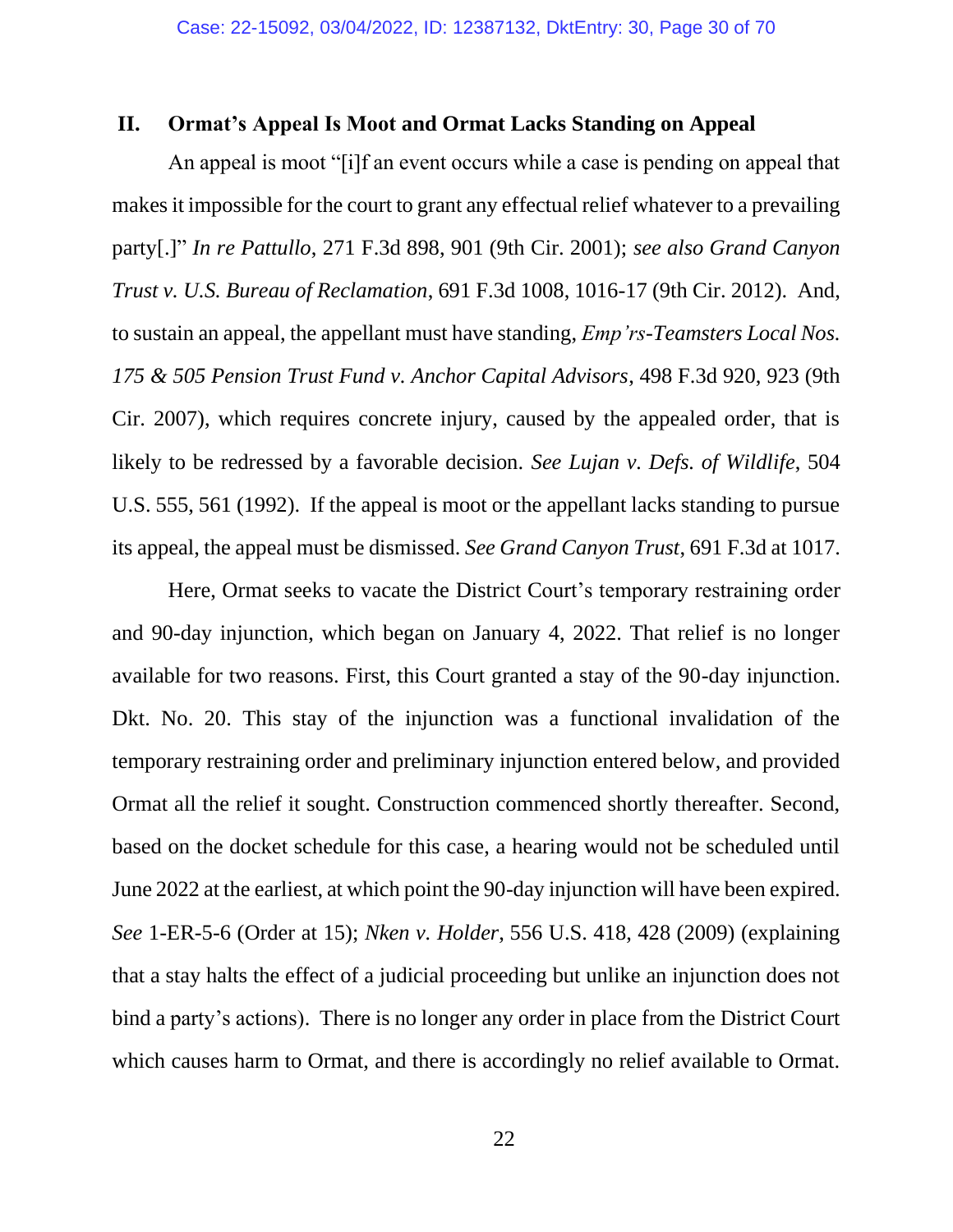Thus, Ormat's appeal is moot, Ormat lacks standing, and its appeal must be dismissed.<sup>3</sup>

To the extent the Court considers the arguments raised in Ormat's principal brief, Appellees' arguments set forth below in its principal brief are also responsive.

#### **III. The District Court Applied an Incorrect Legal Standard**

Both the District Court and Ormat appear to ignore this Court's "sliding scale" standard regarding the "success on the merits" factor. The District Court's Order expressly states that success on the merits must be "likely" in all cases, 1-ER-5–6 (Order at 4-5), and Ormat states that "[a] finding that Appellees are likely to succeed on the merits . . . is mandatory for an injunction of any length of time." Ormat Op. Br. at 29. However, this Court should apply the correct standard and ignore Ormat's invitation to disregard its own precedent. The U.S. Supreme Court's *Winter* decision clarified that irreparable harm must be "likely," not merely "possible," but otherwise did not disturb this Court's "sliding scale" analysis. *All. for the Wild Rockies*, 632 F.3d at 1134-35. As this Court reiterated in *Alliance for the Wild Rockies*:

It would be most unfortunate if the Supreme Court or the Ninth Circuit had eliminated the longstanding discretion of a district judge to preserve the *status quo* with provisional relief until the merits could be sorted out in cases where clear irreparable injury would otherwise result and at least "serious questions" going to the merits are raised[.]

<sup>&</sup>lt;sup>3</sup> Because of the overlapping, but differing, procedural postures and standards applicable to consideration of a stay and a preliminary injunction, and because the order issuing the stay lacked any reasoning, the Court's decision to grant the stay has no persuasive value on the pending appeals. *See E. Bay Sanctuary Covenant v. Biden*, 993 F.3d 640, 662 (9th Cir. 2021).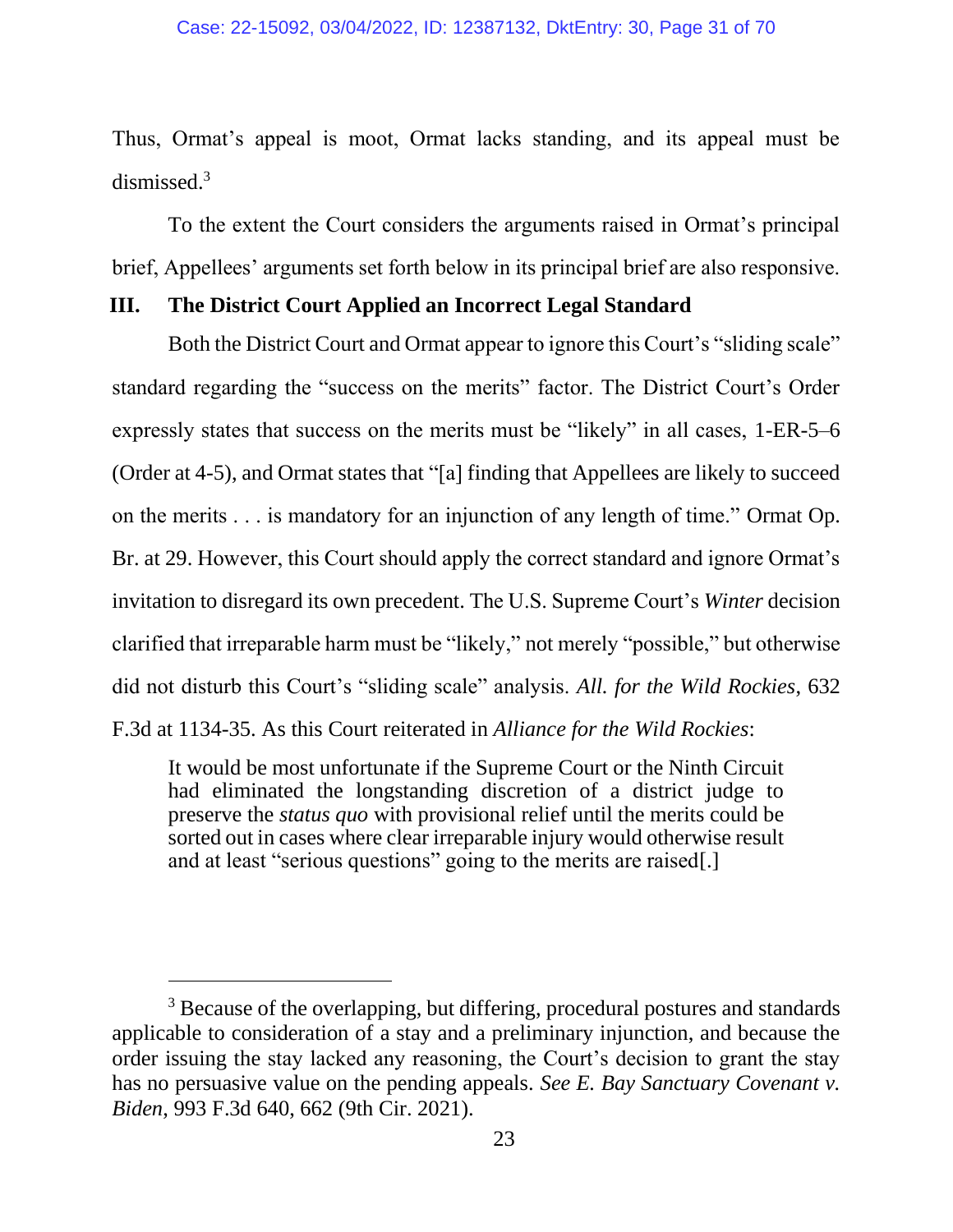*Id*. at 1134 (quoting *Save Strawberry Canyon v. Dep't of Energy*, 2009 U.S. Dist. LEXIS 38180, at \*8-9 (N.D. Cal. Apr. 22, 2009)).

Here, Appellees are likely to succeed on the merits of their claims, as explained below. But Appellees have also shown that the balance of harms tips "sharply" in their favor, because against the permanent destruction of a Tribal sacred site and the potential extinction of an entire wildlife species, Ormat presents only its private, pecuniary interest in charging above-market rates for geothermal power. Accordingly, this court should reverse the District Court and order an injunction for the duration of the case if it finds that Appellees have raised "substantial questions" going to the merits.

# **IV. Appellees are Likely to Succeed on the Merits of their NEPA, APA, and RFRA Claims**

#### **A. BLM Violated NEPA**

NEPA requires all federal agencies to prepare an EIS for "every . . . major Federal action<sup>[]</sup> significantly affecting the quality of the human environment." 42 U.S.C. § 4332(C). In assessing the significance of potential impacts, NEPA "requires Federal agencies to assess the environmental consequences of their actions before those actions are taken." *Great Basin Res. Watch v. BLM*, 844 F.3d 1095, 1101 (9th Cir. 2016) (quoting *Klamath-Siskiyou Wildlands Ctr. v. BLM*, 387 F.3d 989, 992 (9th Cir. 2004) (modification normalized). In other words, an agency must take a "hard look' at a decision's environmental consequences<sup>[1]</sup>" *Id.* (internal quotation omitted).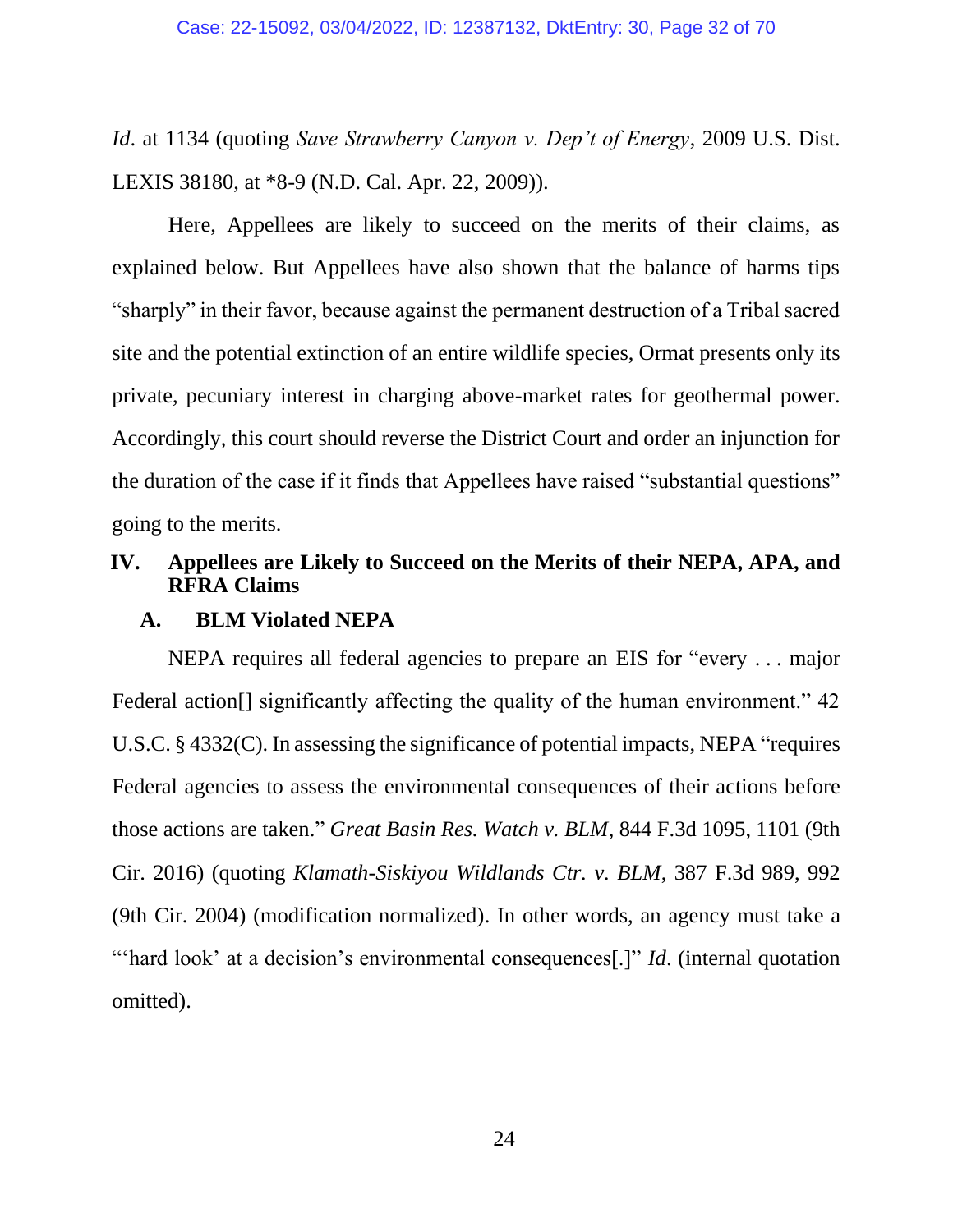According to NEPA's implementing regulations,<sup>4</sup> an action may

"significantly," affect the human environment, and thus require an EIS, based on one

or more of the following factors:

- a. Unique characteristics of the [affected] geographic area such as proximity to historic or cultural resources, park lands, prime farmlands, wetlands, wild and scenic rivers, or ecologically critical areas.
- b. The degree to which the effects on the quality of the human environment are likely to be highly controversial.
- c. The degree to which the possible effects on the human environment are highly uncertain or involve unique or unknown risks.
- d. The degree to which the action may adversely affect districts, sites, highways, structures, or objects listed in or eligible for listing in the National Register of Historic Places or may cause loss or destruction of significant scientific, cultural, or historical resources.

40 C.F.R. § 1508.27. Any one factor individually or multiple factors cumulatively may require an EIS. *Anderson v. Evans*, 371 F.3d 475, 493 (9th Cir. 2002).

This Court has held that an agency must prepare an EIS if "substantial questions are raised as to whether a project may cause significant degradation of some human environmental factor." *Greenpeace Action v. Franklin*, 14 F.3d 1324, 1332 (9th Cir. 1992) (internal quotation omitted) (modification normalized). To trigger this requirement a "plaintiff need not show that significant effects *will in fact occur*[.]" *Id.* (emphasis in original). Raising "substantial questions whether a project

<sup>4</sup> The NEPA regulations were revised, effective September 14, 2020, *see* 85 Fed. Reg. 43,304 (July 16, 2020), but because the Draft EA was published prior to that date, BLM elected for the pre-2020 regulations to apply. 3-ER-0392 (EA at 4- 1).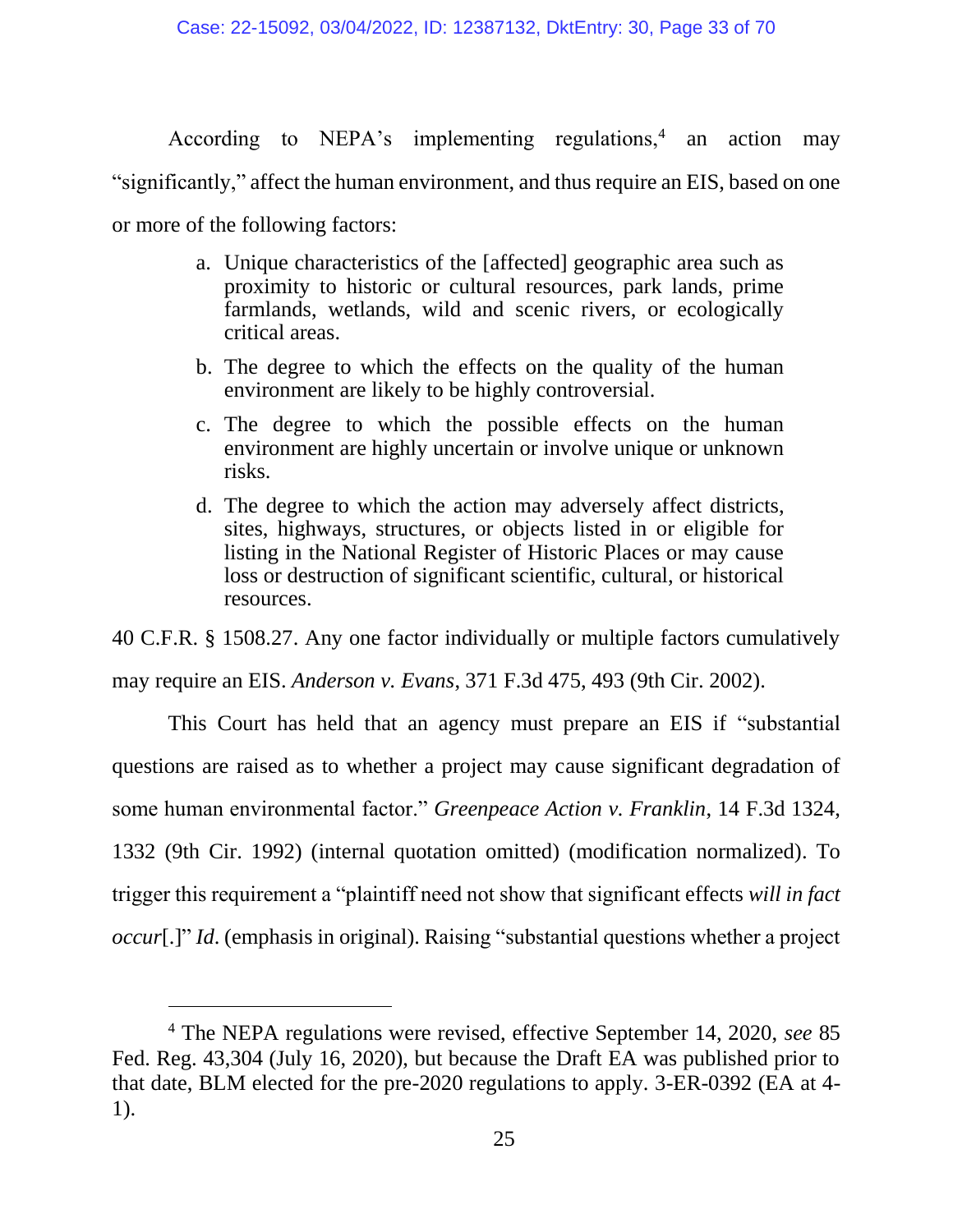may have a significant effect" is sufficient. *Id.* An agency's decision not to prepare an EIS will be considered arbitrary and capricious if the agency fails to "'supply a convincing statement of reasons why potential effects are insignificant.'" *Blue Mts. Biodiversity Project v. Blackwood*, 161 F.3d 1208, 1211 (9th Cir. 1998) (quoting *Save the Yaak Comm. v. Block*, 840 F.2d 714, 717 (9th Cir. 1988)).

Here, BLM did not prepare an EIS, even though, as discussed below, the Project will impact the Dixie Valley hot springs—an "ecologically critical area<sup>[]"</sup> eligible for listing on the National Register of Historic Places—and even though the Project's effects on the environment are both highly uncertain and highly controversial. 40 C.F.R. § 1508.27. BLM also failed to supply a "convincing statement of reasons" why the Project's potential impacts are insignificant because: it did not collect necessary baseline data on the Dixie Valley toad and other important resources before approving the Project; it did not sufficiently develop, or analyze the effectiveness of, the ARMMP's proposed mitigation measures; it did not take a "hard look" at the Project's potential impacts, especially the possibility that the Project might dewater the springs; and it did not consider the Project's visual impacts in the context of the Tribe's religious and spiritual practices.

# *1. BLM Failed to Establish the Environmental Baseline Before Approving the Project*

A "critical" part of the "hard look" required under NEPA involves "[e]stablishing appropriate baseline conditions[.]" *Great Basin Res. Watch*, 844 F.3d at 1101. "Without establishing the baseline conditions . . . before a project begins, there is simply no way to determine what effect the project will have on the environment and, consequently, no way to comply with NEPA." *Id*. (quoting *Half* 

26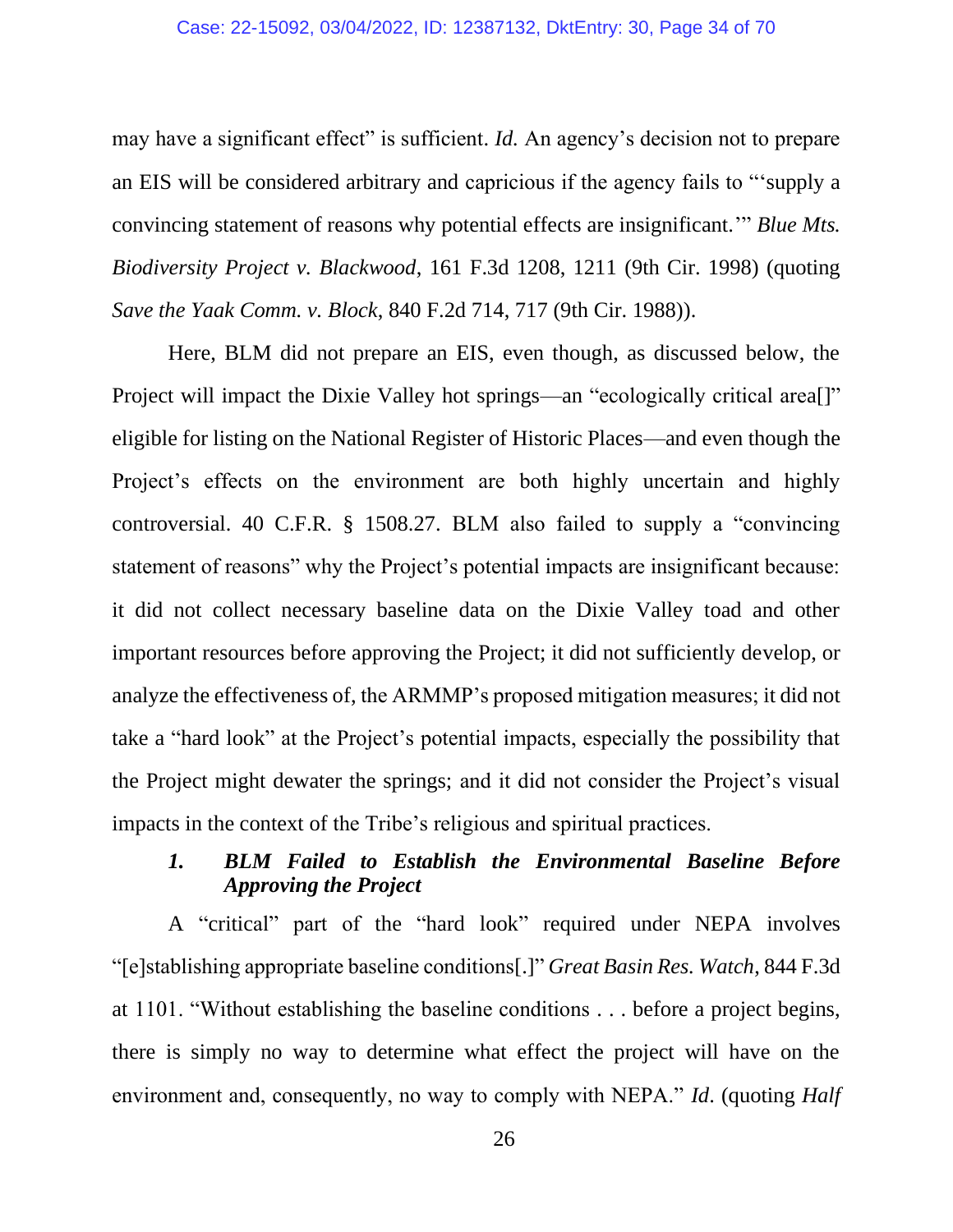#### Case: 22-15092, 03/04/2022, ID: 12387132, DktEntry: 30, Page 35 of 70

*Moon Bay Fishermans' Mktg. Ass'n v. Carlucci*, 857 F.2d 505, 510 (9th Cir. 1988)) (modifications normalized); *see also Or. Natural Desert Ass'n v. Jewell*, 840 F.3d 562, 568 (9th Cir. 2016).

Here, the final ARMMP reveals that baseline conditions are currently "unknown" for several categories of data essential to understanding and mitigating the Project's impacts on the Dixie Meadows hot springs and the Dixie Valley toad. These include: springflow rates at four out of six locations, "hydraulic head" (*i.e.*, groundwater pressure) at all locations, water chemistry characteristics at all locations, "geothermal indicator values" *(i.e.*, chemical characteristics that indicate the presence of geothermal fluid) at all locations, Dixie Valley toad population distribution, Dixie Valley toad abundance, vegetation cover, and aquatic habitat extent. 4-ER-615–18 (ARMMP Table 17). The final EA, meanwhile, states that "little is known regarding dispersal and non-breeding behavior of the Dixie Valley toad," total population estimates for the toad are unavailable, and the species' "population structure" is unknown. 3-ER-331 (Final EA at 3-78).

Ormat argues that these omissions are immaterial because BLM is permitted to use habitat as a "proxy" for population. Ormat's Op. Br. at 37 (citing *Env't Prot. Info. Ctr. v. U.S. Forest Serv.*, 451 F.3d 1005, 1017 (9th Cir. 2006)). But only a few of these data gaps pertain directly to population abundance and, according to the ARMMP, the quality and extent of the toad's habitat is also unknown. The ARMMP admits that there is a "paucity" of habitat preference data for the toad, and while the ARMMP states that it will utilize existing research to use occupied habitat "as a metric of population heath," it also discloses that no "baseline" or "appropriate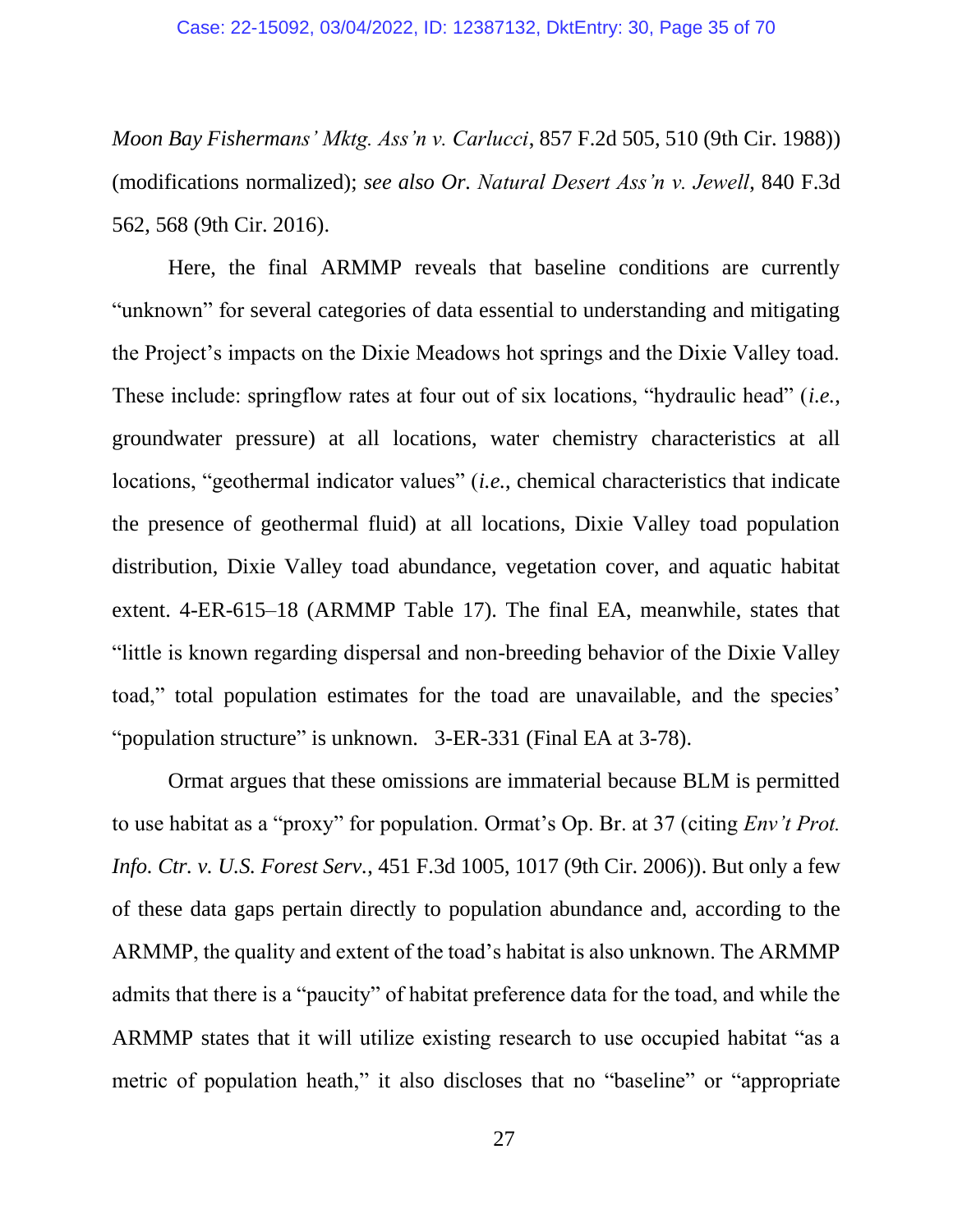#### Case: 22-15092, 03/04/2022, ID: 12387132, DktEntry: 30, Page 36 of 70

thresholds" have yet been developed for this "metric." 4-ER-565–67. The ARMMP also lacks baseline data on "thermal preferences and tolerances" for the toad, as well as "hydrological parameters of importance," such as salinity. 4-ER-566–67, 573 (ARMMP at 22-23, 29). These habitat characteristics are critically important to understanding and mitigating the Project's impacts on the toad, which is uniquely adapted to its habitat at Dixie Meadows. *See* 1-SER-270–71 (Dixie Valley Toad Petition at 16-17); *see also* 2-SER-296 (FWS 90-Day Petition Review at 4).

Ormat also claims the EA contains a "comprehensive," baseline discussion, citing portions of the EA and ARMMP that discuss Ormat's exploration activities and the company's hydrogeologic conceptual model. Ormat's Op. Br. at 37. But these studies were designed to assess the area's potential for commercially viable geothermal energy development, not collect baseline data on the Dixie Valley toad, its habitat at Dixie Meadows, the probable impacts of geothermal development on the Dixie Meadows hot springs, or the Tribe's traditional religious use of Dixie Meadows and the surrounding landscape. *See* 3-ER-269–71 (Final EA at 3-16 to 3- 18). Even after Ormat's exploration activities, BLM still lacks "a clear understanding of the local hydrogeology, including areas of groundwater discharge and recharge and their potential relationships with surface water bodies." 4-ER-572 (ARMMP at 32). Without this basic information, BLM could not possibly assess the environmental impacts of the Project.

Rather than collecting the baseline data necessary to understanding and mitigating the Project's impacts, BLM relies on "mitigation measures" that call for additional, post-approval data collection on the toad, its habitat, and the geothermal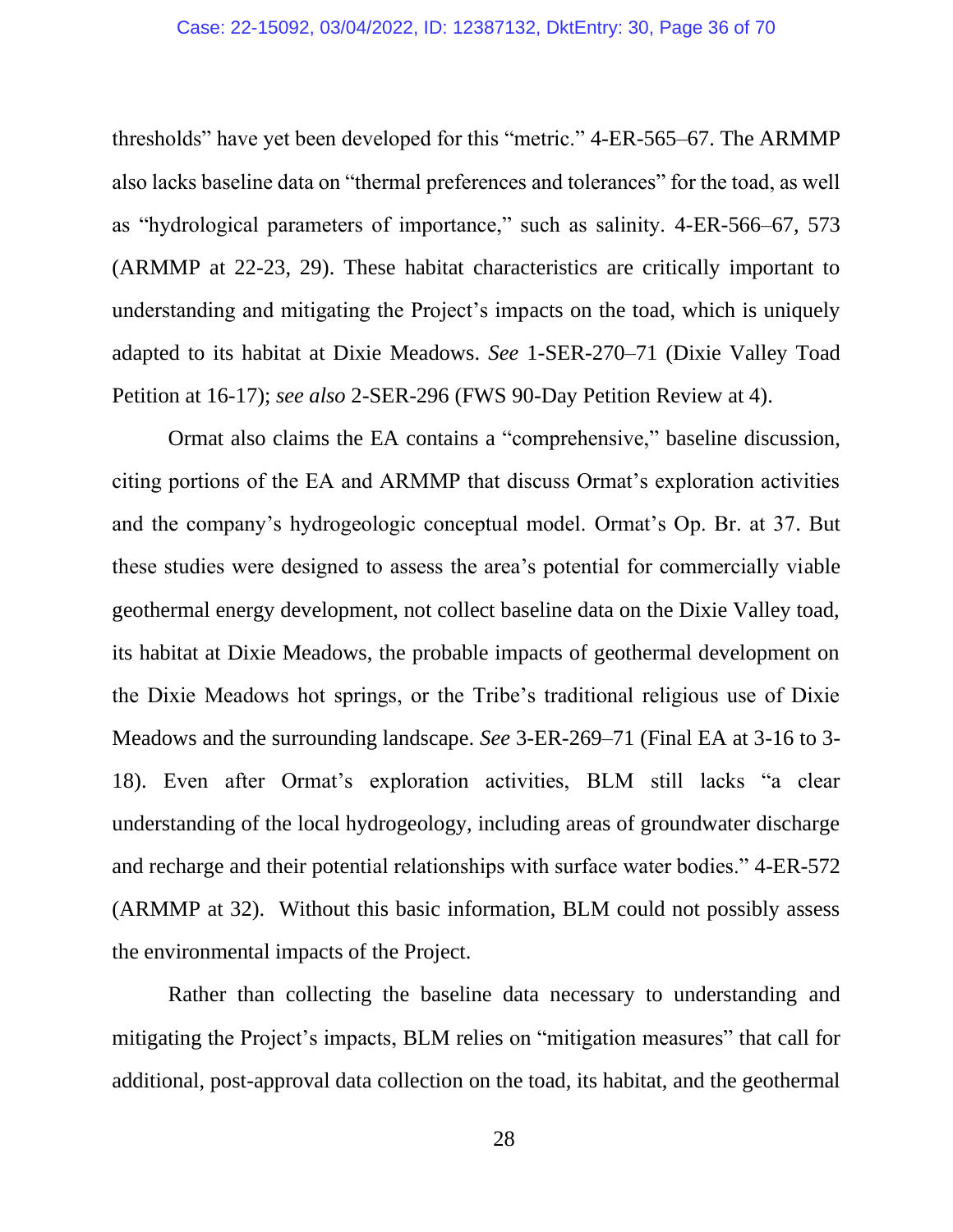system. *See, e.g.,* 4-ER-578–79 (ARMMP at 35-36). This Court has held, however, that using mitigation measures in this manner—as a "proxy" for baseline data frustrates NEPA's twin aims of (1) "ensur[ing] that agencies carefully consider information about significant environmental impacts" and (2) "guarantee [ing] [that] relevant information is available to the public." *N. Plains Res. Council, Inc. v. Surface Transp. Bd.*, 668 F.3d 1067, 1085 (9th Cir. 2011).

Baseline data collected after Project approval will not and cannot inform BLM's decision whether or not to prepare an EIS, or even whether or not to approve the Project, because those decisions have already been made. At the same time, the public, including affected parties like the Tribe and the Center, have been deprived of a meaningful opportunity to participate in the decisionmaking process because the data informing the development and implementation of the ARMMP's mitigation measures have not been collected or publicly disclosed. Put simply, in failing to collect baseline data before Project approval, BLM violated NEPA's fundamental mandate that agencies "'look before you leap[.]'" *Greater Yellowstone Coalition v. Lewis*, 628 F.3d 1143, 1158 (9th Cir. 2010) (J. Fletcher, dissenting) (citing *Bering Strait Citizens for Responsible Res. Dev. v. U.S. Army Corps of Eng'rs*, 524 F.3d 938, 947 (9th Cir. 2008)).

# *2. BLM Failed to Sufficiently Develop, and Appropriately Analyze the Proposed Mitigation Measures*

The "hard look" required under NEPA also entails a "sufficientl[y] detail[ed]" examination of any proposed mitigation measures to "ensure that environmental consequences have been fairly evaluated." *City of Carmel-by-the-Sea v. U.S. DOT*, 123 F.3d 1142, 1154 (9th Cir. 1997) (quoting *Robertson v. Methow Valley Citizens*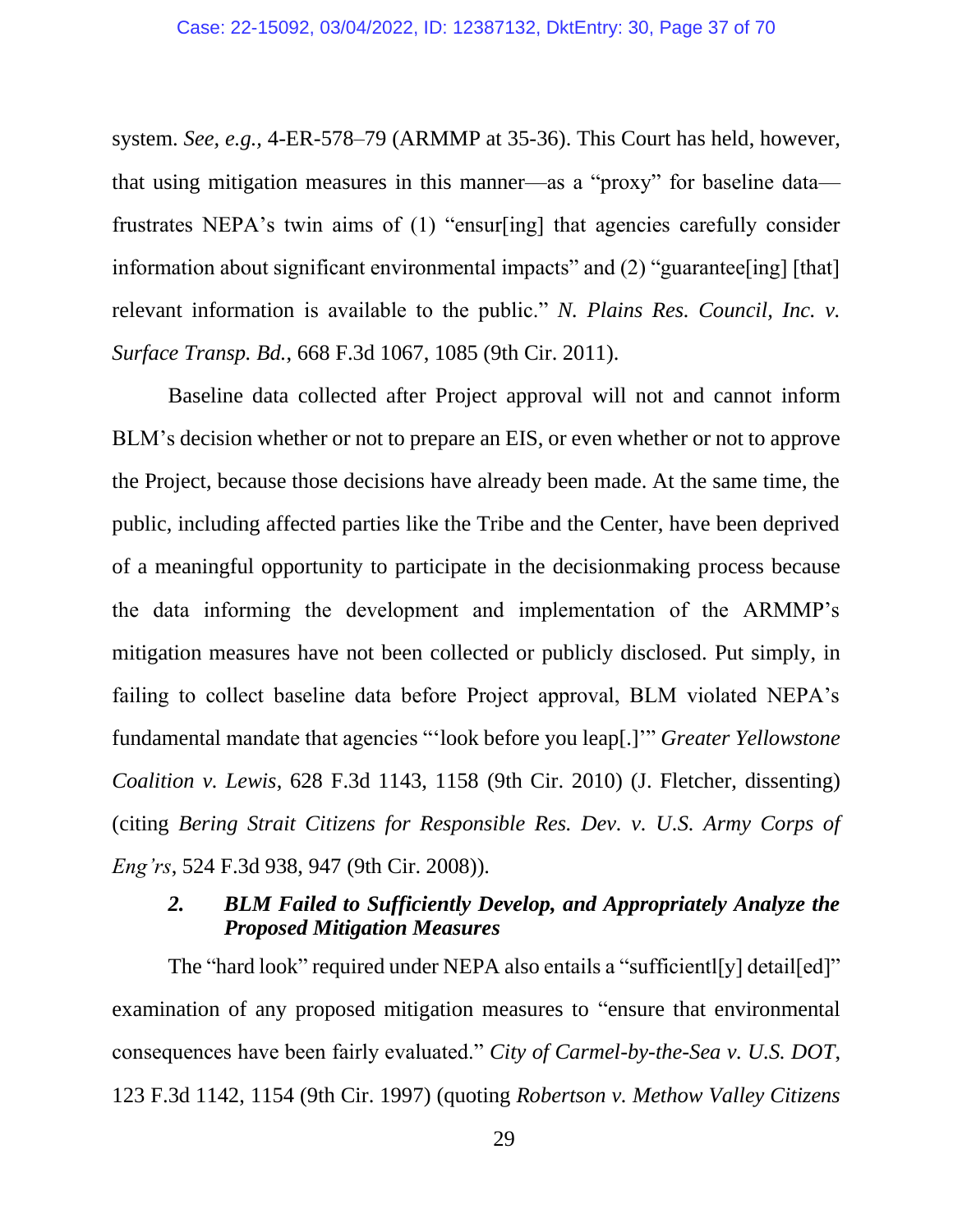*Council*, 490 U.S. 332, 353 (1989)). An agency's NEPA analysis should focus on the effectiveness of any proposed mitigation measures. *Western Watersheds Project v. Salazar*, 993 F. Supp. 2d 1126, 1139 (C.D. Cal. 2012), *aff'd*, 601 Fed. Appx. 586 (9th Cir. 2015). Where an agency produces a 'mitigated FONSI,' as BLM has done here, the key questions for the Court are whether the proposed mitigation measures "constitute an adequate buffer against [any] negative impacts[,]" and whether "the mitigation measures will render such impacts so minor as to not warrant an EIS." *Nat'l Parks & Conservation Ass'n v. Babbitt*, 241 F.3d 722, 734 (9th Cir. 2001); *see also League of Wilderness Defs./Blue Mts. Biodiversity Project v. Forsgren*, 309 F.3d 1181, 1192 (9th Cir. 2002) (finding mitigation measures insufficient to support a FONSI due to "lack of any analysis" regarding effectiveness and "unanswered concerns of a sister agency").

Here, BLM has not adequately developed or analyzed the effectiveness of the proposed mitigation measures, and thus cannot supply a "convincing statement of reasons" why the Project's potential impacts are insignificant. *Blackwood*, 161 F.3d at 1211. The ARMMP admits that specific "procedures" and "options" for mitigation will be developed, and their relative effectiveness evaluated, at a later date. *See* 4- ER-572–73 (ARMMP at 29-30). The ARMMP includes a "general list of proposed mitigation measures," which "may be triggered" if certain "monitoring thresholds" are exceeded, but even this general framework is "subject to modification[] at any time." 4-ER-577 (ARMMP at 34)*.* While the ARMMP contains a great deal of background discussion, including a description of Ormat's exploration activities and the regional geology, it never establishes or explains how this information relates to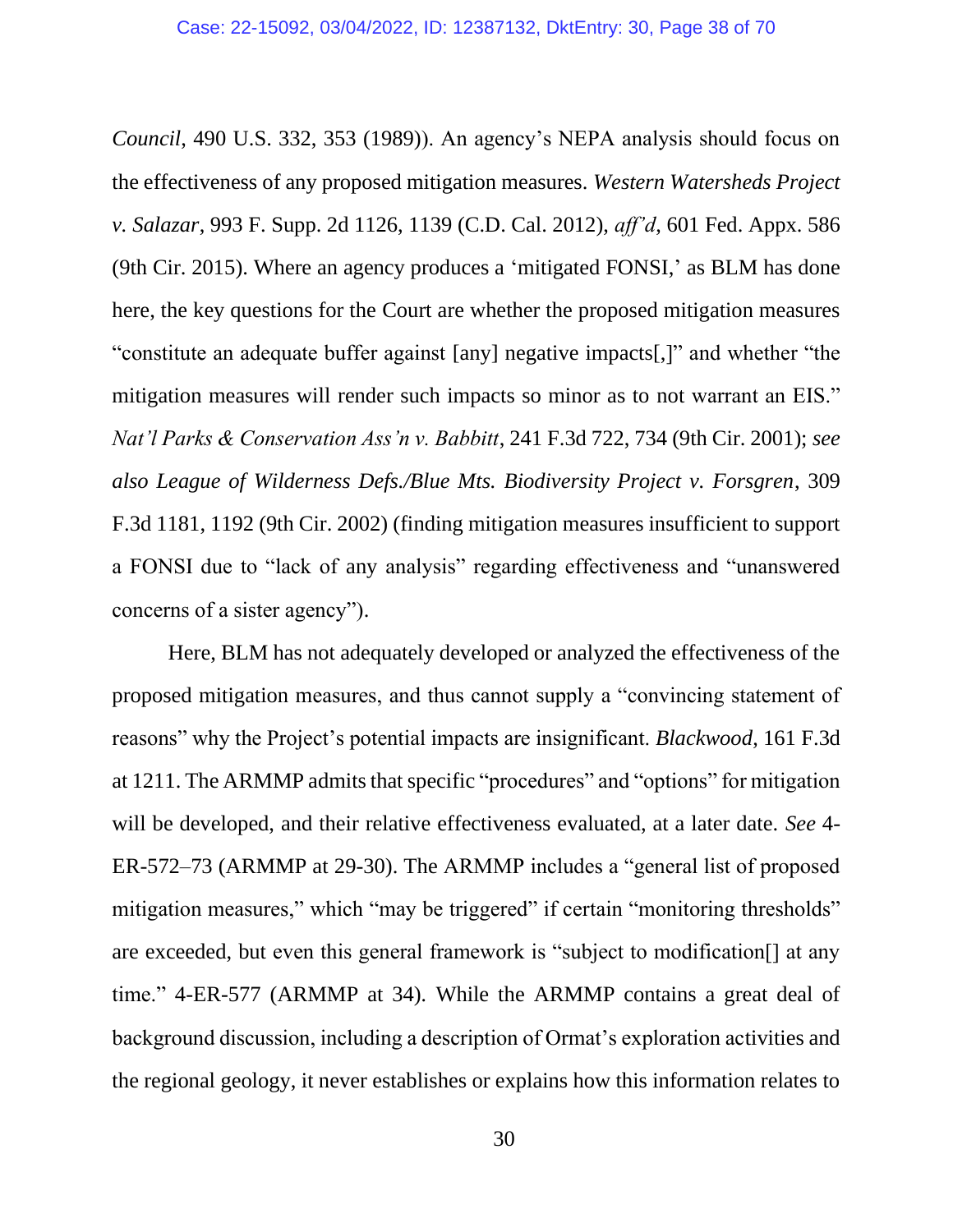#### Case: 22-15092, 03/04/2022, ID: 12387132, DktEntry: 30, Page 39 of 70

the list of mitigation measures presented. *See* 4-ER-577–79. Consequently, and despite its length, the substantive part of the ARMMP remains a "mere list[]" of potential mitigation measures that may be implemented at some future date, subject to BLM's discretion. *See Nat'l Parks & Conservation Ass'n*, 241 F.3d at 734.

The ARMMP is also incomplete—in addition to lacking key baseline data needed to develop and support an effective mitigation plan, it acknowledges that it has not identified specific benchmarks and thresholds associated with "objectives" for the Dixie Valley toad. 4-ER-576 (ARMMP at 33). This lack of specific information makes it impossible for decisionmakers and the public to evaluate the effectiveness of the mitigation plan, and undercuts BLM's conclusory assertions that all of the Project's impacts can be mitigated.

Even where the final EA and ARMMP define proposed mitigation measures, they fail to analyze their effectiveness. For example, BLM presents no analysis or data supporting the selected "thresholds" for surface water flow, water temperature, or water quality, or establishing how these "thresholds" relate to protecting the sensitive resources and wildlife species at Dixie Meadows. *See* 5-ER-575–77 (ARMMP at 32-34). Nor does the agency analyze the effectiveness of specific response actions. BLM simply asserts, without explanation or supporting data, and without discussing specific proposed mitigation measures, that implementation of the ARMMP would be effective. *See, e.g.*, 3-ER-283, 345 (Final EA at 3-30, 3-92).

The problems with the EA and ARMMP may be clearly illustrated by comparison with the two cases cited favorably by Ormat, *Okanogan Highlands Alliance v. Williams*, 236 F.3d 468, 473-77 (9th Cir. 2000), and *Wetlands Action*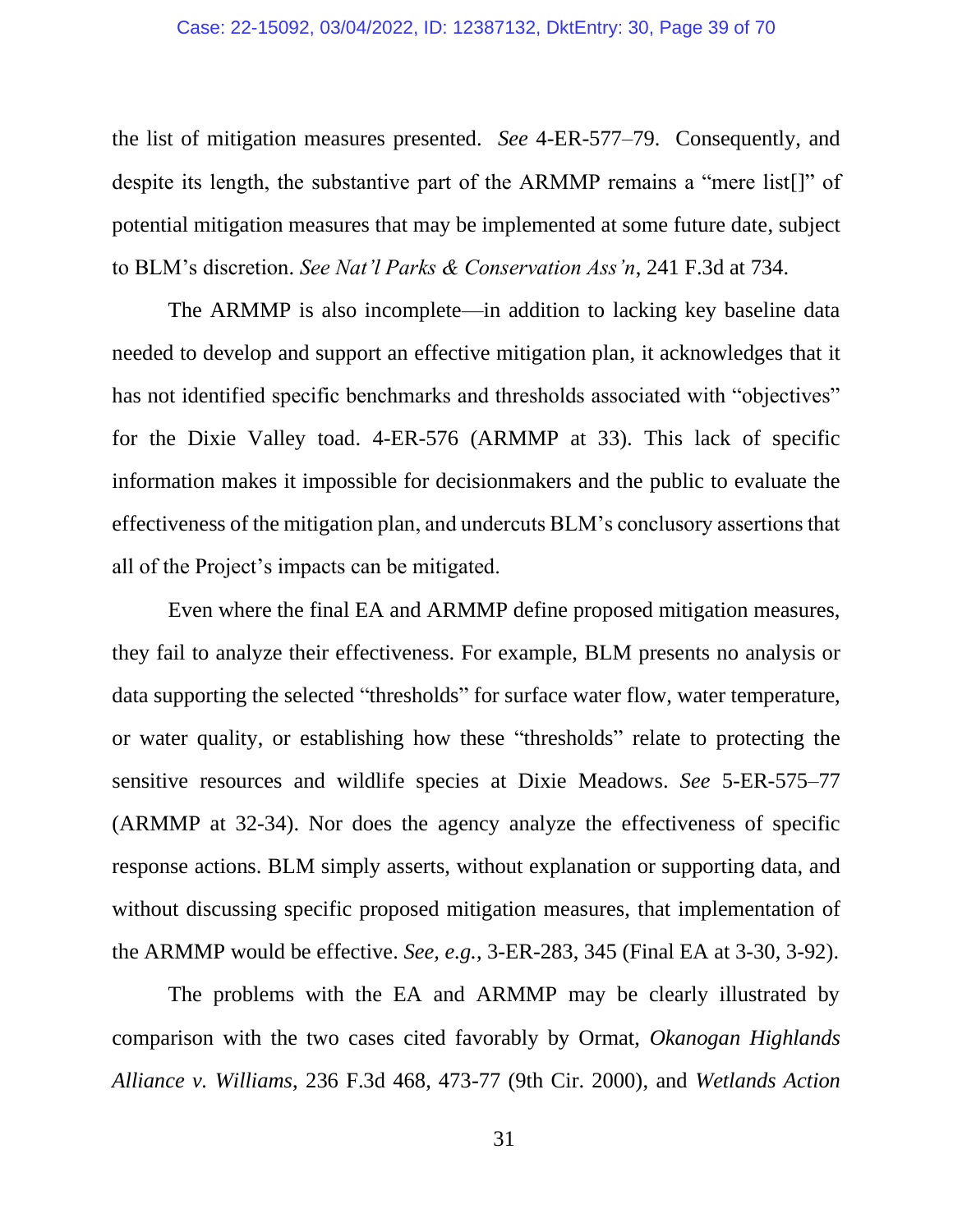*Network v. U.S. Army Corps of Engineers*, 222 F.3d 1105, 1121 (9th Cir. 2000). In *Okanogan Highlands Alliance*, the agency prepared an EIS, meaning it did not conclude, as BLM did here, that there would be no significant environmental impacts. 236 F.3d at 471. The agency also "separately" evaluated the probable effectiveness of each mitigation measure, ranked each mitigation measure in terms of effectiveness, and provided a detailed process for responding to the project's likely environmental impacts. *See id.* at 476-77. Here, BLM did not separately, or even collectively, evaluate the effectiveness of the proposed mitigation measures, and did not provide protocols for responding to specific impacts, such as decreases in spring flow or changes in water temperature. *See* 5-ER-577–79 (ARMMP at 34- 36). Under the ARMMP, moreover, a quantified evaluation of the mitigation measures' effectiveness will occur—if at all—in the future, after the project has been approved; not before approval, as was done in *Okanogan Highlands Alliance*. *See* 4-ER-572-73 (ARMMP at 29-30).

In *Wetlands Action Network*, meanwhile, this Court upheld a mitigation plan because the agency "could determine the precise nature of many of the mitigation measures at the time it made the permitting decision." 222 F.3d at 1121. That is not the case here, where the nature of future mitigation action depends on the results of studies that have not taken place, and remains subject to BLM's unfettered discretion. *See* 4-ER-572–73, 577–79 (ARMMP at 29-30, 34-36). The *Wetlands Action Network Court* also noted that the impacted wetlands in that case were "of a highly degraded quality[.]" thus reducing the Project's environmental significance and the need for mitigation. 222 F.3d at 1122. The Dixie Meadows wetlands, in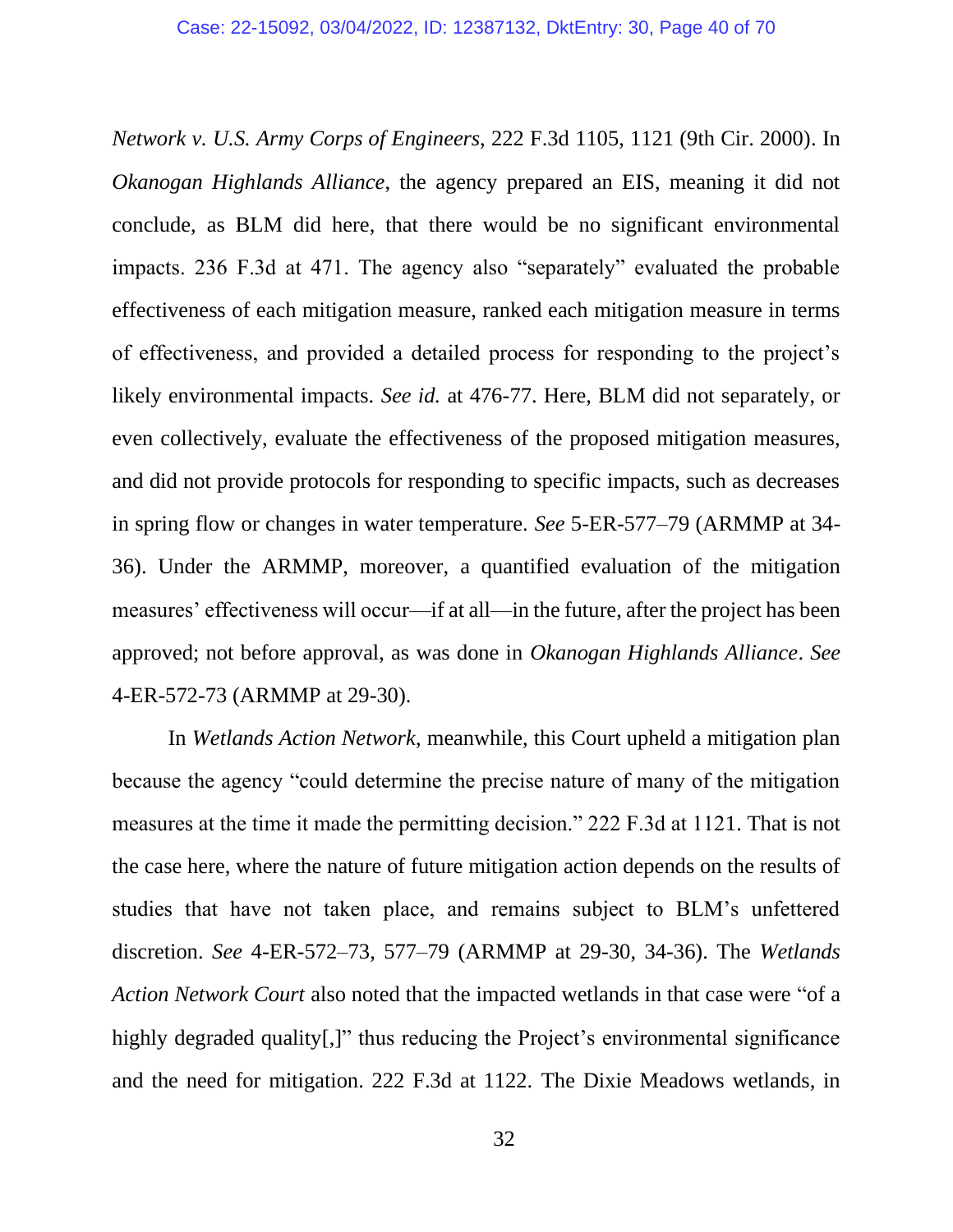contrast, are relatively undisturbed, uniquely sacred to the Tribe, and harbor a highly imperiled species that exists nowhere else on Earth.

Finally, in considering the effectiveness of BLM's mitigation plan or the likelihood of significant environmental impacts, this Court should not be misled by Ormat's statements suggesting that geothermal development will have no impacts on the springs, or that the geothermal resource is somehow separate from the underground source of the springs. The geothermal reservoir Ormat intends to exploit contributes a substantial amount of heat and geothermal water to the springs, as BLM, FWS, and NDOW have all acknowledged. 3-ER-264–78 (EA at 3-11 to 3- 25); 4-ER-558, 570–75 (ARMMP at 15, 27-32); 4-ER-493 (EA at G-37); 4-ER-522– 23, 2-SER-366–69 (FWS Comments). Ormat claims a short (42-day) pumping and injection test had "no apparent influence" on the springs, but this statement applies to only two cold-water springs, 5A and 5B. *See* 3-ER-288 (EA at 3-35). A response to pumping was observed at Spring NDOWSS-1, suggesting a connection between this spring and Ormat's pumping and reinjection wells. *See* 4-ER-493 (EA at G-37 (NDOW Comment and Response)).

Contrary to Ormat's representations, the EA concedes the connection between the geothermal aquifer and the hot springs, as does the ARMMP. In fact, the both the EA and the ARMMP clearly state that geothermal water is present in the springs, and that there is a "direct connection" between the underground geothermal reservoir and the shallow "alluvial" aquifer that serves as the immediate source of the springs. *See* 3-ER-264–78 (EA at 3-11 to 3-25); 3-ER-558, 570–75 (ARMMP at 15, 27-32). Because of this "direct connection," moreover, both documents acknowledge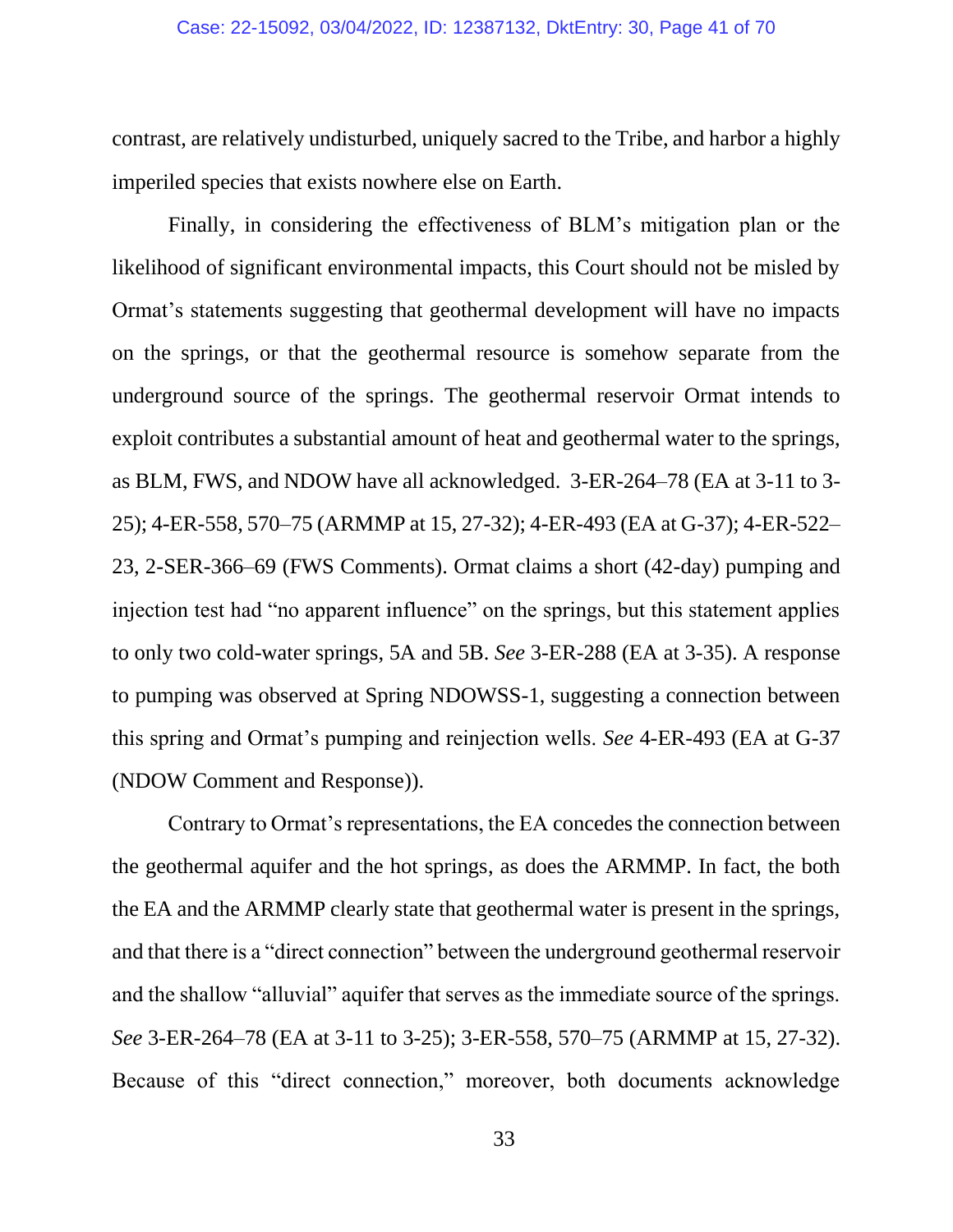#### Case: 22-15092, 03/04/2022, ID: 12387132, DktEntry: 30, Page 42 of 70

potential impacts to springflow and temperature from geothermal energy development. *See* 3-ER-345 (EA at 3-92); 4-ER-570 (ARMMP at 27).

In other words, BLM concedes a direct connection between the springs and the geothermal aquifer, and the Project would remove significant thermal energy from the geothermal aquifer. Taking a step back, it makes abundant sense that extracting and reinjecting millions of gallons of geothermal fluids, and removing the thermal energy from those fluids, will also impact the springs. Yet BLM and Ormat implausibly deny the potential for any such impacts, based entirely on the incomplete and toothless ARMMP.

BLM based its FONSI on the ARMMP, not the results Ormat's flow test, or the alleged lack of connection between the springs and the geothermal reservoir. *See* 2-ER-173 (DR at 18); 2-ER-188–92 (FONSI at 2-6). And because the ARMMP defers until after Project approval key decisions about how and when impacts will be mitigated, it cannot be relied upon to support a FONSI. While the ARMMP might contain more factual detail and background discussion than the mitigation plans at issue in *National Parks and Conservation Association,* 241 F.3d 722, and *Western Land Exchange Project v. BLM*, 315 F. Supp. 2d 1068, 1091-92 (D. Nev. 2004), the fundamental issue remains the same—decisionmakers and the public have been presented with a "general list" of potential mitigation measures that, due to the incomplete nature of the ARMMP and its inherent "flexibility," may or may not be implemented. This, along with a significant lack of baseline data, makes it impossible to evaluate the effectiveness of the proposed mitigation plan, and consequently renders BLM's FONSI arbitrary and unlawful.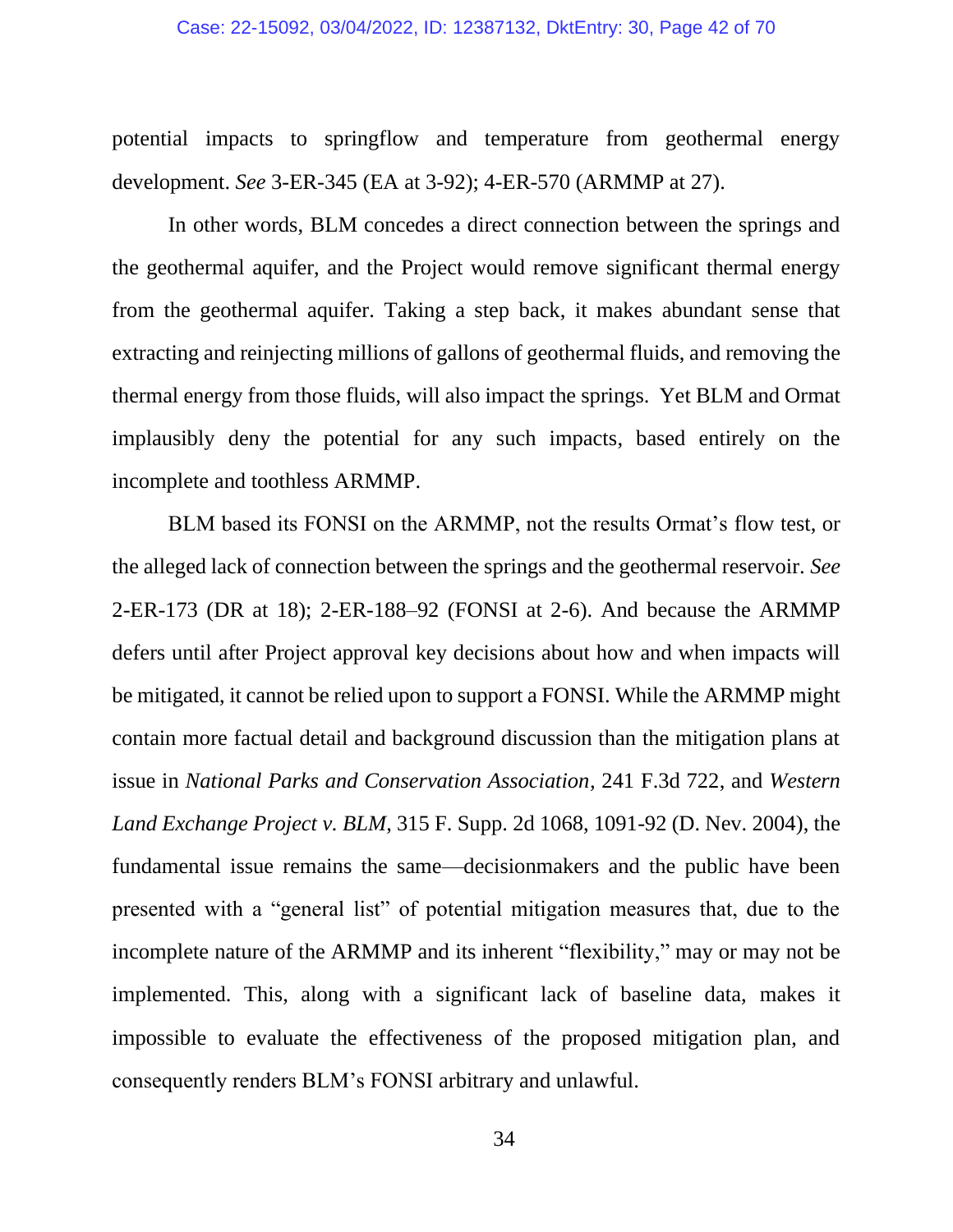## *3. Uncertainty and Controversy Regarding the Project's Environmental Impacts Require an EIS*

BLM developed the ARMMP "in conjunction" with other agencies, including FWS and NDOW, *See* Ormat's Op. Br. at 39, and nearly all of these agencies expressed substantial, unanswered concerns about the ARMMP's effectiveness. Under the law of this Circuit, such criticism calls into question a proposal's environmental significance and thus warrants additional analysis.

A proposal's impacts may be "significant[]" if: (1) "the effects on the quality of the human environment are likely to be highly controversial," or (2) the possible effects on the human environment are highly uncertain or involve unique or unknown risks." 40 C.F.R. § 1508.27. A proposal is highly controversial when "substantial questions are raised as to whether a project may cause significant degradation of some human environmental factor," *Nw. Envtl. Def. Ctr. v. Bonneville Power Admin.*, 117 F.3d 1520, 1536 (9th Cir. 1997) (internal quotation marks omitted) (internal modification normalized), or there is a "substantial dispute about the size, nature, or effect of the major Federal action," *Blackwood*, 161 F.3d at 1212 (internal quotation marks omitted) (internal modification normalized). "A substantial dispute exists when evidence, raised prior to the preparation of an EIS or FONSI … casts serious doubt upon the reasonableness of an agency's conclusions." *Nat'l Parks & Conservation Ass'n*, 241 F.3d at 736 (citation omitted); *Sierra Club v. Bosworth*, 510 F.3d 1016, 1030-31 (9th Cir. 2007).

NEPA then places the burden on the agency to come forward with a "wellreasoned explanation" demonstrating why those responses disputing the EA's conclusions "do not suffice to create a public controversy based on potential

35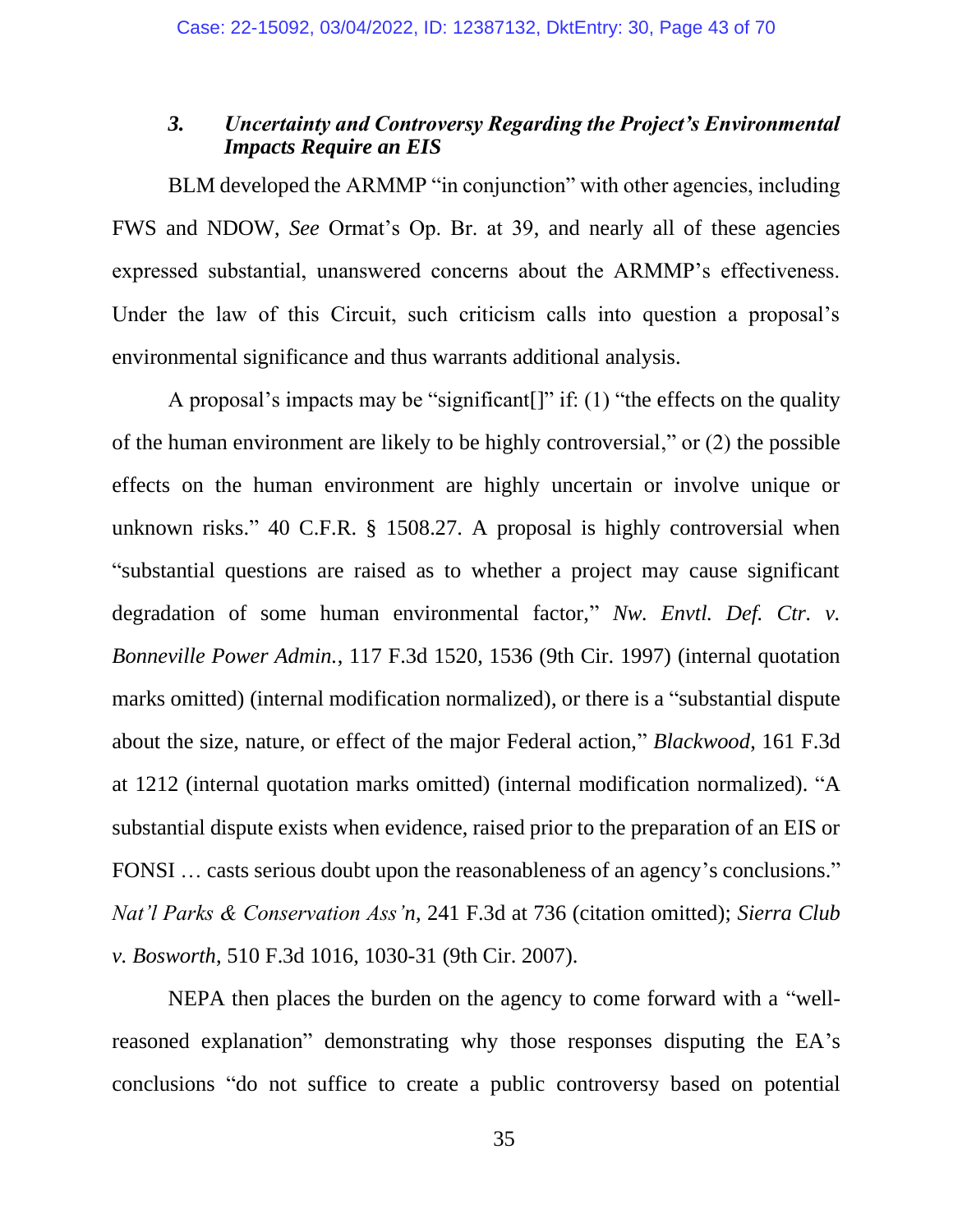environmental consequences." *LaFlamme v. FERC*, 852 F.2d 389, 401 (9th Cir. 1988) (citing *Jones v. Gordon*, 792 F.2d 821, 829 (9<sup>th</sup> Cir. 1986)). Where research is necessary to determine the extent of an unknown and possibly significant environmental risk, an EIS should be prepared so that the research can be done and the decision made in reliance on that information, rather than the other way around. *Nat'l Parks & Conservation Ass'n*, 241 F.3d*.* at 732-33; *see also Forsgren*, 309 F.3d at 1192 (invalidating EA due in part to "unanswered concern of a sister agency"); *Bosworth*, 510 F.3d at 1032 (finding that critical comments from federal and state agencies demonstrated "precisely the type of 'controvers[y]' . . . for which an EIS must be prepared").

Here, several government agencies submitted critical comments on the RDEA and draft ARMMP, including FWS, NDOW, the U.S. Geological Survey ("USGS"), and the Navy. *See generally* 2-SER-351–65 (FWS Comments); 2-SER-366–70 (NDOW Comments); 2-SER-376–77 (Working Group Meeting Notes); 2-SER-371– 75 (Navy Comments); 4-ER-455–537 (EA Appendix G).

NDOW, for example, discussed the response of Spring NDOWSS-1 to Ormat's pumping and reinjection test, writing that "this [response] suggests that simple flow testing negatively influenced the two most vital attributes of one of the main sources of water utilized by Dixie Valley Toad . . . which is very concerning." 4-ER-493 (EA at G-37). NDOW also expressed concern about the "uncertainty" surrounding the "hydraulic connections" between the geothermal reservoir and the springs. 4-ER-496 (EA at G-40).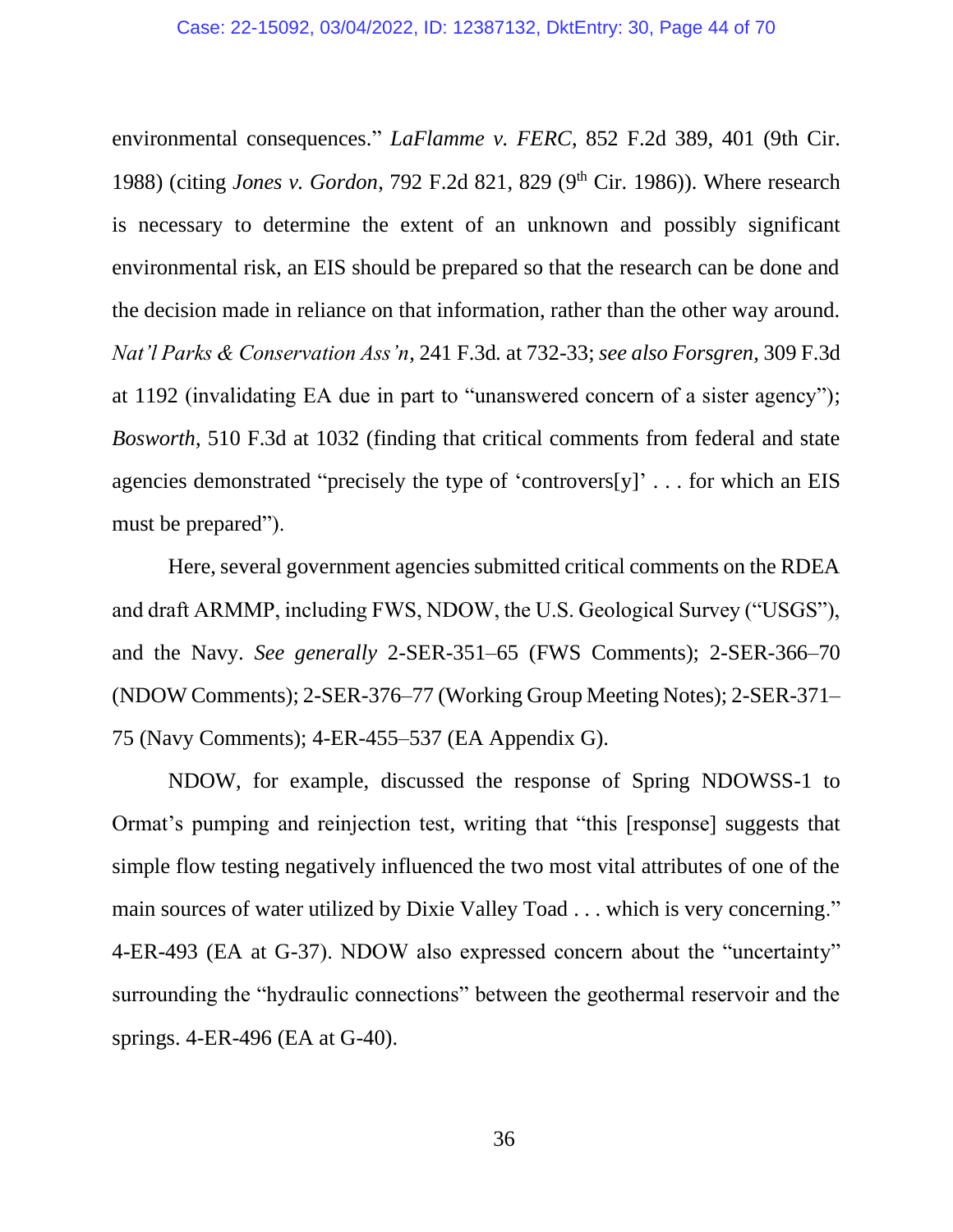#### Case: 22-15092, 03/04/2022, ID: 12387132, DktEntry: 30, Page 45 of 70

FWS, meanwhile, offered extensive and withering criticism of Ormat's hydrogeologic conceptual model and the proposed mitigation plan. FWS stated that "effective mitigation" is "not possible," and that even with the ARMMP, the project "could spell doom for the Dixie Valley toad." 4-ER-461 (FWS Comment). FWS also noted "current uncertainty" in the ARMMP's "thresholds" could "lead to adverse impacts" if geothermal utilization were to affect the springs. 4-ER-489 (EA at G-33). These deep concerns expressed by the expert wildlife agency about the extinction of an endemic species, standing alone, justified preparation of an EIS.

Yet, apart from conclusory statements asserting that the ARMMP would be effective, BLM did not address or respond to these and other critical comments from state and federal agencies. *See generally* 4-ER-455–537 (EA Appendix G). Consequently, BLM has not met its burden in this case to convincingly explain why the impacts of the project are not uncertain or controversial. *See LaFlamme*, 852 F.2d at 401; *Nat'l Parks & Conservation Ass'n*, 241 F.3d at 736. The unaddressed concerns from multiple "sister agenc[ies]," and as well as admitted need for further study, show that BLM's FONSI is arbitrary, capricious, and unlawful. *Forsgren*, 309 F.3d at 1192.

# *4. BLM Failed to Evaluate Potential Severe Impacts of Spring Dewatering or Permanent Alteration*

BLM also failed to address, or take the necessary "hard look" at, the risk that the Project may dewater or otherwise irreparably harm the springs.

NEPA requires an agency to "describe the consequences of a remote, but potentially severe [environmental] impact" of a proposed action. *Robertson*, 490 U.S. at 355 (quoting 50 Fed. Reg. 32237 (1985)). NEPA regulations make clear that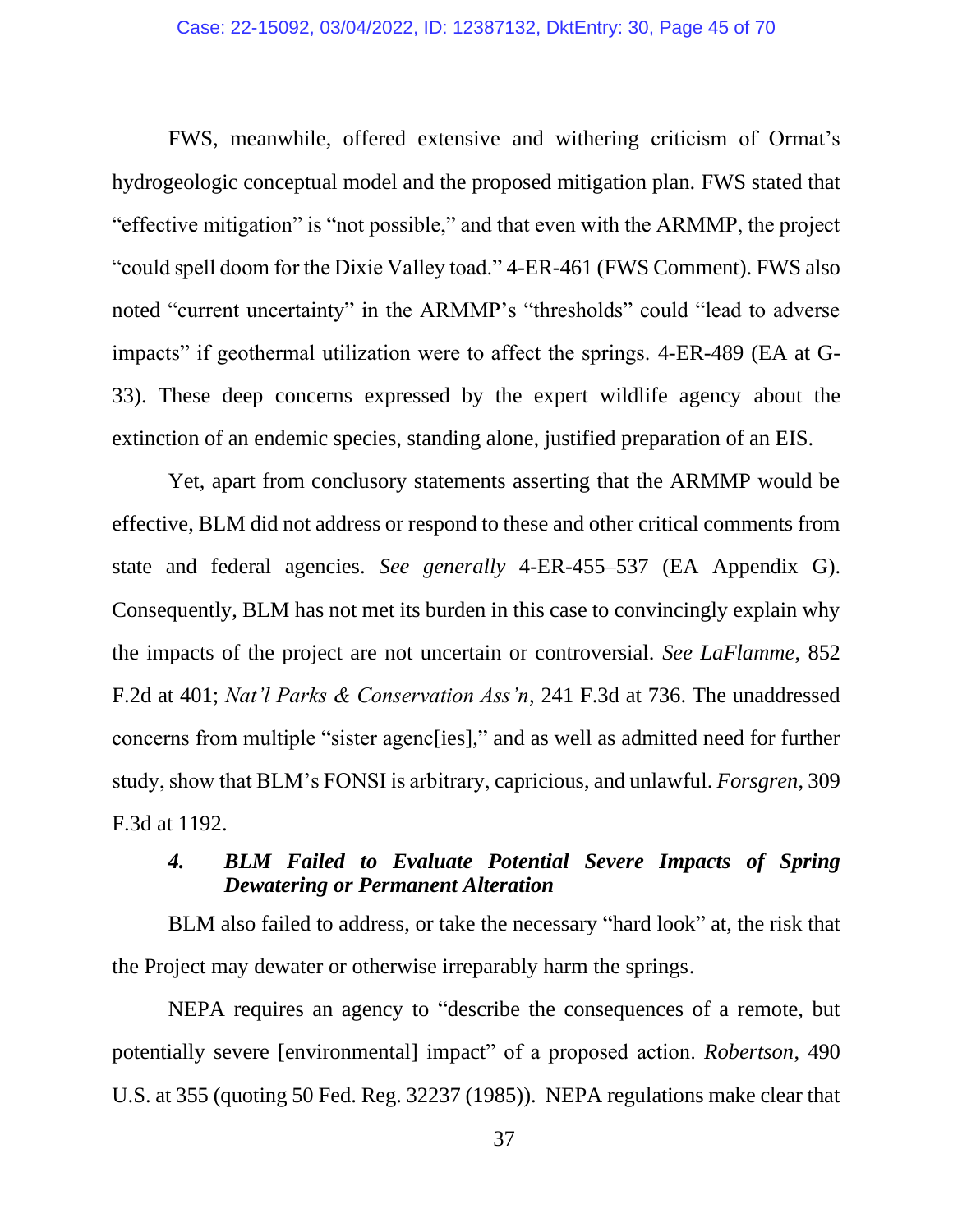#### Case: 22-15092, 03/04/2022, ID: 12387132, DktEntry: 30, Page 46 of 70

"reasonably foreseeable significant adverse effects" include "impacts which have catastrophic consequences, even if their probability of occurrence is low[.]" 40 C.F.R. § 1502.21.

For example, an EA for a BLM livestock grazing program was held unlawful where the "EA acknowledge<sup>[d]</sup> that serious environmental consequences might result from program abuse, but expresse[d] the view that such abuse is 'highly unlikely.'" *Nat. Res. Def. Council, Inc. v. Hodel*, 618 F. Supp. 848, 852, 872 (E.D. Cal. 1985); *see also Beverly Hills Unified Sch. Dist. v. Fed. Transit Admin.*, 2016 U.S. Dist. LEXIS 192573, at \*298 (C.D. Cal. Feb. 1, 2016) (holding that, while an NEPA process "need not disclose every uncertainty[,]" an agency violated NEPA by failing to perform the required analyses regarding "key uncertainties" (emphases removed)).

Similarly, this Court held that an EA was "inadequate and fail[ed] to comply with NEPA<sup> $\parallel$ "</sup> where an agency refused to evaluate possible impacts based on the erroneous assumption that such impacts were "too far removed from the natural or expected consequences of agency action." *San Luis Obispo Mothers for Peace v. NRC*, 449 F.3d 1016, 1035, 1029 (9th Cir. 2006). In *San Luis*, the agency's NEPA analysis did not consider the environmental impacts of a terrorist attack on a nuclear energy facility. *Id.* at 1024. The Court concluded that "it was unreasonable for the [agency] to categorically dismiss the possibility" of such impacts. *Id.* at 1030. Specifically, the Court "found it difficult to reconcile" that the agency was "attempting, as a matter of policy, to insist on its preparedness . . . while concluding,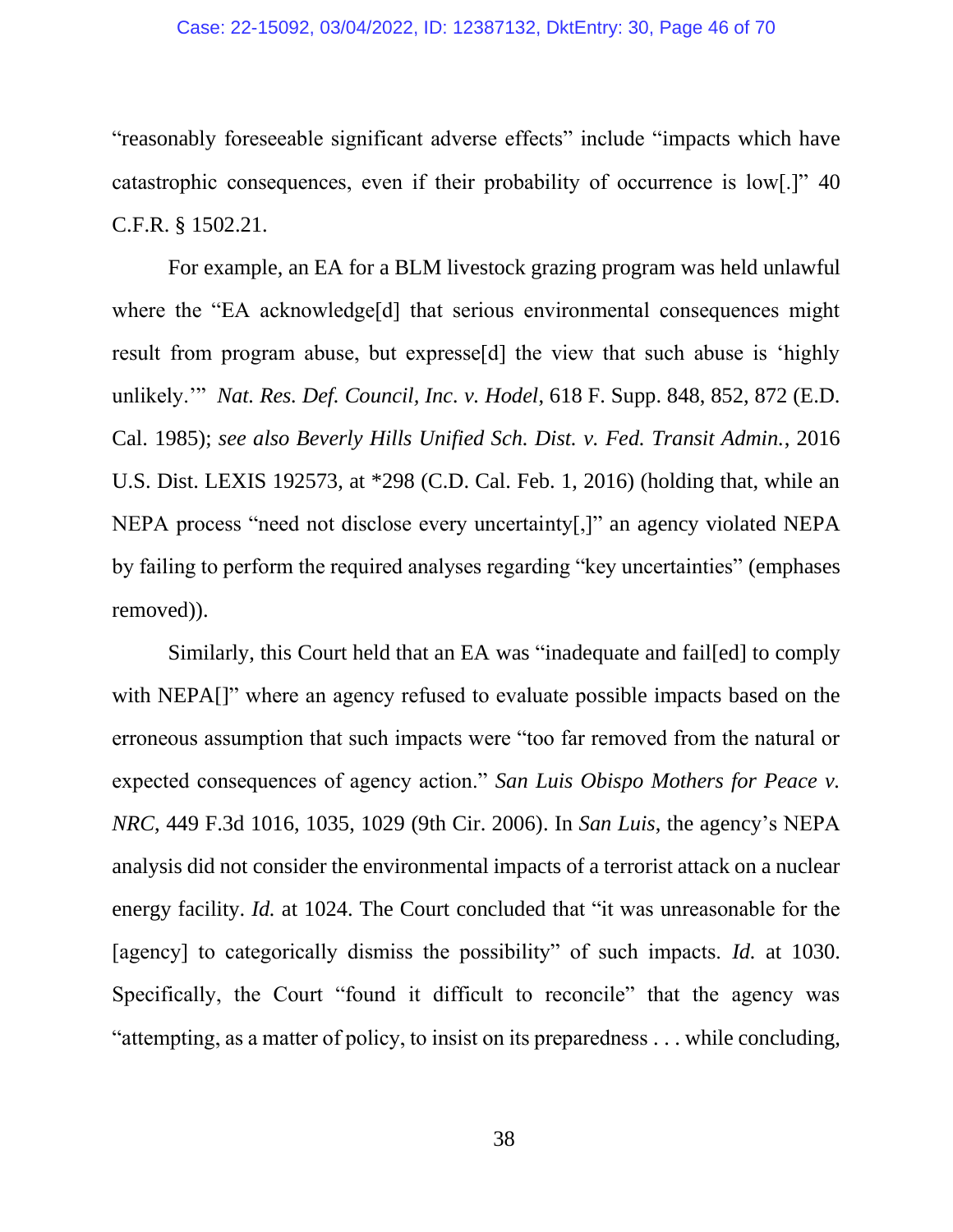as a matter of law, that [the potential impact was] 'remote and speculative' for NEPA purposes." *Id.* at 1031.

Here, it is manifestly unreasonable for BLM and Ormat to knowingly ignore the risk of dewatering or otherwise irreparably damaging the springs given that such an impact would not only be severe but is also reasonably foreseeable. In nearby Jersey Valley, a hot spring was dewatered after the same company—Ormat constructed a similar geothermal powerplant that utilized a geothermal reservoir beneath the spring. *See* 1-SER-187–88, 1-SER-168, 1-SER-172–73 (Tribe Comments); 1-SER-237–39 (Center Comments) at 4-6; 2-SER-337–50 (technical memorandum from Dr. Tom Myers explaining risk of permanent alteration of springs).

BLM and Ormat, however, have made no attempt to describe or quantify the potential for the Project to inadvertently dewater the springs so that harm can be weighed and balanced against the risk of it coming to pass. (EA at 3-32 to 3-34). BLM simply assumed—contrary to compelling evidence from numerous experts and the recent experience at Jersey Valley hot springs—that any harm that occurred would be reversible. Though permanent harm to the springs may be difficult to determine with precision, it is a key uncertainty that BLM must recognize and address, because the Project is fundamentally based on extracting large amounts of water from one of the springs' sources. Dewatering or otherwise degrading the Dixie Meadows springs and wetlands would be a severe environmental impact and would cause grievous injury to the Tribe's culture and religion, and under the NEPA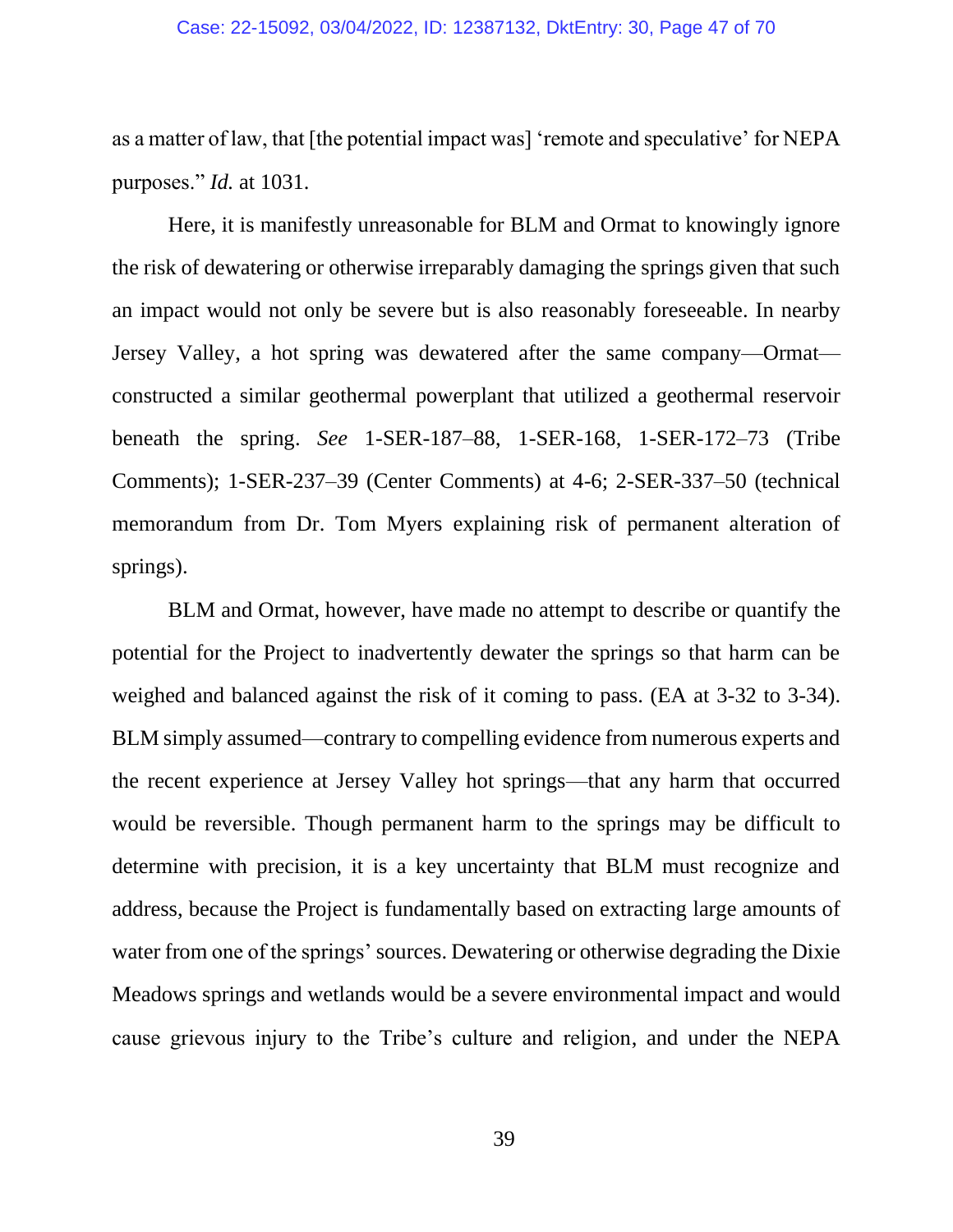#### Case: 22-15092, 03/04/2022, ID: 12387132, DktEntry: 30, Page 48 of 70

implementing regulations BLM has a duty to describe and evaluate the likelihood and consequences of that harm. *Robertson*, 490 U.S. at 355.

Moreover, as in *San Luis*, BLM and Ormat are trying to have it both ways in a manner that is difficult to reconcile. On one hand, they refuse to evaluate the risk of dewatering the spring, leaving the public in the dark about the probability and magnitude of that reasonably foreseeable impact. On the other hand, they insist on the Project's preparedness *vis a vis* the ARMMP, claiming the ARMMP will "ensure mitigation is appropriate to reduce impacts to hydrologic resources[.]" 2-ER-188 (FONSI at 2); 2-ER-160 (Decision Record at 5). However, an alleged mitigation plan that refuses to analyze the very impacts it purports to mitigate should not be accepted as the basis of a finding of no significant impact.

Because BLM failed to take a "hard look" at a potentially catastrophic and reasonably foreseeable impact, BLM violated NEPA.

### *5. BLM Failed to Analyze or Mitigate Visual and Aesthetic Impacts to the Tribe's Use of the Site*

BLM's NEPA analysis is further deficient because it wholly fails to consider or address visual and aesthetic impacts from the Project on the Tribe's religious and spiritual use of Dixie Meadows and the surrounding landscape. An agency violates NEPA when it "ignores an important aspect of the problem before it." *Montana Wilderness Association v. McAllister*, 666 F.3d 549, 560 (9th Cir. 2011). Here, BLM failed to consider how the Project would fundamentally change the Tribe's experience of the *Paumu* sacred site and thus ignored an important aspect of the problem.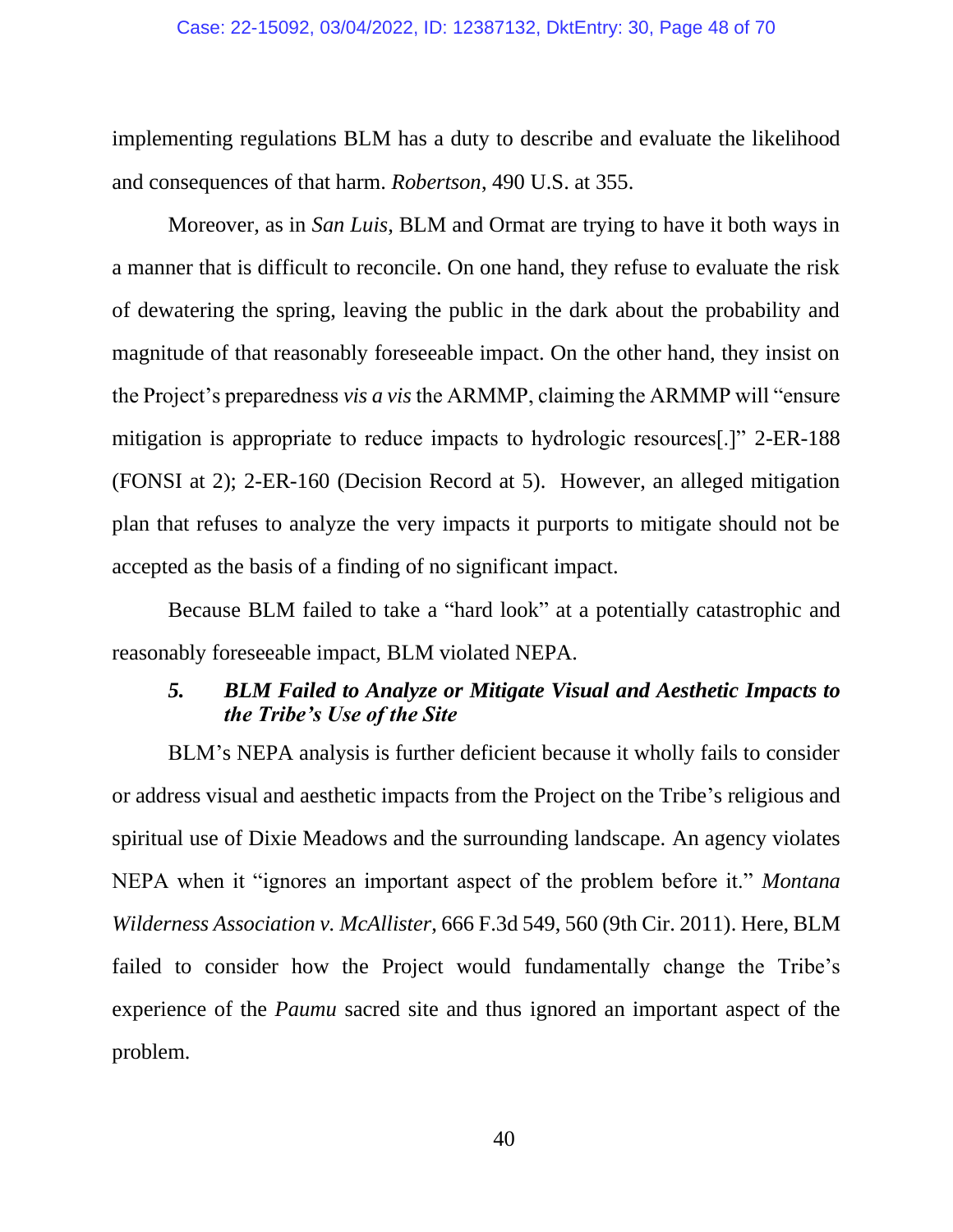The EA briefly addresses environmental justice impacts and acknowledges that the Project disproportionately burdens the Tribe, but concludes that the ARMMP will mitigate all of these impacts and that "no short-term construction related effects are anticipated." 3-ER-380–81 (Final EA at 3-127 to 3-128); *see also* 2-ER-190 (FONSI at 4). BLM wholly ignored the Tribe's repeated and eminently reasonable explanation that construction of a major industrial power plant covering 126 acres of pristine high desert on and around a treasured sacred site will significantly impact the Tribe's unique, longstanding use of the area.

Context is a critical aspect of the significance determination. *See* 40 C.F.R. § 1508.27. Yet BLM's only analysis of visual impacts is based on a "casual observer" from six points on Dixie Valley Road, with no analysis from the springs themselves, and no consideration of heightened impacts to Tribal users. *See* 1-SER-16–34 (EA Appendix E). BLM never generated a visual depiction or representation of the facilities, never considered the obstruction of spiritually and culturally significant views, and never even provided a picture of what a geothermal facility looks like. BLM likewise never meaningfully evaluates the noise, traffic, and light impacts to Tribal users, but rather summarily asserts that generic mitigation measures that apply irrespective of the cultural context will render such impacts non-significant.

Ormat, in its opening brief, argues that the Tribe's concerns are unfounded because the company's two powerplants will be painted "consistent with BLM's visual color guidelines" and employ "best available technologies." Ormat Op. Br. at 43. Ormat also curiously asserts that the "mere presence" of two large powerplants directly adjacent to the springs and within the Tribe's sacred site will not have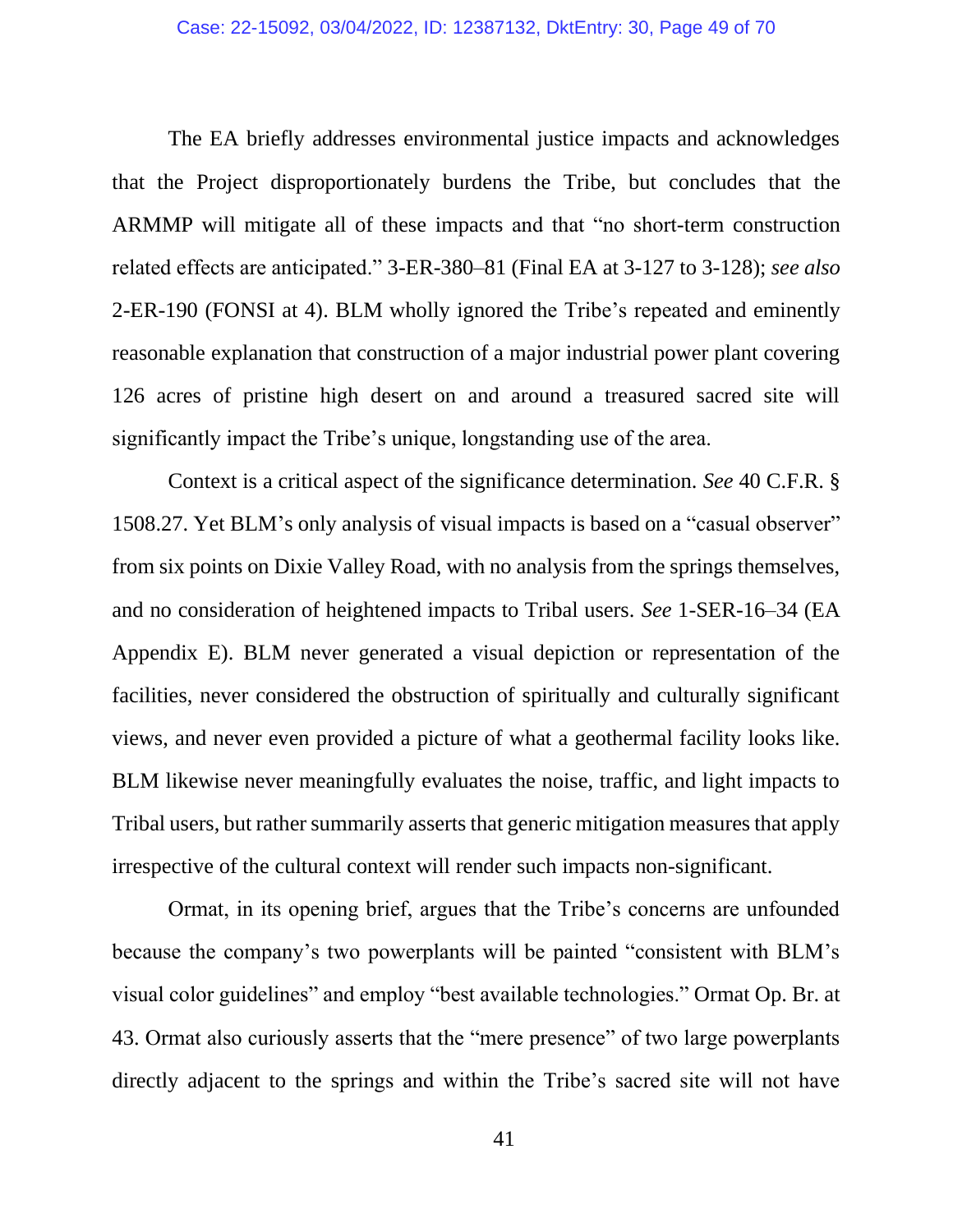#### Case: 22-15092, 03/04/2022, ID: 12387132, DktEntry: 30, Page 50 of 70

"significant" impacts on the Tribe's religious practices. But none of this is responsive to common sense or the Tribe's concerns. Clearly, the impact from the presence and operation of two major powerplants in an otherwise natural setting extends beyond the color of the paint.

The Tribe took the commenting process seriously, based on the belief that its federal trustee would give its concerns sincere consideration. The Tribe repeatedly explained in its comment letters to BLM that Tribal members' traditional religious practices depend on an unimpaired view of the night sky, an unobstructed view of Fox Peak—the Tribe's origin site—and a connection with the natural world. For years the Tribe informed BLM that:

- "The project would not only potentially damage water quality in the springs, it would assuredly cause devastating impacts to the Tribe's use of the springs. The noise, light, aesthetic, and environmental impacts of the project are certain to occur and further significantly impact the cultural and spiritual value of the springs. The Tribe derives cultural and spiritual value from the springs and their surroundings in their intact state, with the native ecosystem in place." 1-SER-158 (Tribe's June 30, 2017 Comments on Draft EA).
- "It is important to recognize that tribal members do not experience the Dixie Meadows hot springs as an isolated element of the landscape. Instead, tribal members value the springs in part for the solitude and reflection found there. The ability to view sacred landmarks from the springs is fundamental to the religious experience. Viewing Fox Peak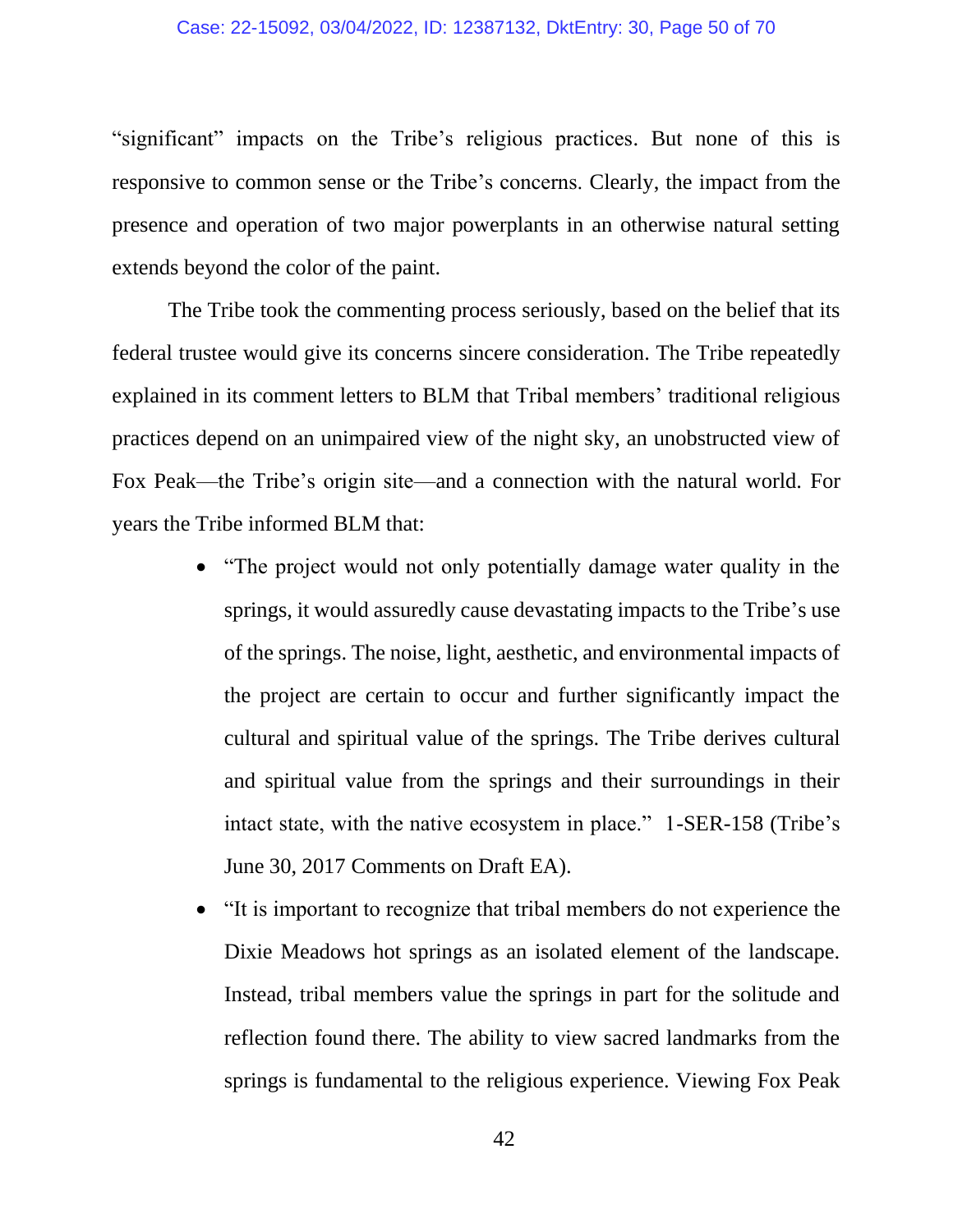during the day and constellations at night is an integral part of a religious experience." 1-SER-178–79 (Tribe's Oct. 11, 2017 Letter to Ken Collum).

• "[F]rom the Tribe's perspective, Ormat's proposal is to build power plants on and around very sacred, spiritual land built by the Creator at the beginning of time . . . The proposed geothermal development would impose significant burdens on the Fallon Paiute-Shoshone Tribe's religious expression at the Dixie Hot Springs. As set forth above, the associated construction would deeply mar the surrounding environment and impose noise and visual pollution on users of the hot springs." 1- SER-186–87 (Tribe's Feb. 12, 2021 Comments on RDEA).

There is no question that construction and operation of Ormat's facilities will substantially and permanently impair the Tribe's religious and spiritual practices, regardless of what color the buildings are painted or what technology is employed within the facilities. Instead of praying to Fox Peak, Tribal members who attempt to visit the springs could only pray to a geothermal plant. 3-SER-611–13 (Second Downs Decl. ¶¶ 6-20).

"An essential component of a reasonably complete mitigation discussion is an assessment of whether the proposed mitigation measures can be effective." *S. Fork Band Council of W. Shoshone v. DOI*, 588 F.3d 718, 727 (9th Cir. 2009). Because BLM's "visual impacts" analysis here fails to consider an important aspect of the problem and contains virtually no assessment of how the ARRMP or other mitigation measures can effectively mitigate impacts to the Tribe's religious and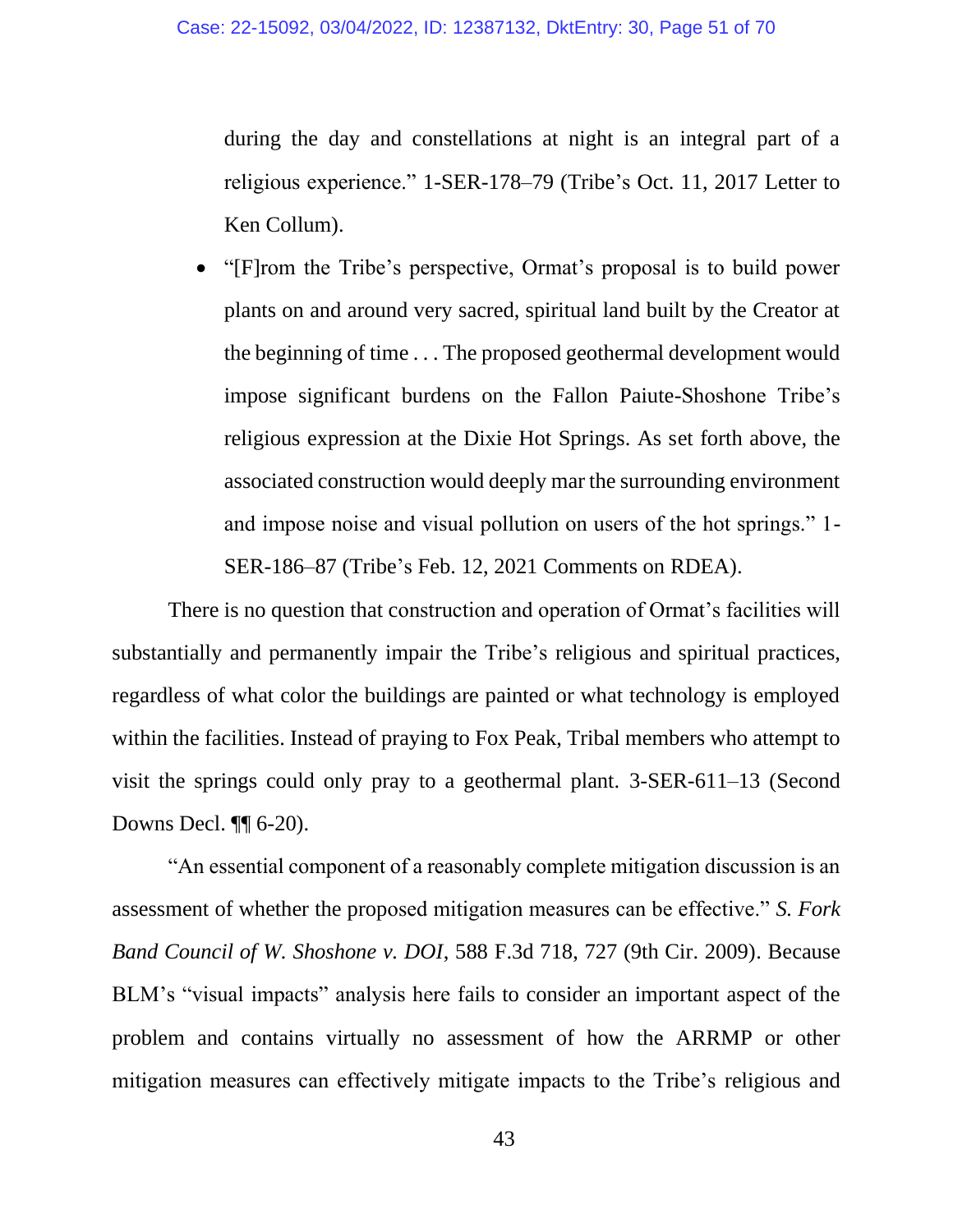spiritual practices, and instead states in a conclusory fashion that the ARMMP can mitigate all adverse impacts—even those unrelated to the springs—Appellees are likely to succeed on their NEPA claims.

### **B. BLM Violated the APA and NEPA by Deviating from Recent Agency Direction on Protection of Sacred Sites**

The APA prohibits "arbitrary" and "capricious" agency action, and requires an agency to consider relevant factors and articulate a rational connection between the facts found and the choices made. 5 U.S.C. § 706(2)(A); *see Alaska Oil & Gas Ass'n v. Pritzker*, 840 F.3d 671, 675 (9th Cir. 2016).

Violation of binding direction renders an agency decision arbitrary and capricious. *See Ecology Ctr., Inc. v. Austin*, 430 F.3d 1057, 1069-70 (9th Cir. 2005) (arbitrary and capricious to ignore a standard when final EIS discusses it as if it is binding), *overruled on other grounds by Lands Council v. McNair*, 537 F.3d 981, 990 (9th Cir. 2008) (en banc). Where internal direction is non-binding, the agency may deviate under appropriate circumstances so long as it provides an adequate explanation for doing so. Deviation from applicable guidance "without a reasoned explanation" constitutes arbitrary and capricious action. *W. Watersheds Project v. Kraayenbrink*, 620 F.3d 1187, 1208 (9th Cir. 2010); *see also Davis v. Mineta*, 302 F.3d 1104, 1117 (10th Cir. 2002) ("If [the agency] arbitrarily and capriciously failed to follow its own [non-mandatory] regulation, its decision must be reversed.").

Departure from agency guidance in a FONSI or other NEPA determination likewise violates NEPA, because failure to consider environmental impacts in light of agency directives does not provide the requisite "hard look" and reasoned explanation for the agency's conclusion. *See Kraayenbrink*, 620 F.3d at 1208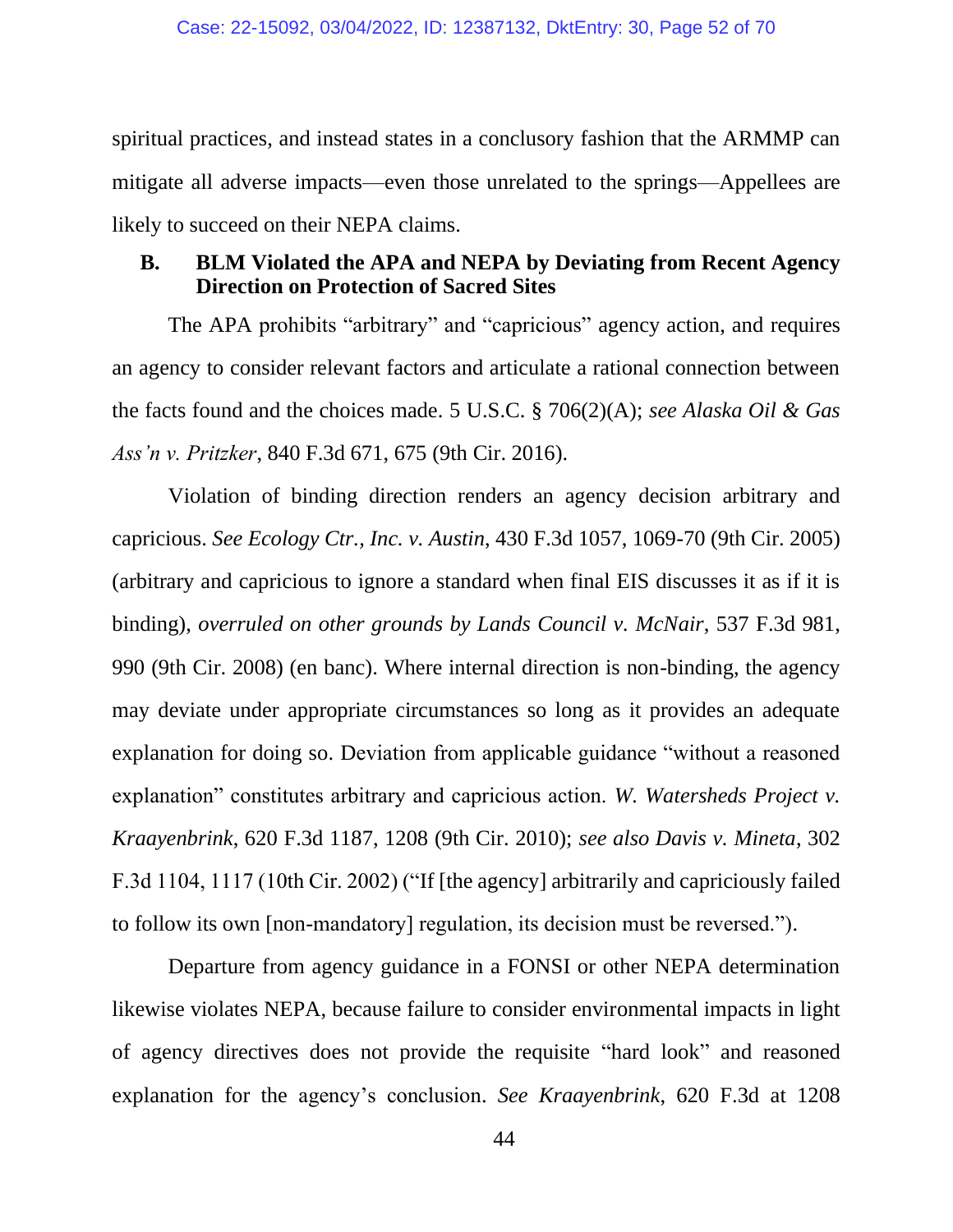(holding that BLM violated the APA and NEPA because it "changed course from current policy without a reasoned explanation").

The directives at issue—the November 15, 2021 Order and the November 16, 2021 MOU—are most recent and applicable direction on how to evaluate the Project's impacts on Tribal values under NEPA and other applicable statutes, providing new and enhanced direction to agencies within Interior. 1-SER-35–40 (Order); 1-SER-41–55 (MOU). The Order "establishes how the Departments will fulfill their obligations to Federally recognized Indian Tribes," with a primary purpose of ensuring that BLM and other agencies manage "Federal lands and waters in a manner that seeks to protect the treaty, religious, subsistence, and cultural interests of federally recognized Indian Tribes." 1-SER-37 (Order § 1). The MOU, meanwhile, "acknowledge[s] the critical role of Tribes . . . in defining the term 'sacred sites,'" and further "acknowledge[s] that sites sacred to Indian tribes . . . often occur within a larger landform or are connected through physical features or ceremonies to other sites or a larger sacred landscape." 1-SER-43.

Together, the Order and MOU provide for robust and enhanced consideration and protection of sacred sites. The Order and MOU directly address the specific issue repeatedly raised by the Tribe here—the scope of the sacred site based on the Tribe's religious and cultural beliefs, and how BLM must engage with the Tribe to protect the sacred site and fulfill its statutory and trust duties.

The Order sets forth principles of implementation which apply "[w]hen making management decisions for Federal lands and waters, or for wildlife and their

45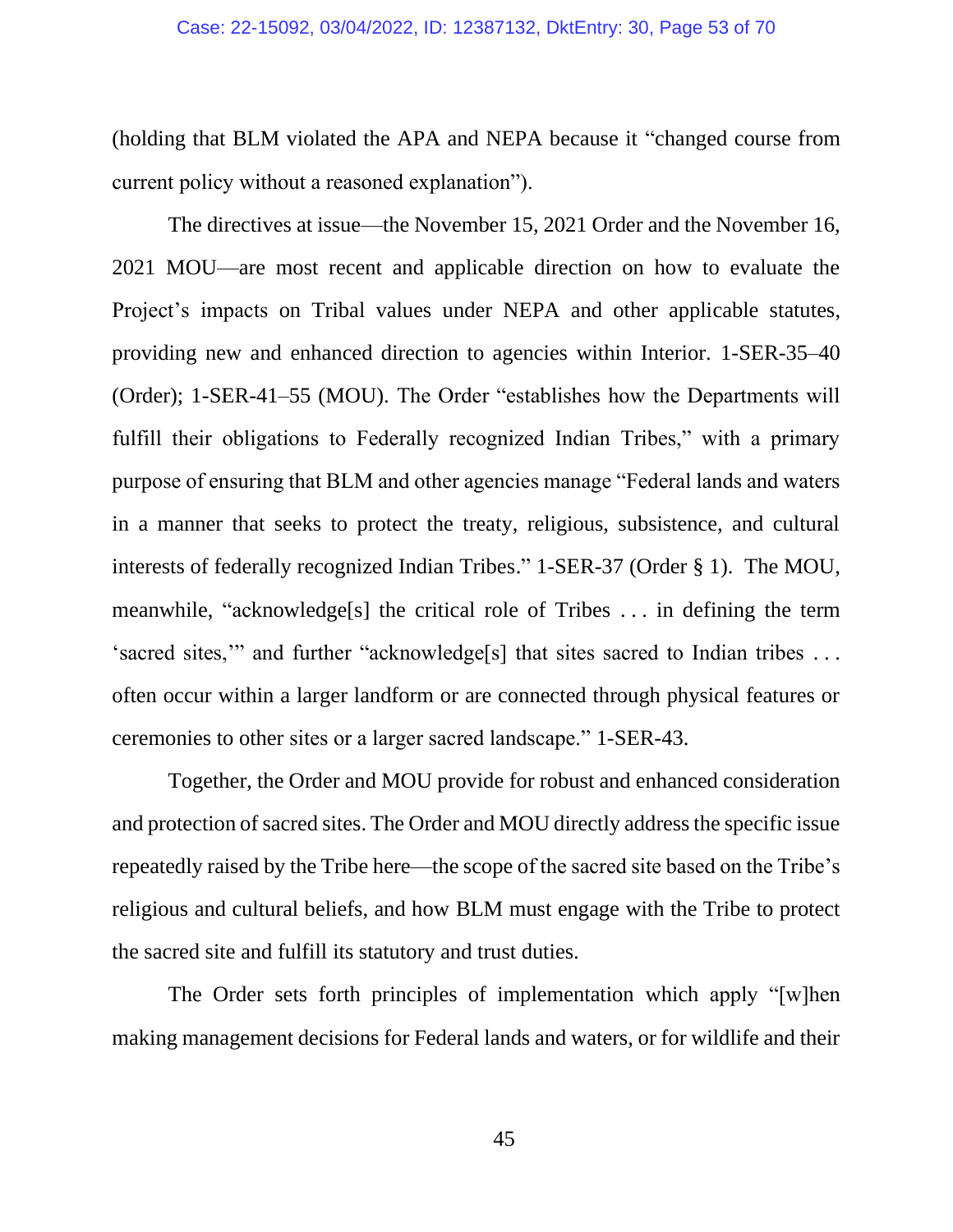habitat that impacts the treaty or religious rights of Indian Tribes." 1-SER-39 (Order

§ 4). There are eight principles, three of which at issue here:

- b. The Departments will collaborate with Indian Tribes to ensure that Tribal governments play an integral role in decision making related to the management of Federal lands and waters through consultation, capacity building, and other means consistent with applicable authority.
- c. The Departments will engage affected Indian Tribes in meaningful consultation at the earliest phases of planning and decision-making relating to the management of Federal lands to ensure that Tribes can shape the direction of management. This will include agencies giving due consideration to Tribal recommendations on public lands management.

…

f. The Departments will consider Tribal expertise and/or Indigenous knowledge as part of Federal decision making relating to Federal lands, particularly concerning management of resources subject to reserved Tribal treaty rights and subsistence uses.

1-SER-38–39 (Order § 3).

BLM violated these principles by ignoring the Tribe's input in its decision to approve Project. As detailed in the Tribal Vice Chairman's uncontested declaration, after the Tribe had informed BLM for years of its concern with the Project and its myriad impacts on the Tribe's sacred site, Defendant Jake Vialpando met with the Tribal Council on October 26, 2021. 2-ER-143 (Mori Decl. ¶ 4) Mr. Vialpando informed the Council that BLM would not approve the Project pending FWS's ESA listing determination for the Dixie Valley toad, and further evaluation of the Project's impacts. *Id.*

Then, without further notification or explanation to the Tribe, BLM approved the project less than a month later. 2-ER-143 (Mori Decl. ¶ 5); *see also* 2-ER-177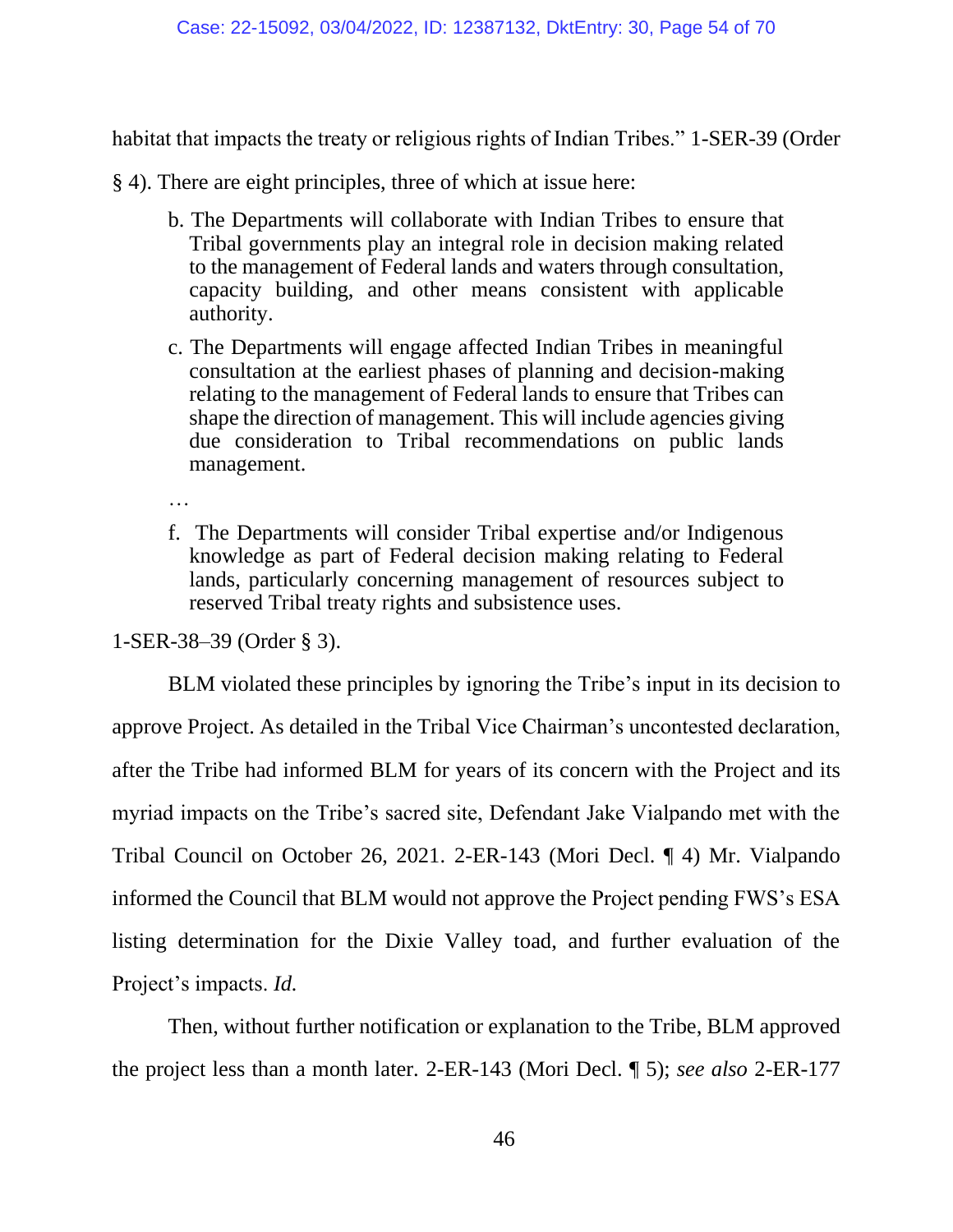(Decision Record). BLM met with the Tribe after the reversal but provided no explanation for the sudden change in position.

BLM's unexplained reversal did not "ensure that Tribal governments play an integral role in decision making related to the management of Federal lands," as required by the Order. *See* 1-SER-38 (Order § 3). Nor did BLM's actions "ensure that Tribes can shape the direction of management." *Id.* Substantively, BLM also failed to give "due consideration to Tribal recommendations" and to "consider Tribal expertise and/or Indigenous knowledge" in its decision to approve the Project. *Id*.

Rather, BLM entirely ignored critical aspects of the Tribe's input. Neither the FONSI nor the Decision Record acknowledge the two major concerns expressed by the Tribe: first, that the Project would impose certain, significant impacts on the Tribe's ability to carry out spiritual practices by converting the natural landscape to a noisy, bright, and loud industrial landscape; and two, that the Project threatened permanent damage to the water in the springs that cannot be fixed by a monitoring and mitigation plan. *See generally* 1-SER-152–66 (Tribe Comments on Draft EA); 1-SER-176–82 (Tribe Letter to Ken Collum); 1-SER-183–221 (Tribe Comments on RDEA); 1-SER-222–24 (Tribe Letter re: MOA). BLM's complete failure to address impacts to the spiritually significant Dixie Meadows uplands, and its failure to consider the Project's potential to permanently ruin a millennia-old sacred site ignored the Tribe's input and did not consider the Tribe's special expertise and relationship to the springs.

Similar issues arise under the MOU. The MOU "acknowledge[s] that sites sacred to Indian tribes . . . often occur within a larger landform or are connected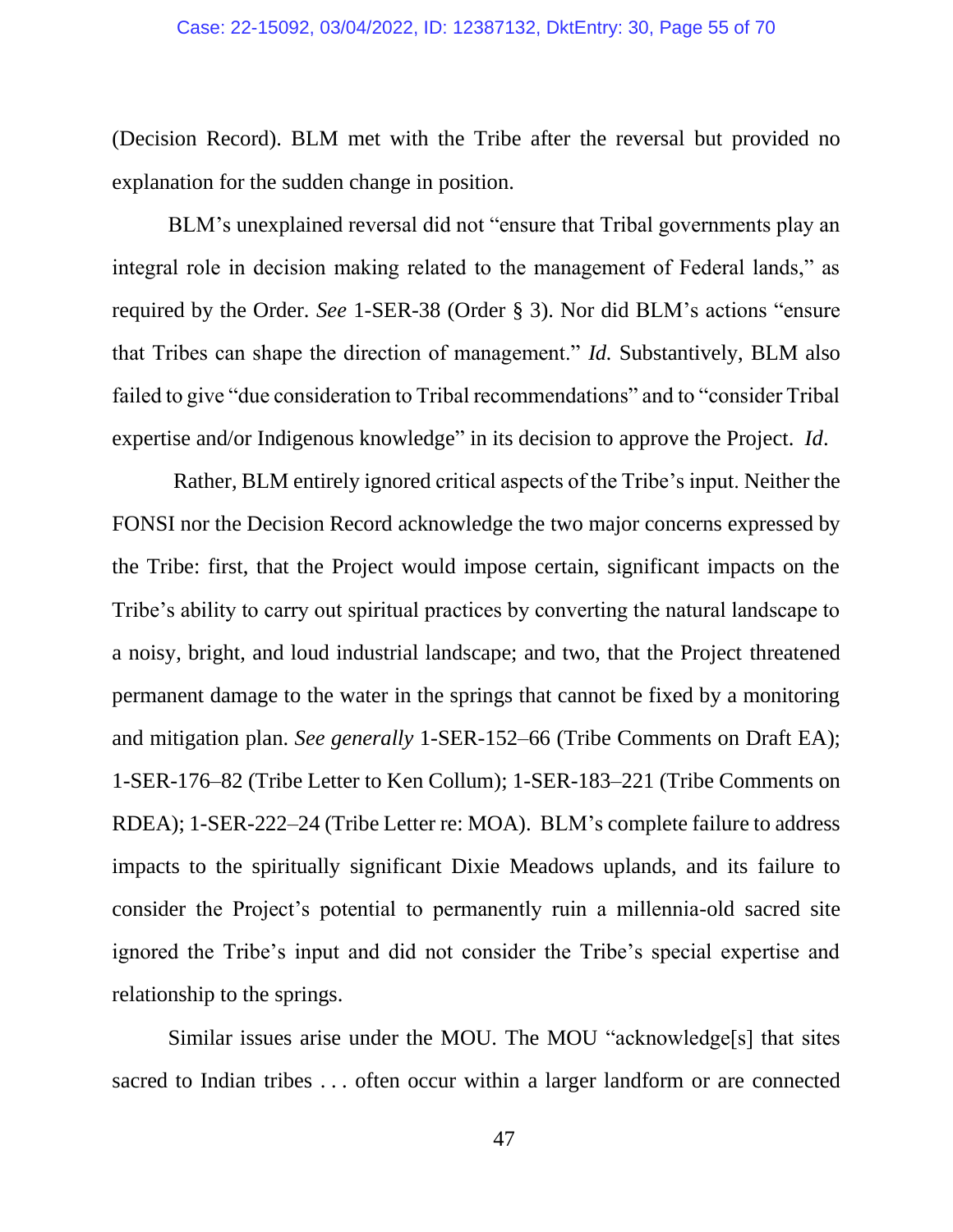through physical features or ceremonies to other sites or a larger sacred landscape," and directs the signatories to "consider these broader areas and connections to better understand the context and significance of sacred sites." 1-SER-43 (MOU at 2). This text addresses a core concern of the Tribe, repeatedly raised in comments—that the Dixie Meadows sacred site includes not just the wetlands and surface water, but the surrounding uplands, where the Tribe carries out ceremonies and camps while visiting the springs. *See, e.g.*, 1-SER-178–79. BLM, however, summarily concluded that all impacts to the sacred site would be mitigated by a monitoring and mitigation plan that only pertains to surface water, and ignored the Tribe's repeated explanation that the sacred site extends beyond the wetlands themselves.

BLM's failure to even mention the Order and MOU, or explain its decision to deviated from them, renders the decision to approve the Project arbitrary, capricious and contrary to NEPA, whether or not the Order and MOU are legally binding. *See, e.g., W. Watersheds Project v. Salazar*, No. 4:08-CV-516-BLW, 2011 U.S. Dist. LEXIS 111728, at \*39 (D. Idaho Sep. 28, 2011) ("At the very least, NEPA requires the BLM to discuss its own official policies that on their face apply directly to the review at issue.").<sup>5</sup>

<sup>5</sup> While Secretarial Order 3403 likely meets the criteria for enforceability set forth in *W. Radio Servs. Co. v. Espy*, 79 F.3d 896, 902 (9th Cir. 1996), the Tribe has not addressed this point in the briefing on the preliminary injunction, and likewise has not conceded it is unenforceable.

The Federal Defendants suggested in briefing below that the Order and MOU merely confirm existing requirements and thus Defendants followed them without considering them. This is a forbidden post-hoc rationale, *see Crickon v. Thomas*, 579 F.3d 978, 989 (9th Cir. 2009), and ignores the fact that the Order and MOU expressly enhance prior policies.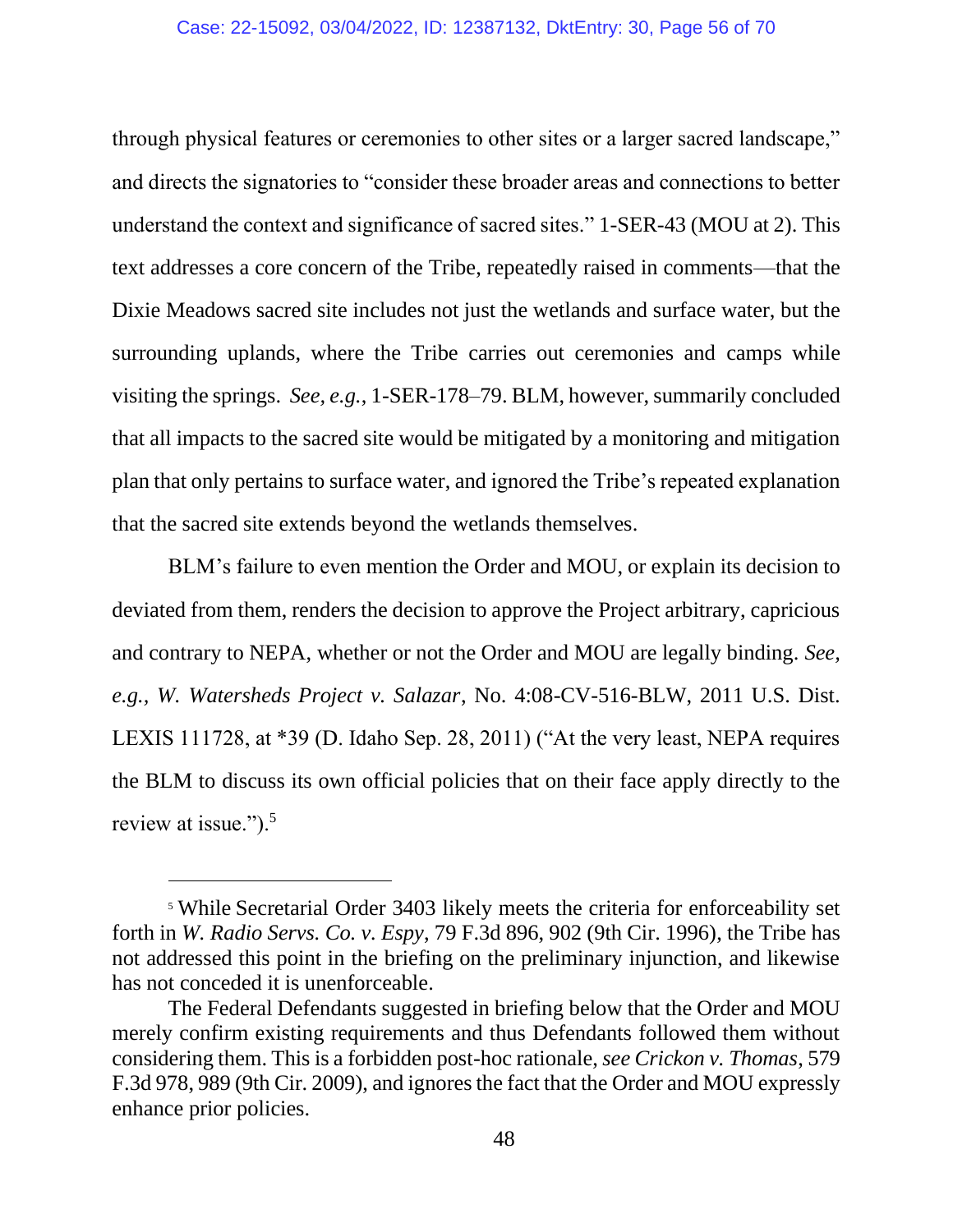### **C. BLM Violated RFRA**

Congress enacted the Religious Freedom Restoration Act "to provide very broad protection for religious liberty." *Burwell v. Hobby Lobby Stores, Inc.*, 573 U.S. 682, 693 (2014). Concerned that "'neutral'" laws might nonetheless inhibit religious exercise, 42 U.S.C. § 2000bb(a)(2), Congress commanded that the government "shall not substantially burden a person's exercise of religion even if the burden results from a rule of general applicability[.]" 42 U.S.C. § 2000bb-1(a).

While Congress clearly stated an intent to implement a specific "compelling interest" test, it did not define the term "substantially burden." *See* 42 U.S.C. § 2000bb-1. The term has since been repeatedly litigated, and is currently the subject of an appeal before this Court. *See Apache Stronghold v. United States*, No. 21- 15295 (9th Cir. 2021).

In *Navajo Nation v. U.S. Forest Service*, 535 F.3d 1058, 1069-70 (9th Cir. 2008), this Court ruled that "a 'substantial burden' is imposed only when individuals are forced to choose between following the tenets of their religion and receiving a governmental benefit" (*Sherbert* [*v. Verner*, 374 U.S. 398 (1963)]) or "coerced to act contrary to their religious beliefs by the threat of civil or criminal sanctions." ([*Wis. v.*] *Yoder*, 406 U.S. 205 (1972)])." *See also Lyng v. Northwest Indian Cemetery Protective Ass'n*, 485 U.S. 439, 442-43 (1988) (applying similar standard in pre-RFRA context).

The coercion prong may include "substantial pressure on an adherent to modify his behavior and to violate his beliefs." *Guru Nanak Sikh Soc'y v. Cty. of Sutter*, 456 F.3d 978, 988 (9th Cir. 2006) (quoting *Thomas v. Review Bd. of the Ind. Emp't Sec. Div.*, 450 U.S. 707, 717-18 (1981); *see also Lyng*, 485 U.S. at 450-51).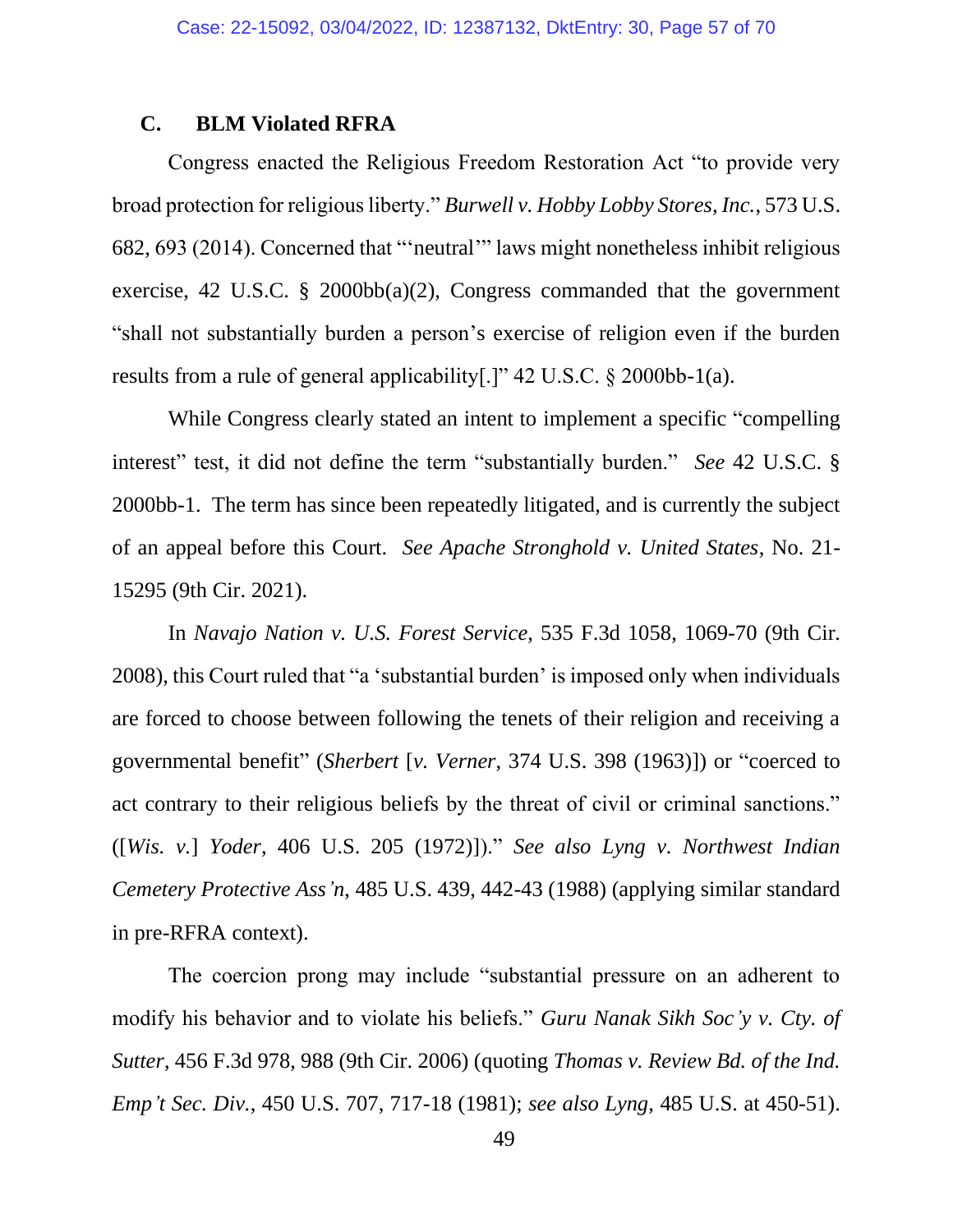"The greater restriction (barring access to the practice) includes the lesser one (substantially burdening the practice)." *Haight v. Thompson*, 763 F.3d 554, 565 (6th Cir. 2014). A substantial burden exists when the government "prevents the plaintiff from participating in an activity motivated by a sincerely held religious belief[.]" *Yellowbear v. Lampert*, 741 F.3d 48, 55 (10th Cir. 2014).

Likewise, "[d]estruction of religious property" can constitute a "RFRA violation[]." *Tanzin v. Tanvir*, 141 S. Ct. 486, 492 (2020). In *Comanche Nation v. United States*, the Army planned to build a warehouse on federal land near Medicine Bluffs, a sacred site. No. CIV-08-849-D, 2008 LEXIS 73282, at \*3 (W.D. Okla. Sept. 23, 2008). But the warehouse would have occupied "the precise location" where Native Americans stood for worship near the Bluffs—making their traditional religious practices impossible. *Id.* at \*23. The court held that this physical interference with plaintiffs' religious exercise "amply demonstrate[d]" a "substantial burden." *Id* at \*51-52*.*

Here, the Tribe has demonstrated that construction and operation of the Project on its sacred site constitutes a "substantial burden" on Tribal members' religious exercise, and BLM cannot demonstrate that the Project is narrowly tailored to minimize those burdens. There is no question that the springs and the surrounding landscape are a sacred site, and no question as to the sincerity or veracity of the Tribe's beliefs and religious practices. 2-ER-708 (MOA); 1-ER-70 ("Federal Defendants certainly do not question or second guess the sincerity or extent of the Tribe's religious practices.").

50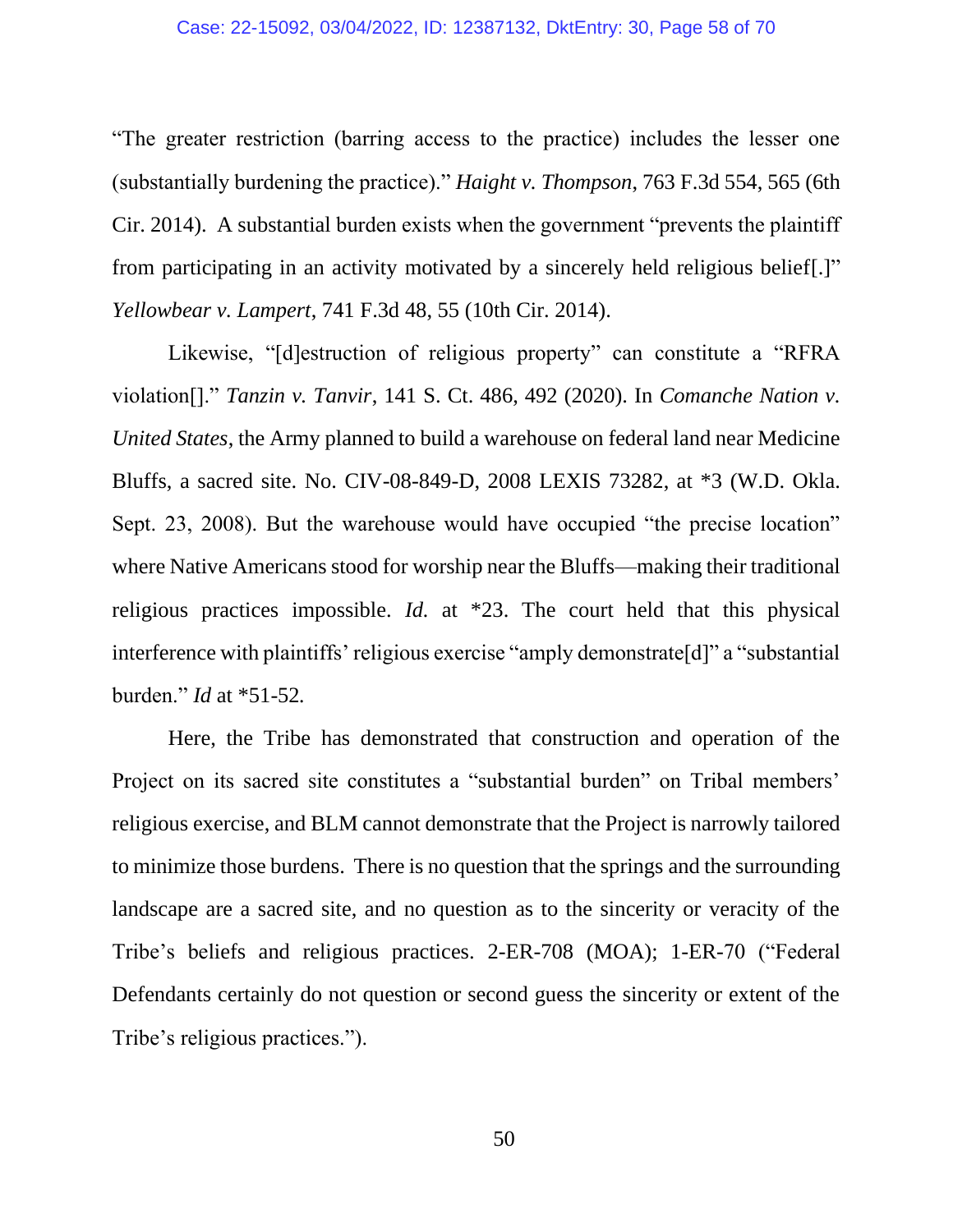As such, the questions at issue on appeal are: 1) the extent to which the Project will harm the sacred site and the Tribe's religious exercise, and 2) whether such harm constitutes a substantial burden under RFRA.

As to the extent of harm, the construction and operation of the Project would permanently ruin the sacred site. 1-SER-125–33 (First Downs Decl. ¶¶ 20-55); 3- SER-611–13 (Second Downs. Decl. ¶¶ 6-20). Construction of the Project will prevent Tribal members from carrying out ceremonies and spiritual activities by physically occupying substantial portions of the site, creating noise and light pollution, and blocking the view of the Tribe's origin site, Fox Peak, which is an integral component of the Tribe's religious activity at the site. *Id.* In short, construction of the Project would make the Tribe's traditional religious practices impossible. *Id.* (First Downs Decl. ¶ 32-45).

Operation of the Project will also cause a substantial burden. The site's sacred power for the Tribe derives from its natural and undisturbed state. 1-SER-194–200 (Interview with Tribal elder Ashley George). As depicted in the EA, the Project would place wells and powerplants right next to the sacred springs, and on the surrounding uplands which in the Tribe's beliefs constitute part of the site. 3-ER-224 (EA at 2-3). The physical occupation, disturbance, light, and noise inherent in powerplant operations would prevent the Tribe from carrying out its traditional religious practices, which involve quiet reflection, prayer, and connection with the natural world.1-SER-125–33 (First Downs Decl. ¶¶ 20-55); 3-SER-611–13 (Second Downs. Decl. ¶¶ 6-20).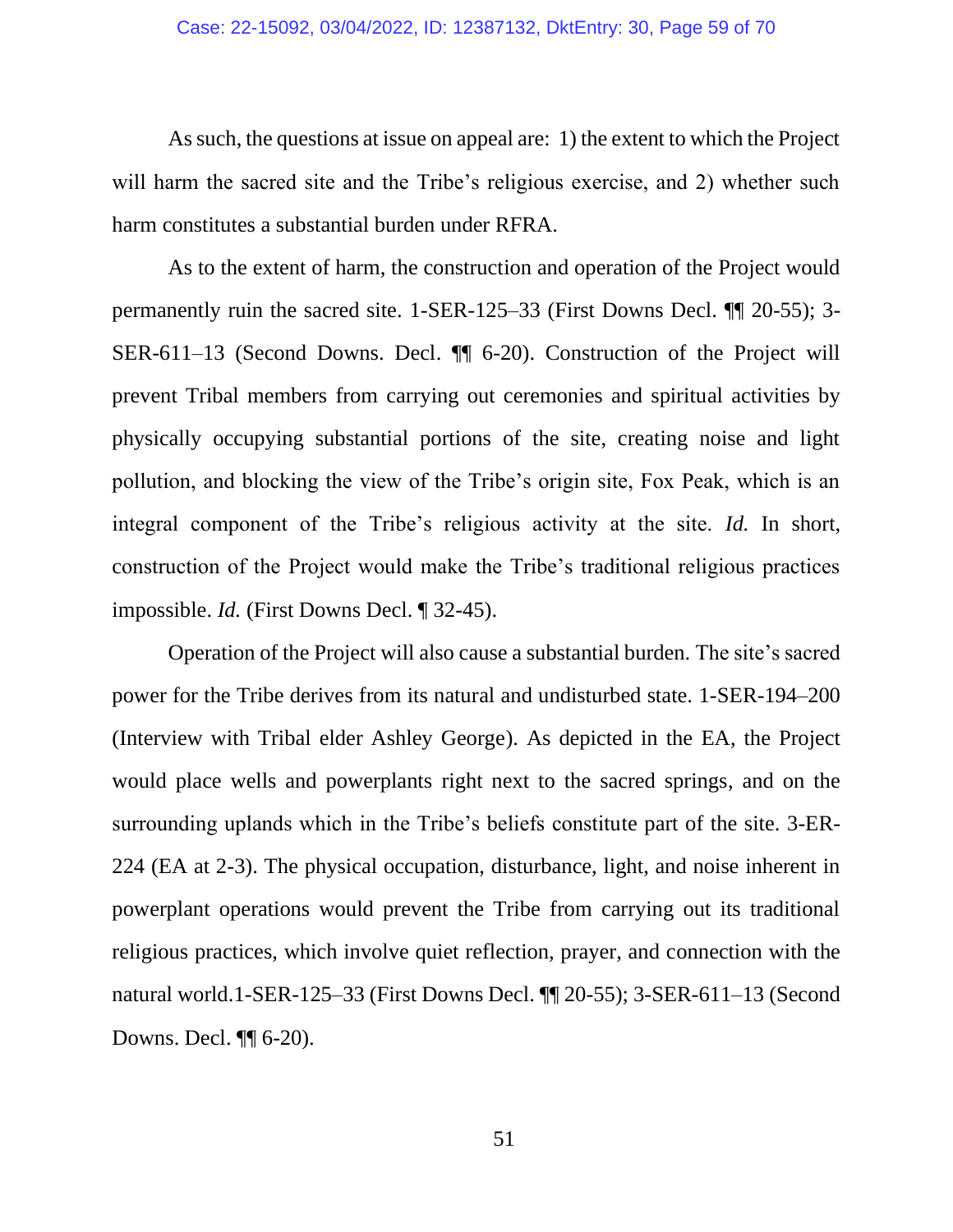Project operations would also ruin the site by altering the natural conditions that formed the springs, which Tribal members have visited for at least 10,000 years. In the Tribe's beliefs, the Earth is a living, sentient being, and the springs reflect the health and well-being of the Earth. Extracting huge amounts of geothermal fluid, extracting the fluid's thermal energy, and reinjecting those fluids under pressure would fundamentally alter the undisturbed and sacred qualities of the springs, and deprive the springs of their spiritual power. 1-SER-194–200 (Interview with Ashley George).

The legal question presented is thus whether this complete destruction of the site's sacred qualities constitutes a "substantial burden" under RFRA, and Tribe's uncontested testimony that the Project will destroy the site for purposes of Tribal religious practices is dispositive. This Court has acknowledged that "a place of worship" that is "consistent with . . . theological requirements" is "at the very core of the free exercise of religion." *Int'l Church of Foursquare Gospel v. City of San Leandro*, 673 F.3d 1069-70 (9th Cir. 2011) (internal quotation omitted). Disturbing, destroying, and physically barring access to the Tribe's place of religious practice clearly satisfies the "substantial burden" test—it fully prevents the exercise of the Tribe's religious practices. *See Tanzin*, 141 S. Ct. at 492; *Yellowbear*, 741 F.3d at 55. Further, *Comanche Nation*, 2008 U.S. Dist. LEXIS 73283, while not binding here, presents closely analogous facts. Here, as in that case, blocking access to the site and associated practices "amply demonstrates" a substantial burden on the Tribe, and a preliminary injunction is required. *Id.* at \*52.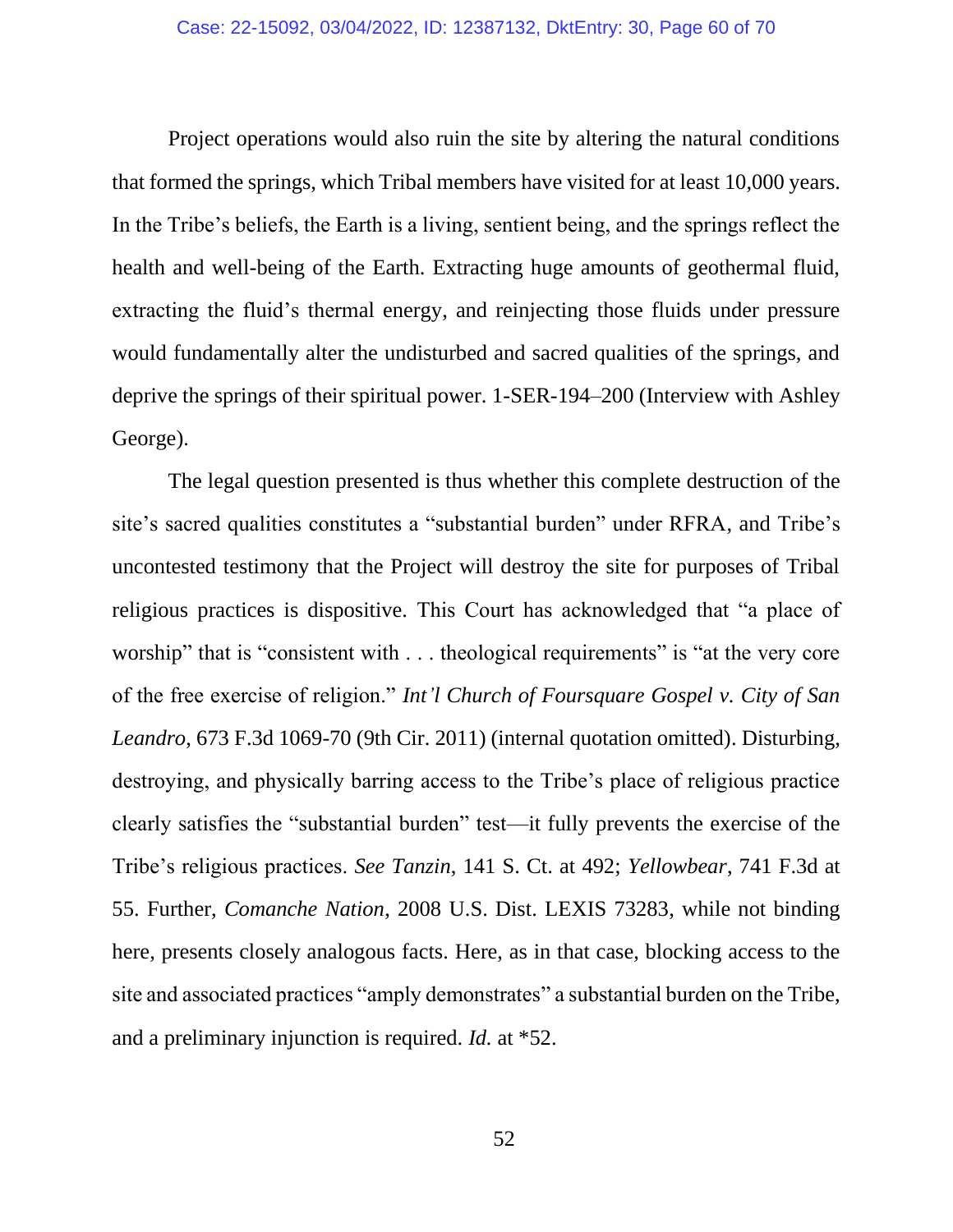While it has not been addressed in the court below, once past the threshold substantial burden question, BLM will likely be unable to satisfy strict scrutiny under RFRA, which the U.S. Supreme Court has called "the most demanding test known to constitutional law." *Boerne v. Flores*, 521 U.S. 507, 534 (1997). Given the flexibility inherent in Defendants' "multiple use" mandate under federal law, *see* 43 U.S.C. § 1732(a), BLM will be unable to show a compelling governmental interest in authorizing geothermal energy development at this particular site. Further, the Ninth Circuit has held that "revenue generation is not a compelling state interest sufficient to justify" extinguishing religious land use. *Int'l Church of Foursquare Gospel*, 673 F.3d at 1071 (citing *Cottonwood Christian Ctr. v. Cypress Redevelopment Agenc*y, 218 F. Supp. 2d 1203, 1228 (C.D. Cal. 2002)). Because the Project will make Tribal religious observance at Dixie Meadows impossible, and because BLM cannot satisfy strict scrutiny, Appellees are likely to prevail on their RFRA claim.

# **V. The Three Remaining Factors Support Issuance of a Preliminary Injunction for the Remainder of the Case**

The remaining *Winter* factors support Appellees' request for a preliminary injunction. *See* 555 U.S. at 20. First, the District Court acknowledged, and Ormat does not contest, that Appellees are being presently and irreparably harmed by Ormat's construction activities. *See* 1-ER-14 (Order at 13). While the Project's operation, and its potentially catastrophic impacts to the springs, are of greater concern for Appellees over the long-term, construction also "irreparably harm[s] [Appellees]" by impairing Appellees' members' ability to "view, experience, and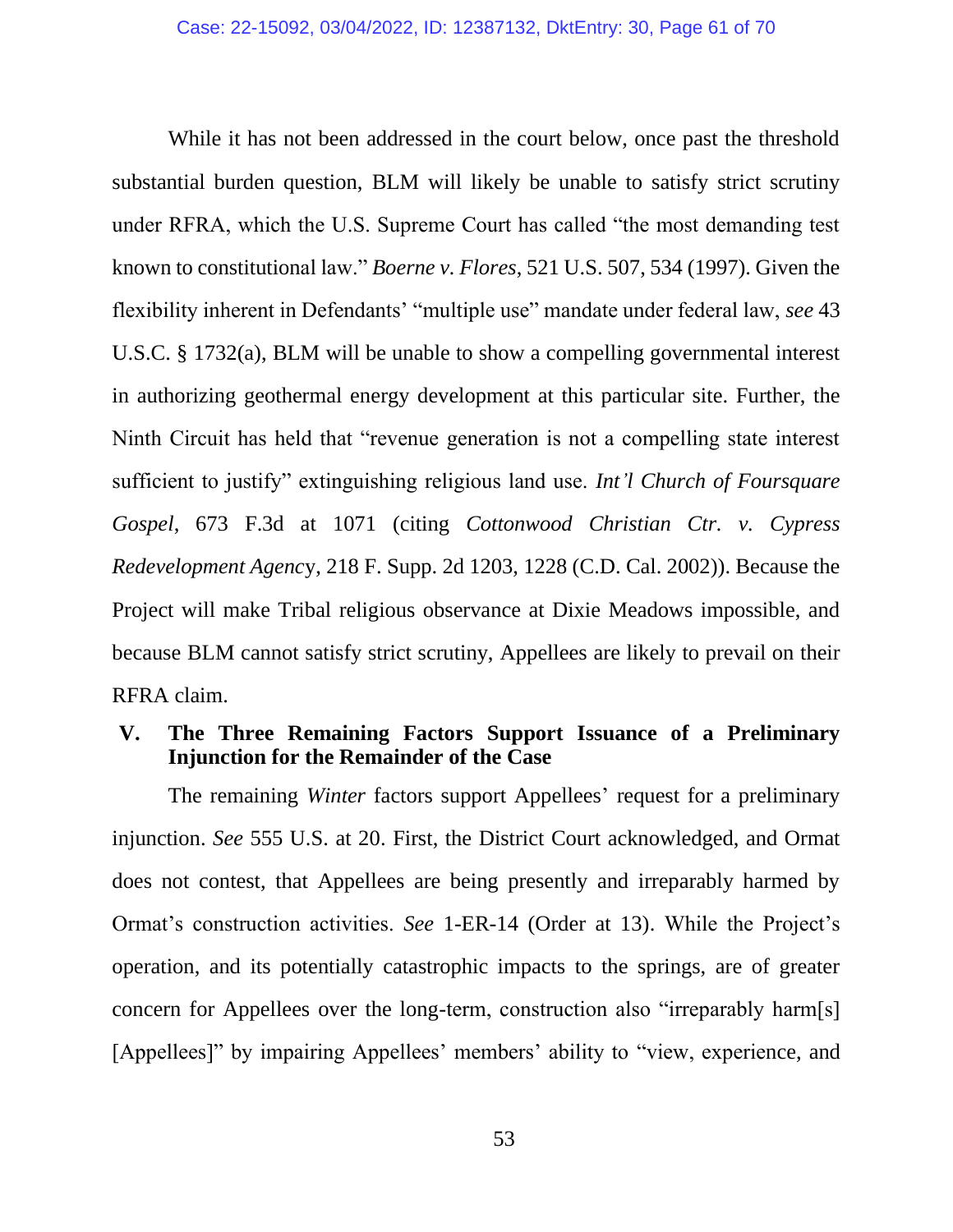utilize" the Dixie Meadows area in its undisturbed state. *All. for the Wild Rockies*, 632 F.3d at 1135 (internal quotation marks omitted).

The irreparable harm to Appellees will only increase as this case proceeds. Over the next few months, Ormat will clear the land of vegetation, cut roads through it, and operate major construction machinery upon it for 10 hours each business day. *See* 1-SER-118 (Lake Decl. ¶¶ 7-8). Construction will generate noise and visual impacts, for which there is no proposed mitigation. 1-SER-131 (Downs Decl. ¶ 40). And, as the EA and ARMMP both acknowledge, construction could crush or bury Dixie Valley toads using upland burrows or moving through terrestrial habitat. 2- ER-344 (EA at 3-91); 4-ER-571–72 (ARMMP at 28-29).

Next, the public interest, and the balance of equities generally, favor Appellees, not Ormat. The Court should not misconstrue Ormat's private interests in charging above-market rates for geothermal power as public interests, because the only representatives of the public interest in this case—the Federal Defendants below—have chosen not to appeal the District Court's decision. Moreover, the public's substantial interests in statutory compliance, environmental protection, and the protection of Tribal sacred values far outweigh the private financial benefits Ormat will obtain if it is able to construct the project by the end of the year. This is particularly true given that Ormat's above-market rates will likely be paid by public ratepayers.

This Court recognizes "the public interest in careful consideration of environmental impacts before major federal projects go forward, and . . . [has] held that suspending such projects until that consideration occurs comports with the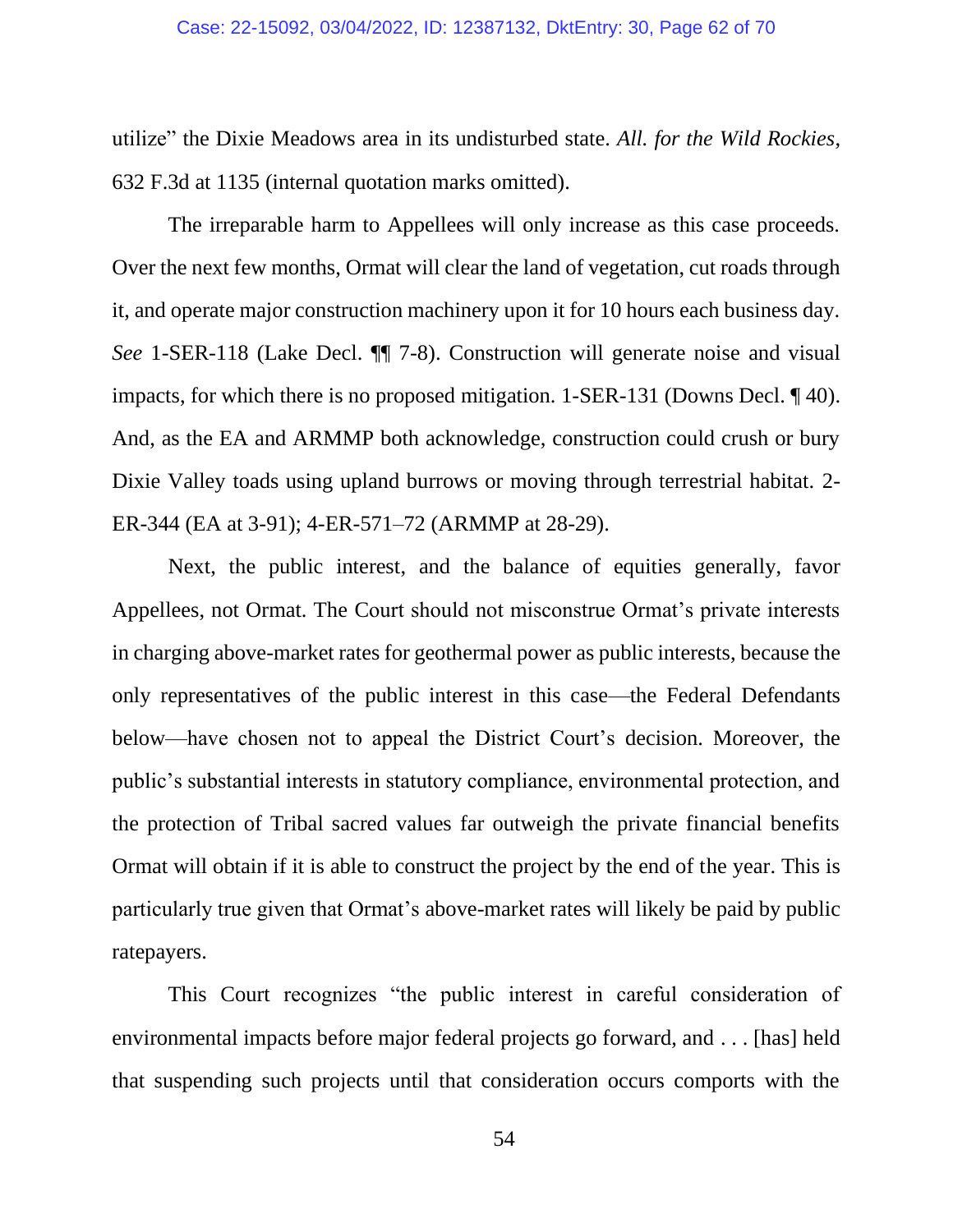public interest." *All. For the Wild Rockies*, 632 F.3d at 1138 (internal quotation omitted). Consequently, in the case of irreparable harm to the environment, courts will withhold or limit injunctive relief only in "unusual circumstances." *Nat'l Parks & Conservation Ass'n*, 241 F.3d at 738 n.18 (internal quotation omitted); *see also League of Wilderness Defs./Blue Mts. Biodiversity Project v. Connaughton*, 752 F.3d 755, 765 (9th Cir. 2014) (noting that if irreparable environmental harm is sufficiently likely, "the balance of harms will usually favor the issuance of an injunction to protect the environment") (internal quotation omitted).

There is also a strong public interest in the protection of Tribal sacred sites. *See* Executive Order 13007—Indian Sacred Sites, 61 Fed. Reg. 26771-72 (May 24, 1996); *California v. Azar*, 911 F.3d 558, 582 (9th Cir. 2018) ("Protecting religious liberty and conscience is obviously in the public interest."). Finally, there is a wellrecognized public interest in the government abiding by its own laws, regulations, and policies. *See, e.g.*, *E. Bay Sanctuary Covenant v. Trump*, 932 F.3d 742, 779 (9th Cir. 2018); *Enyart v. Nat'l Conf. of Bar Exam'rs, Inc.*, 630 F.3d 1153, 1167 (9th Cir. 2011).

Here, against Appellees' undisputed irreparable harm, and the substantial public interests in protection of the environment and Tribal sacred sites, Ormat claims only pecuniary losses. Specifically Ormat argues that if the Project is temporarily enjoined, it will lose up to \$30 million in future revenues. Ormat also claims that it will suffer harm in the form of \$68 million in sunk costs. But neither of these alleged harms tip the balance of equities in Ormat's favor.

55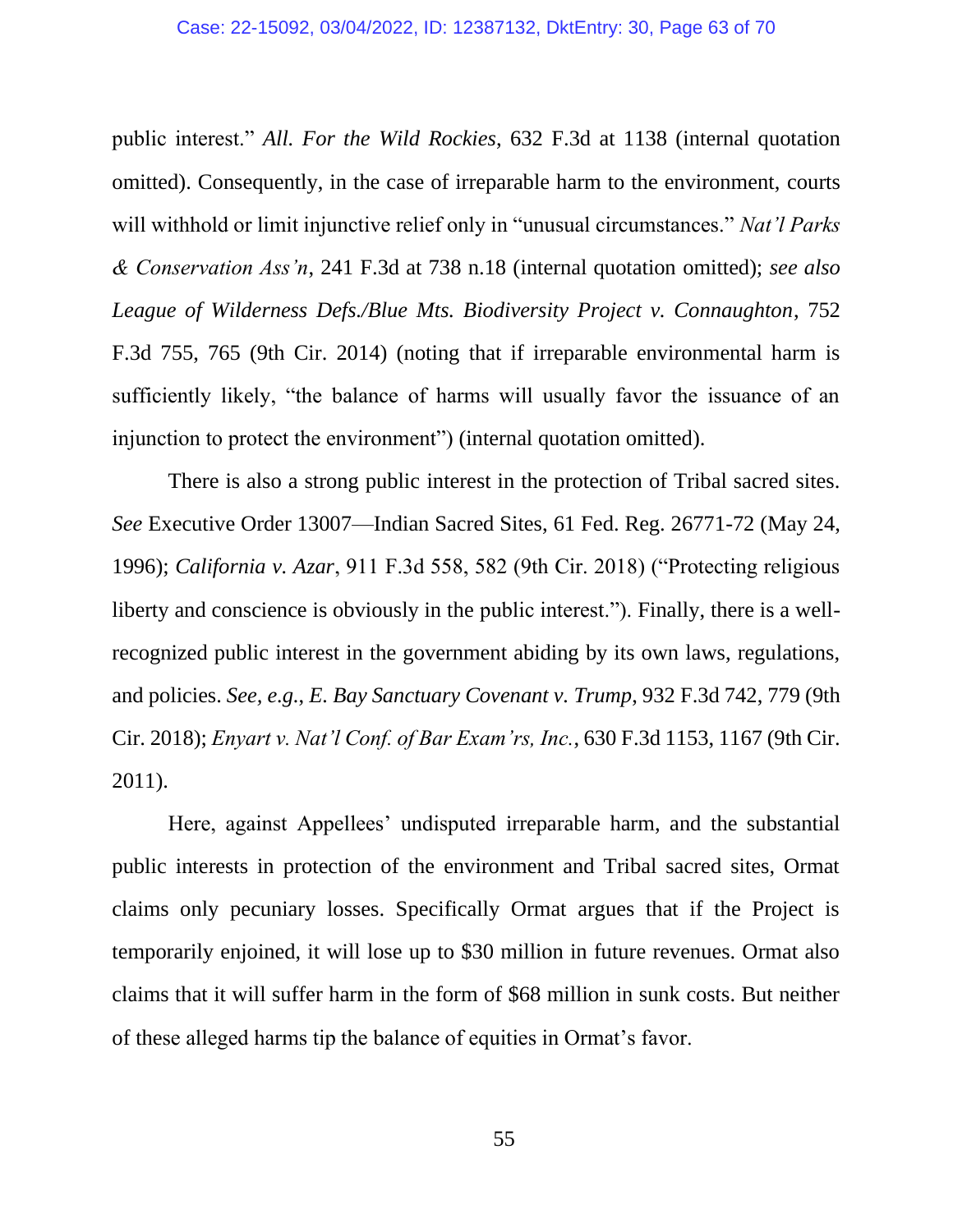This Court has held that "more than pecuniary harm must be demonstrated" to prevent issuance of injunctive relief. *Northern Alaska Envtl. Ctr. v. Hodel*, 803 F.2d 466, 471 (9th Cir. 1986)). And Ormat's \$68 million in sunk costs are largely a problem of Ormat's own making. This Court has observed that when parties "anticipate[] a pro forma result in permitting applications, they become largely responsible for their own harm." *Drakes Bay Oyster Co. v. Jewell*, 729 F.3d 967, 987 (9th Cir. 2013) (quoting *Sierra Club v. U.S. Army Corps of Eng'rs*, 645 F.3d 978, 997 (8th Cir. 2011)).

That appears to be the case here. Even though Ormat knew for years about the substantial cultural and environmental conflicts inherent in its plans for the Project, it first produced a "draft" version of the ARMMP in early 2021, leaving it only two years to solicit public comment, respond to those comments, coordinate with other government agencies, obtain BLM approval, and construct the Project. Given the complexity of the issues involved, the number of interested parties, and the amount that remained unknown about the Project's potential impacts at the time, a two-year approval timeline would be unrealistic in any scenario except for a "pro forma" approval. Ormat should not be permitted to weigh its own delay in permitting and compliance against the substantial and permanent harm that Appellees will suffer if the Project is allowed to proceed.

Ormat attempts to dismiss or minimize the harm to Appellees from the Project by claiming that the destruction of the Tribe's sacred site that the permanent elimination of the area's predominantly natural character are mere "inconvenience[s]," and that the site is "already disturbed" due to Ormat's

56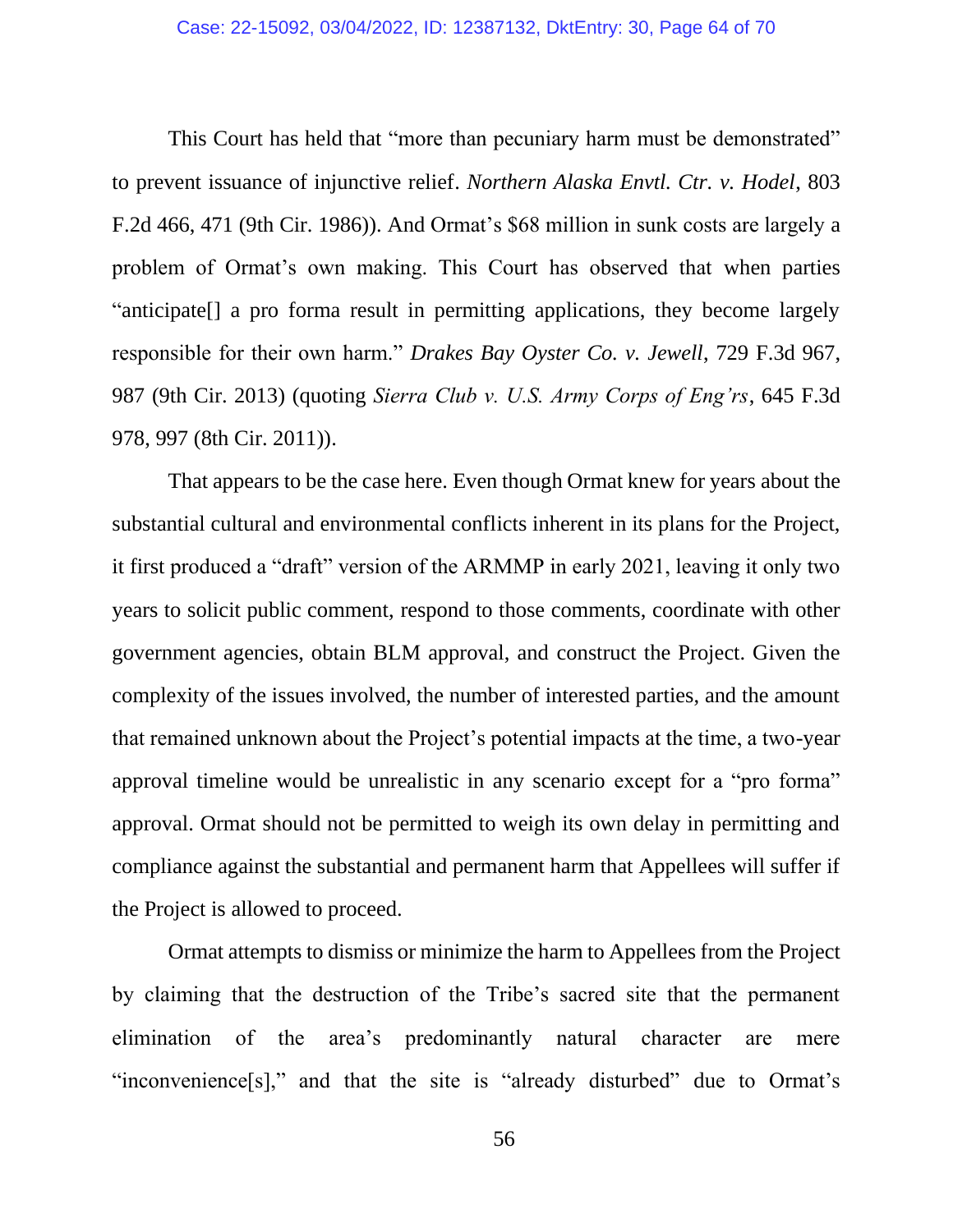geothermal exploration activities. Ormat's Op. Br. at 2, 6. Ormat also attempts to imply that Appellees forfeited their rights to injunctive relief by not filing legal challenges against Ormat's exploration permits over ten years ago. Ormat's Op. Br. at 10. Neither of these positions has merit. This Court has "never made a rule that a plaintiff must challenge all related harms to maintain an ability to challenge the harm it views as the most serious," *Connaughton*, 752 F.3d at 765, and courts have found irreparable environmental harm even in areas that have been previously disturbed. *See Se. Alaska Conservation Council v. U.S. Forest Serv.*, 413 F. Supp. 3d 973, 980- 81 (D. Alaska 2019).

Here, Appellees were in fact harmed by Ormat's exploration activities, even if they were unable to mount a legal challenge. *See* 1-SER-127 (Downs Decl. ¶ 29). However, Ormat's exploration permits did not have the same level of environmental impact as the proposed construction of two 30-megawatt powerplants and associated infrastructure, did not threaten permanent impacts to the Dixie Meadows hot springs or the Dixie Valley toad, and did not threaten to eliminate the Tribe's ability to conduct traditional religious ceremonies at the site. Accordingly, this Court should give little weight to Ormat's suggestion that the previous disturbance at the site somehow lessens the degree of harm to Appellees from the Project, or tips the balance of equities towards Ormat.

The fact remains that, despite Appellees' decision not to challenge permits that issued over a decade ago, Ormat has, throughout the planning process for the Project, insisted on constructing two massive powerplants "in this precise location and configuration," without regard to the potential environmental impacts or burdens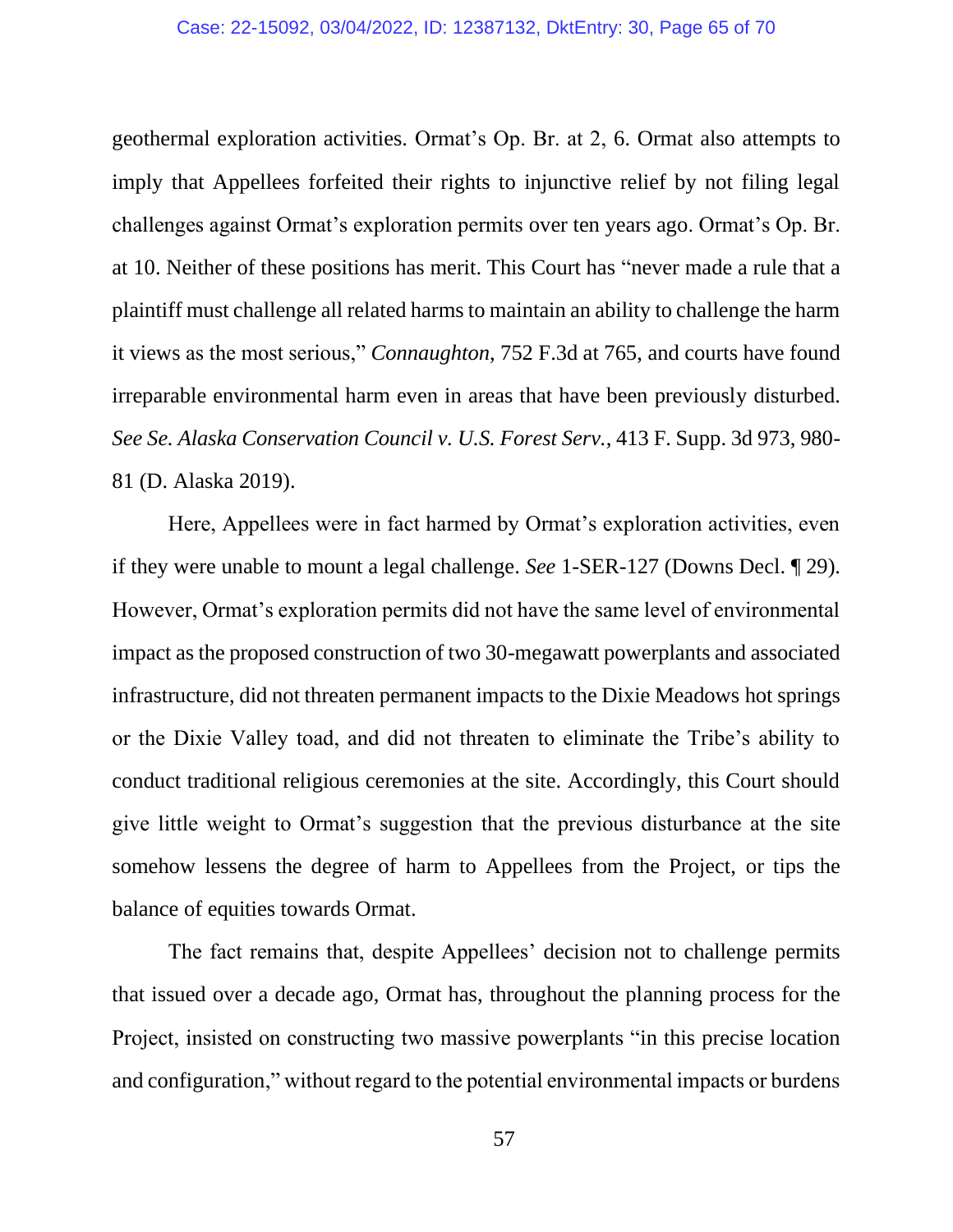on the Tribe's spiritual and religious practices. Ormat Op. Br. at 49. The harm inflicted on Appellees from this course of action is both severe and irreparable, as the District Court acknowledged. 1-ER-14 (Order at 13). Consequently, and because Ormat complains only of monetary losses, the balance of the equities favors Appellees, and the Court should grant a preliminary injunction for the duration of the case.

#### **CONCLUSION**

The Tribe and the Center meet this Court's standard for preliminary injunctive relief—they will be irreparably harmed if Ormat is allowed to continue building the project; are likely to succeed on the merits of their NEPA, APA, and RFRA claims; and the equities favor preserving the environmental status quo and ensuring compliance with federal law before the Project is permitted to go forward. This Court should therefore vacate the District Court's incorrect decision, and remand with instructions for the District Court to immediately enter a preliminary injunction for the duration of the case.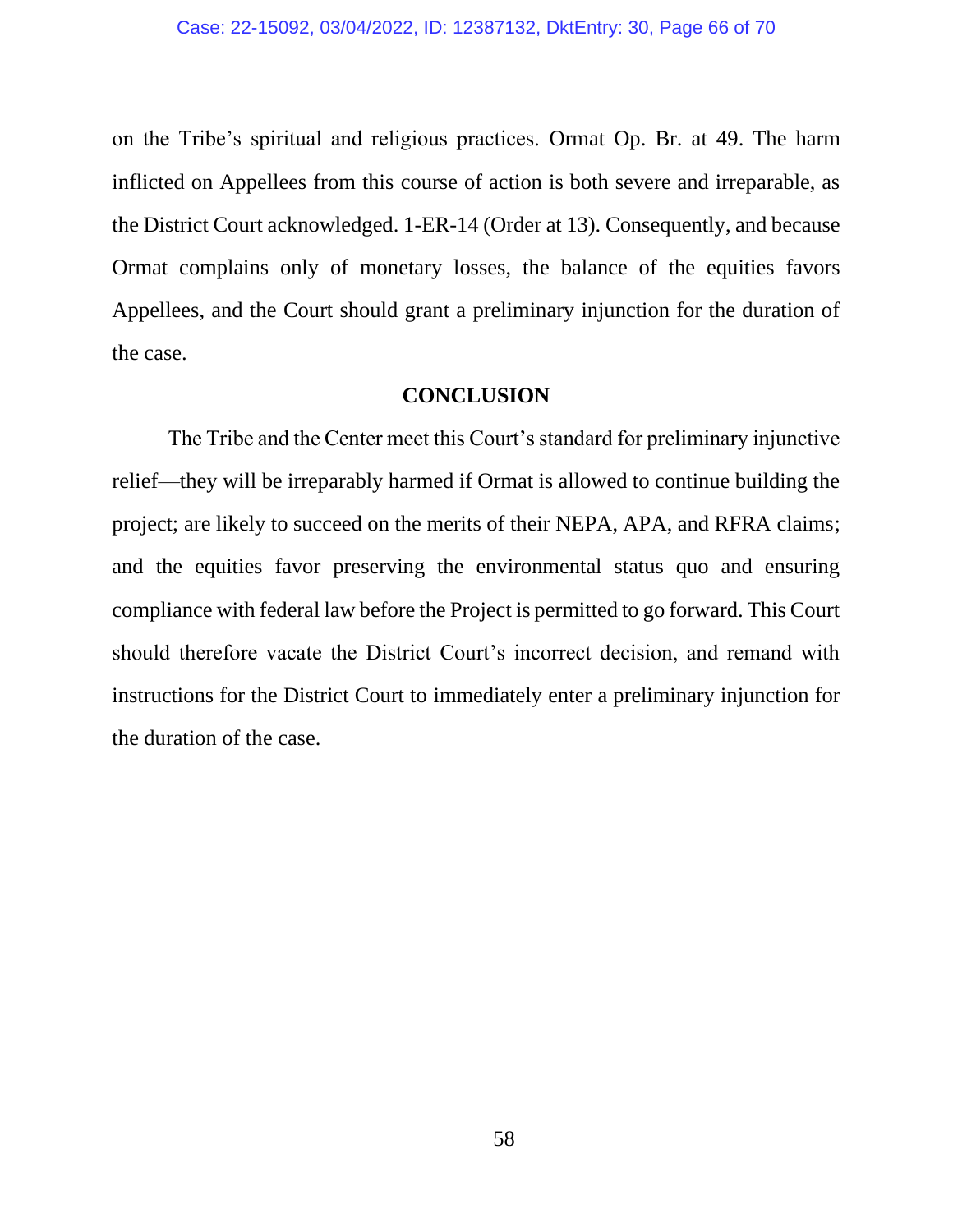Dated March 4, 2022 Respectfully submitted,

*/s/ Scott Lake*

Scott Lake Center for Biological Diversity P.O. Box 6205 Reno, NV 89513

*Attorney for Plaintiff-Appellee the Center for Biological Diversity*

*/s/ Wyatt Golding* Wyatt Golding Ziontz Chestnut 1230 Fourth Ave, Suite 1230 Seattle, WA 98070

Gordon H. DePaoli Woodburn & Wedge 6100 Neil Road Reno, NV, 89511

*Attorneys for Plaintiff-Appellee the Fallon Paiute-Shoshone Tribe*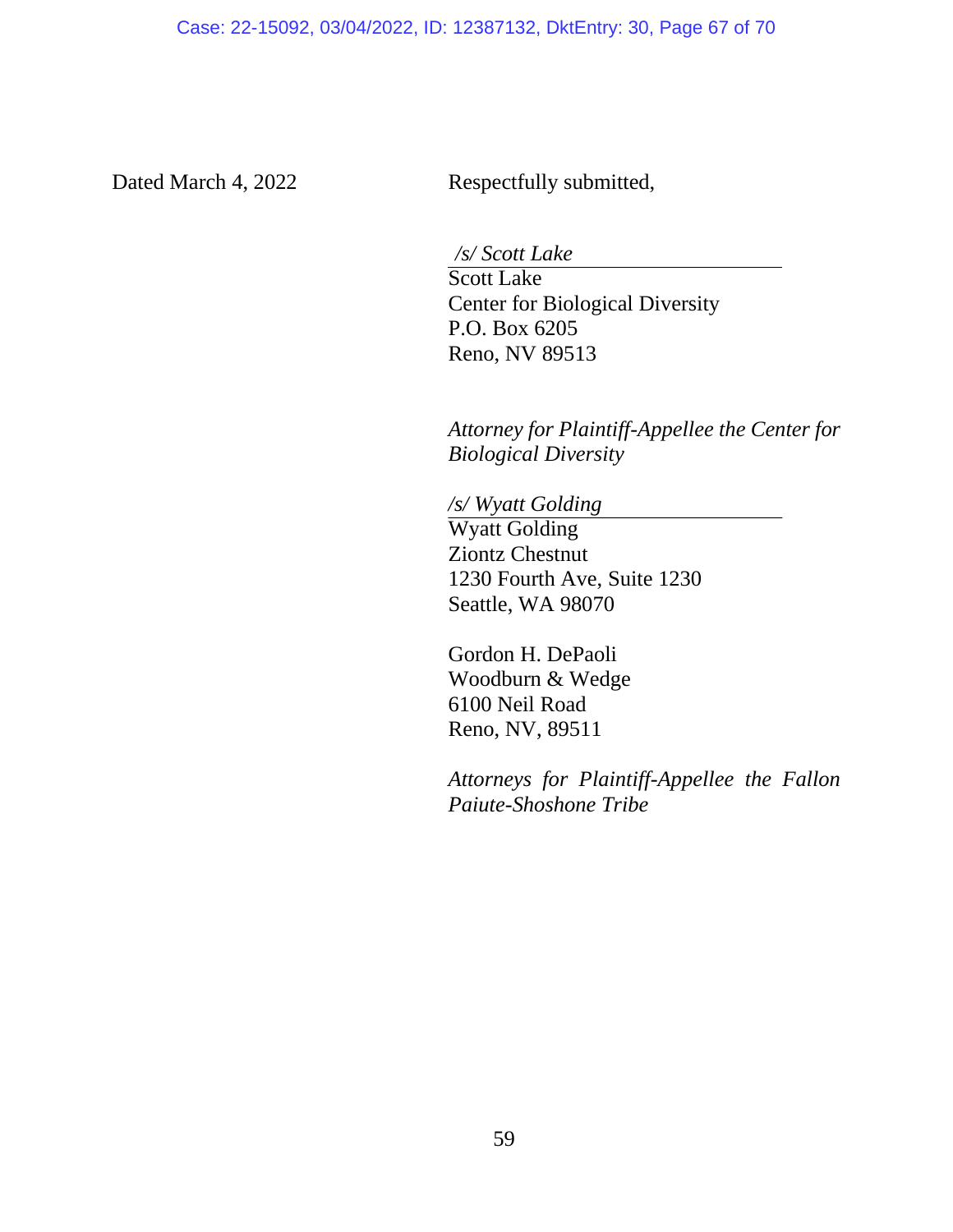# **UNITED STATES COURT OF APPEALS FOR THE NINTH CIRCUIT**

# **Form 17. Statement of Related Cases Pursuant to Circuit Rule 28-2.6**

# **9th Cir. Case Number(s)**: 22-15092; 22-15093

The undersigned attorney or self-represented party states the following:

- [ ] I am unaware of any related cases currently pending in this court.
- [ ] I am unaware of any related cases currently pending in this court other than the case(s) identified in the initial brief(s) filed by the other party or parties.
- [X] I am aware of one or more related cases currently pending in this court. The case number and name of each related case and its relationship to this case are:

*Apache Stronghold v. United States of America, et al.*, Case No. 21-15295.

*Apache Stronghold* and these cross-appeals raise a closely related issue under the Religious Freedom Restoration Act ("RFRA")—whether physical destruction or physical occupation of a Native American sacred site, which makes the exercise of Native American religious practices impossible, constitutes a "substantial burden" on religious exercise.

**Signature** /s/ Scott Lake **Date: March 4, 2020**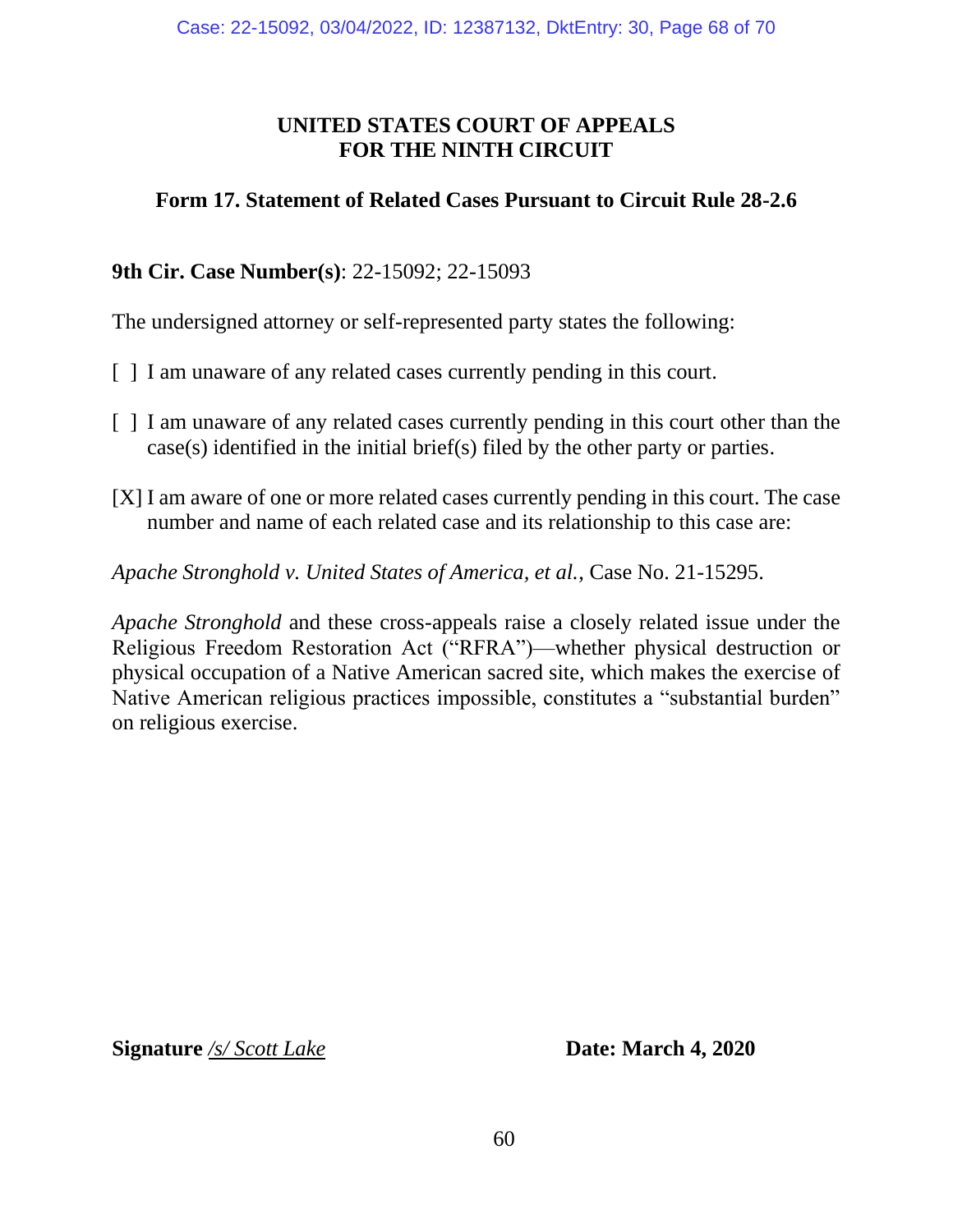# **CERTIFICATE OF COMPLIANCE PURSUANT TO CIRCUIT RULE 32-1**

I certify that this brief complies with the length limits permitted by Ninth Circuit Rule 32-1. The brief is 15,725 words, excluding the portions exempted by Fed. R. App. P. 32(f). The brief's type size and type face comply with Fed. R. App. P. 32(a)(5) and (6).

> */s/ Scott Lake* Scott Lake *Attorney for Plaintiffs/Appellees*